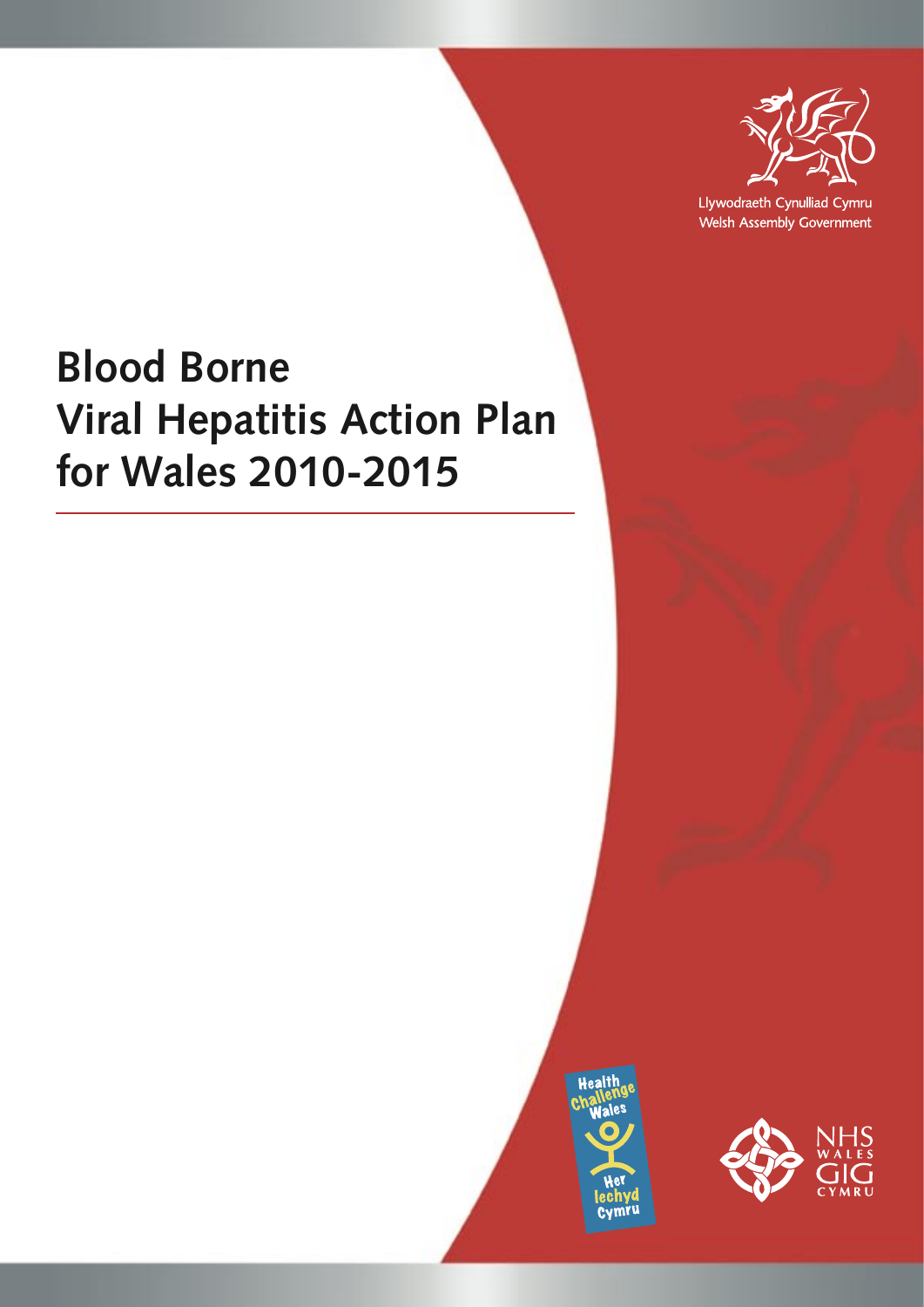© Crown copyright February 2010 CMK-22-02-376 E7440910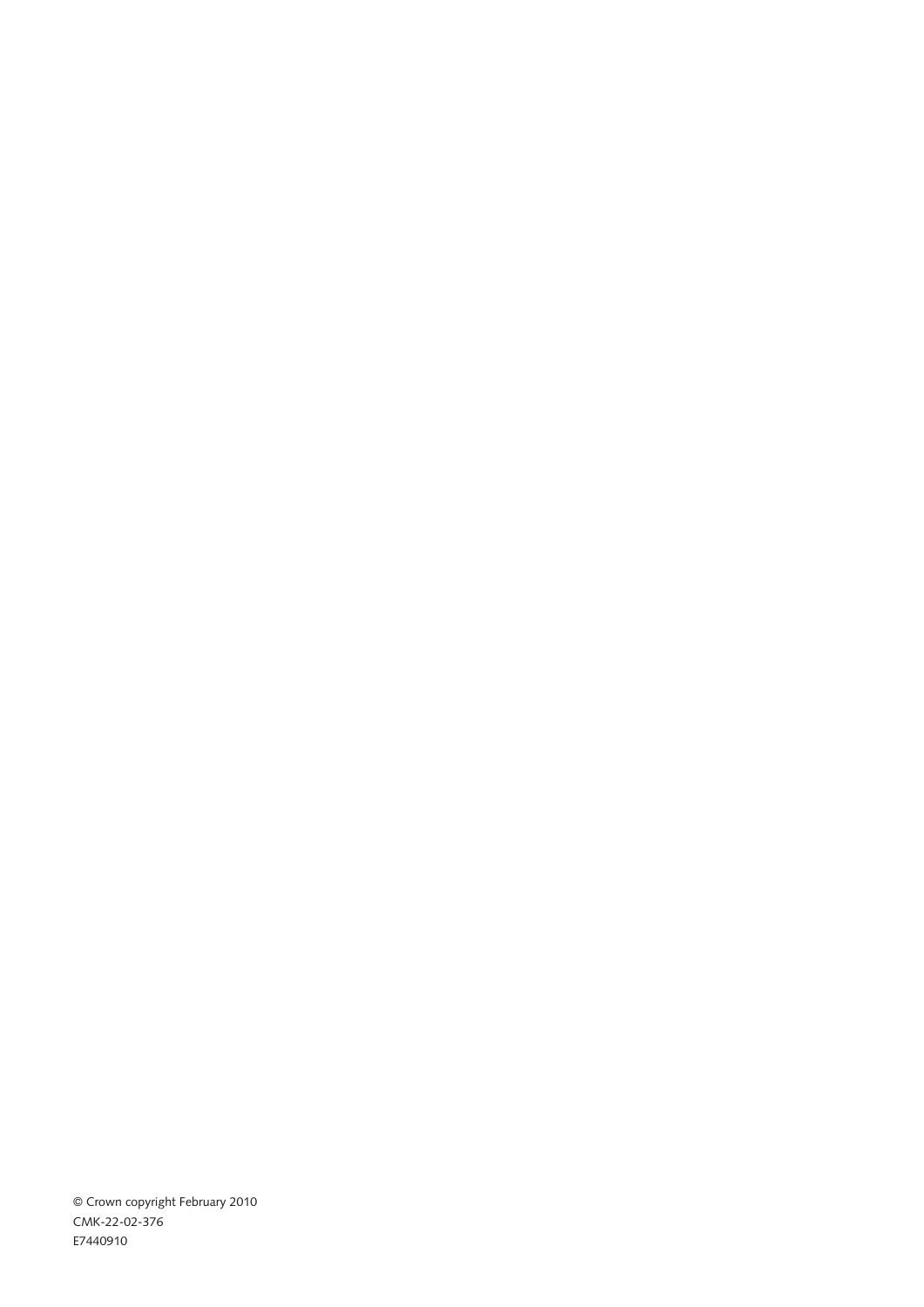### **Contents**

|                                                                     | <b>List of abbreviations</b>                                                                                                                                                                                                                                                                                                                                                                                                                              | 3                                                         |
|---------------------------------------------------------------------|-----------------------------------------------------------------------------------------------------------------------------------------------------------------------------------------------------------------------------------------------------------------------------------------------------------------------------------------------------------------------------------------------------------------------------------------------------------|-----------------------------------------------------------|
|                                                                     | <b>Acknowledgements</b>                                                                                                                                                                                                                                                                                                                                                                                                                                   | 4                                                         |
|                                                                     | <b>Executive Summary</b>                                                                                                                                                                                                                                                                                                                                                                                                                                  | 5                                                         |
| <b>Section 1:</b>                                                   | Background                                                                                                                                                                                                                                                                                                                                                                                                                                                |                                                           |
| 1.1<br>1.2<br>1.3<br>1.4<br>1.5<br>1.6                              | Aims and remit<br><b>Monitoring progress</b><br>Structure of the action plan<br>Evidence base<br>The burden of blood borne viral hepatitis in Wales<br>Links to other Welsh Assembly Government and<br>UK Government strategies and guidelines                                                                                                                                                                                                            | 9<br>9<br>$\boldsymbol{9}$<br>10 <sup>°</sup><br>10<br>15 |
| <b>Section 2:</b>                                                   | <b>Hepatitis B infection</b>                                                                                                                                                                                                                                                                                                                                                                                                                              |                                                           |
| 2.1<br>2.2<br>2.3<br>2.4                                            | Prevention<br>Diagnosing chronic infection<br>Management, treatment and care pathways<br>Surveillance of chronic hepatitis B infection                                                                                                                                                                                                                                                                                                                    | 16<br>18<br>18<br>18                                      |
| <b>Section 3:</b>                                                   | <b>Hepatitis C</b>                                                                                                                                                                                                                                                                                                                                                                                                                                        |                                                           |
| 3.1<br>3.2<br>3.3<br>3.4                                            | Prevention<br>Diagnosing chronic infection<br>Management, treatment and care pathways<br>Surveillance of hepatitis C in Wales                                                                                                                                                                                                                                                                                                                             | 19<br>20<br>20<br>20                                      |
|                                                                     | Section 4: Action required                                                                                                                                                                                                                                                                                                                                                                                                                                |                                                           |
| 4.1<br>4.2<br>4.3<br>4.4<br>4.5<br>4.6<br>4.7<br>4.8<br>4.9<br>4.10 | National level: Welsh Assembly Government<br><b>Health Service Planners</b><br>Health Boards - NSE and health promotion<br>Health Boards - Primary Care issues<br>Health Boards – Treatment and care issues<br>Local Authorities<br>The National Offender Management Service<br>Non statutory organisations including patient groups<br><b>Public Health Wales Trust</b><br>Necessary actions falling under the remit of WAG<br>Substance Misuse strategy | 23<br>24<br>24<br>25<br>26<br>26<br>27<br>28<br>28<br>29  |
| <b>Section 5:</b>                                                   | Implementing the action plan                                                                                                                                                                                                                                                                                                                                                                                                                              |                                                           |
| 5.1<br>5.2<br>5.3                                                   | Costs of implementing the action plan<br><b>Milestones</b><br>Monitoring progress: working groups                                                                                                                                                                                                                                                                                                                                                         | 30<br>32<br>33                                            |
| <b>Appendix</b>                                                     |                                                                                                                                                                                                                                                                                                                                                                                                                                                           |                                                           |
| Evidence statements                                                 |                                                                                                                                                                                                                                                                                                                                                                                                                                                           | 35                                                        |
| <b>References</b>                                                   |                                                                                                                                                                                                                                                                                                                                                                                                                                                           | 39                                                        |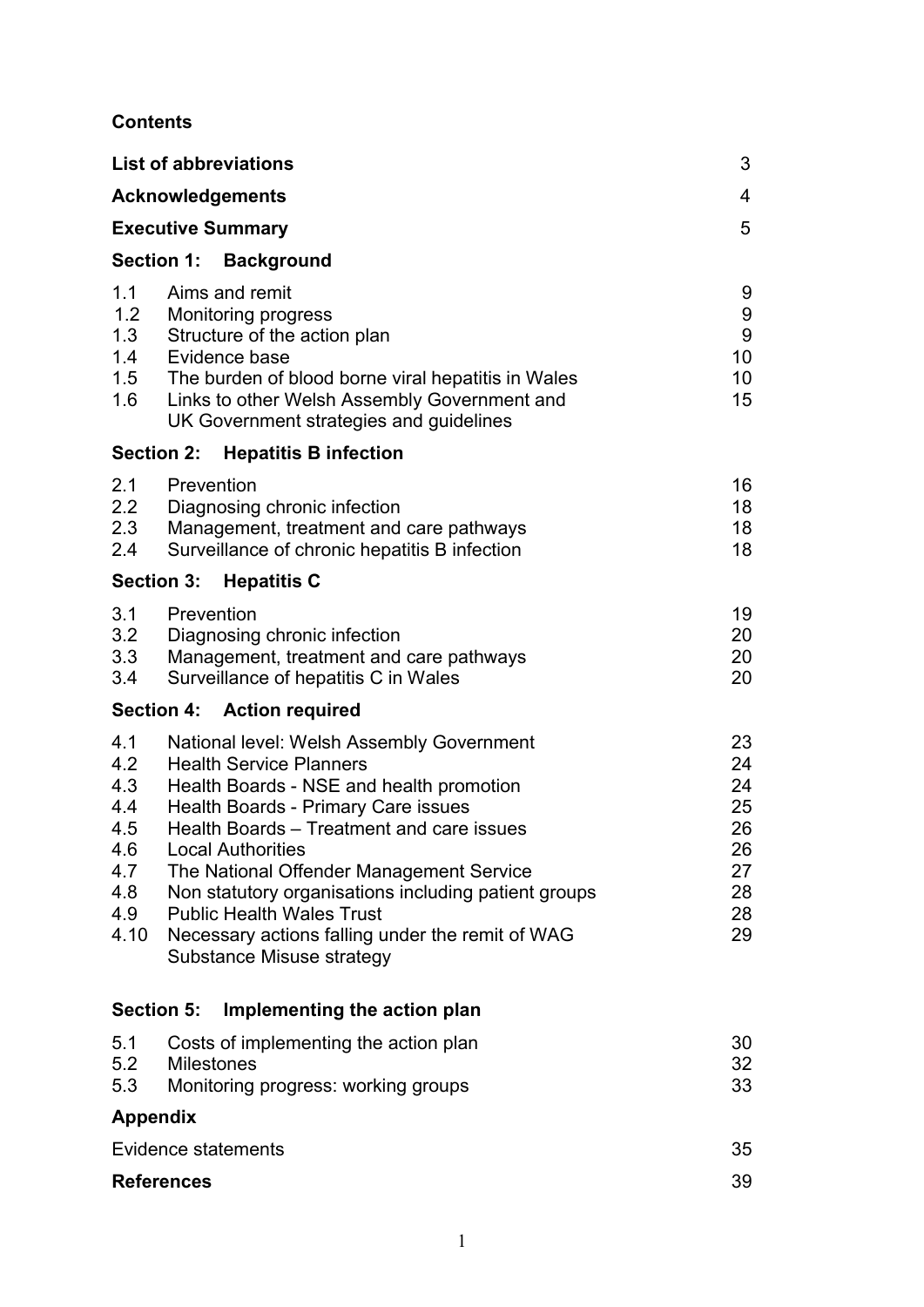# **Figures**

| Figure 1 | Incidence and prevalence of hepatitis C across<br>sites in south Wales and elsewhere in the UK | 11 |
|----------|------------------------------------------------------------------------------------------------|----|
| Figure 2 | Diagnosis and referral pathways                                                                | 21 |
| Figure 3 | Clinical network for the support, treatment and<br>care of hepatitis C                         | 22 |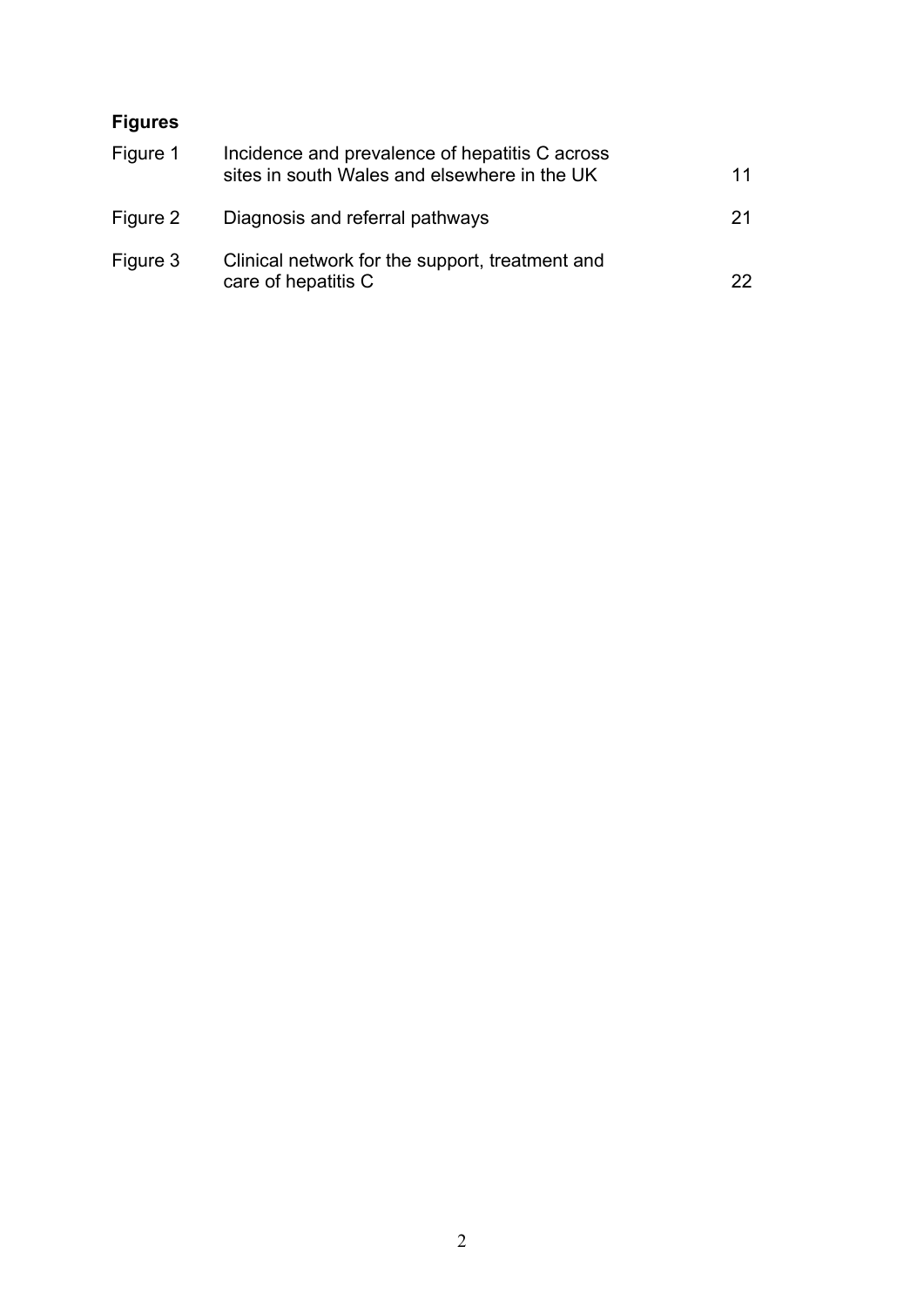# **List of Abbreviations**

| Anti-HCV     | Antibodies to hepatitis C virus                       |
|--------------|-------------------------------------------------------|
| <b>BBV</b>   | Blood borne virus (largely HBV, HCV and HIV)          |
| <b>CMO</b>   | Chief Medical Officer, Welsh Assembly Government      |
| <b>DANOS</b> | Drug and alcohol national occupational standards      |
| <b>DBS</b>   | Dried blood spot                                      |
| <b>DoH</b>   | Department of Health                                  |
| <b>GPC</b>   | <b>General Practitioner Committee</b>                 |
| <b>HBV</b>   | <b>Hepatitis B virus</b>                              |
| <b>HCV</b>   | <b>Hepatitis C virus</b>                              |
| <b>HPA</b>   | <b>Health Protection Agency</b>                       |
| <b>HIV</b>   | Human immunodeficiency virus                          |
| <b>IDU</b>   | Injecting drug user                                   |
| <b>JCVI</b>  | The Joint Committee on Vaccination and Immunisation   |
| <b>HB</b>    | <b>Health Board</b>                                   |
| <b>MSM</b>   | Men who have sex with men                             |
| <b>NAT</b>   | <b>National Aids Trust</b>                            |
| <b>NICE</b>  | National Institute for Health and Clinical Excellence |
| <b>PHWT</b>  | <b>Public Health Wales Trust</b>                      |
| <b>NSE</b>   | Needle and syringe exchange service                   |
| <b>NTA</b>   | <b>National Treatment Agency</b>                      |
| <b>OST</b>   | Opioid substitution treatment                         |
| <b>PCR</b>   | Polymerase chain reaction                             |
| Quads        | Quality in alcohol and drugs services                 |
| <b>RCGP</b>  | Royal College of General Practitioners                |
| <b>SMS</b>   | Substance misuse service                              |
| <b>UAPMP</b> | Unlinked Anonymous Prevalence Monitoring              |
|              | Programme                                             |
| <b>WAG</b>   | <b>Welsh Assembly Government</b>                      |

**Incidence**: The incidence of a disease is the rate at which new infections occur. Often expressed as per 100 person years

**Prevalence**: The prevalence of a disease is the proportion (%) of a population with the disease or with a particular marker of disease exposure

**95% Confidence Intervals (95%CI)**: Presuming that the sample taken is representative of the wider population, then the 95% CI show a range of values that we can estimate, with a 95% probability, that the 'true' population value lies within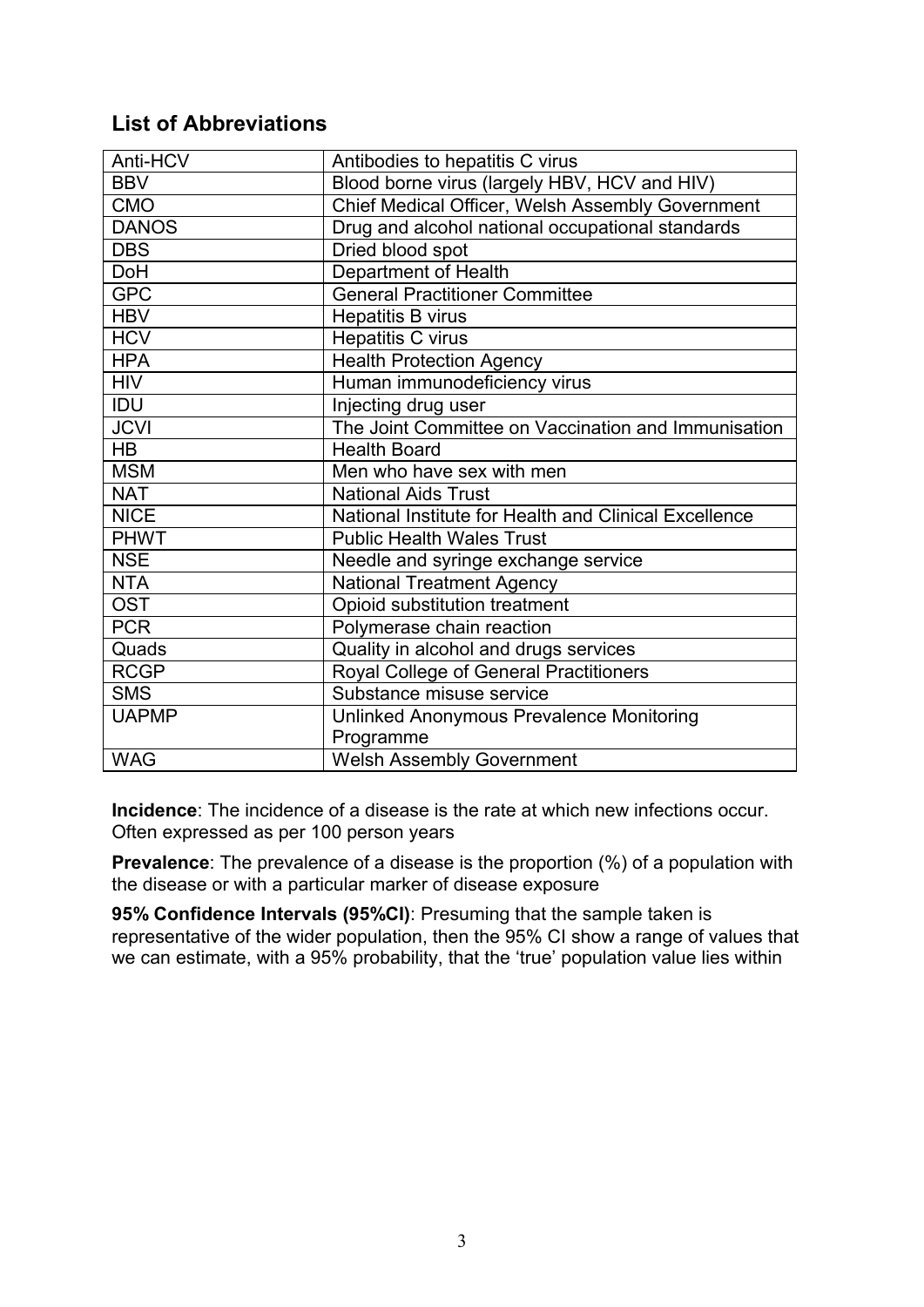# **Acknowledgements**

Authorship**:** This action plan was written by Marion Lyons, Noel Craine and Josie Smith. It was edited and approved by the Blood Borne Viral Strategy Group.

Citation: Blood borne viral hepatitis action plan for Wales 2010 – 2015

We would like to thank the members of the Blood Borne Viral Strategy Group and Professor David Goldberg, Dr Sharon Hutchinson, Professor Graham Foster, Professor David Rosenberg, Isabel Puscas and Elizabeth Field for contributions to this action plan.

## **The Blood Borne Viral Strategy Group**

| Dr Ruth Alcolado         | Lisa Hodge               | Dr Daniel Phillips      |
|--------------------------|--------------------------|-------------------------|
| <b>Rosemary Allgeier</b> | Dr Tony Howard MBE       | Jackie Redding          |
| <b>Stuart Bartley</b>    | John Lenaghan            | Dave Roberts            |
| Dr Geoffrey Carroll      | <b>Steve Lyons</b>       | Dr Nicola Rowan         |
| Dr Chinlye Ch'ng         | Dr Marion Lyons          | Dr Kay Saunders         |
| Zoe Couzens              | <b>Carol Maher</b>       | Josie Smith             |
| Dr Noel Craine           | Veronica Mowat           | <b>Dr Daniel Thomas</b> |
| Dr Meirion Evans OBE     | Dr Ash Paul              | <b>Chris Weaver</b>     |
| Karen Eveleigh           | <b>Stephanie Peaper</b>  | Rowena Williams         |
| Dr Andrew Freedman       | <b>Stephanie Perrett</b> | Dr Mark Walker          |
| <b>Charles Gore</b>      | Dr Ceri Phillips         |                         |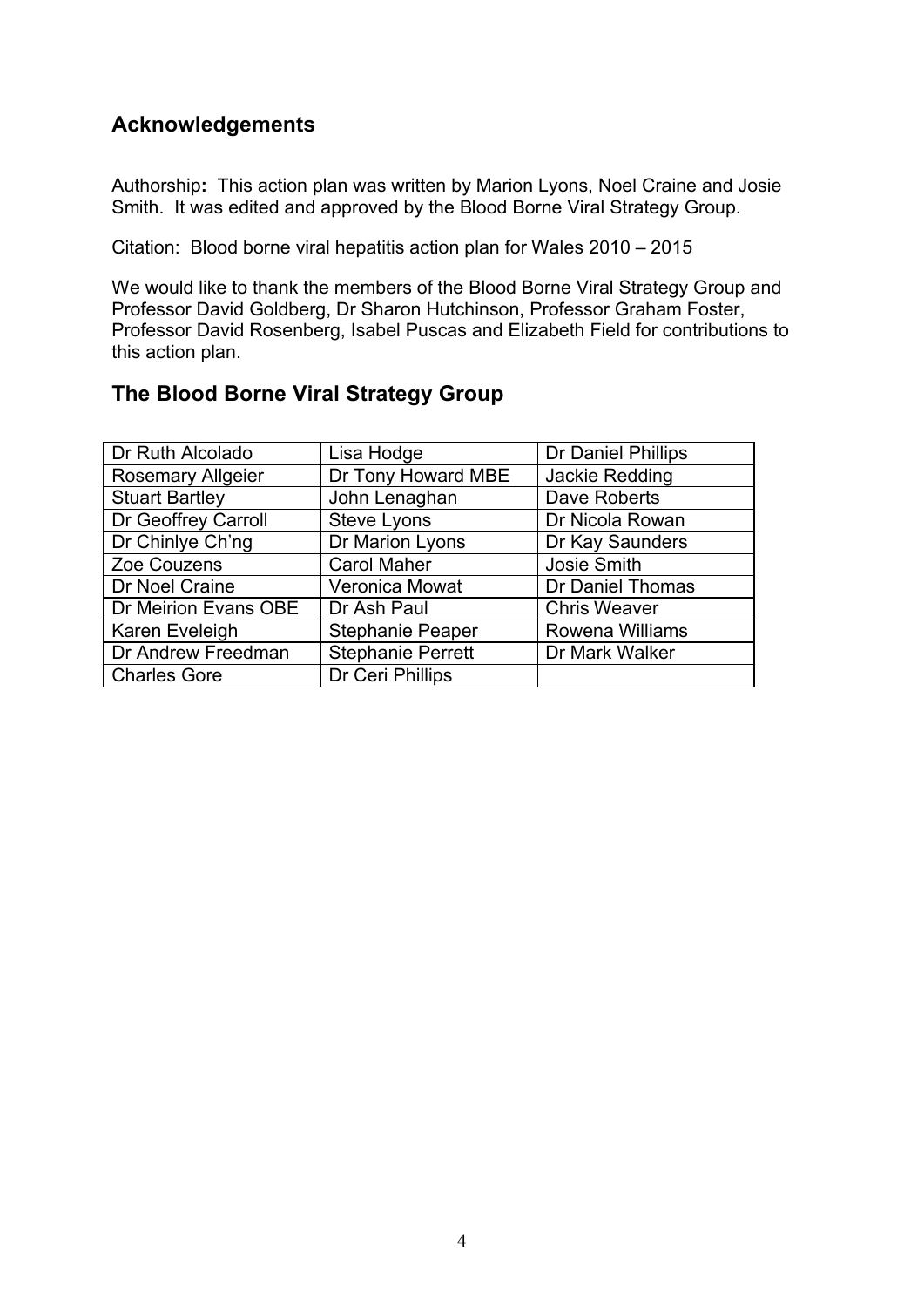# **Executive Summary**

Hepatitis C (HCV) and hepatitis B (HBV) are viruses that spread from person to person by contact with infected blood and other body fluids. Hepatitis viruses primarily affect the liver. HCV and HBV can cause serious disease and even death, yet are treatable and preventable.

An estimated 12,000 to 14,000 people in Wales are chronically infected with HCV, the majority of which are unaware of their infection. Currently within Wales and England only acute HBV infection is recorded so no estimates exist for chronic infection of HBV within Wales. However, within some groups HBV infection is relatively common, particularly amongst ethnic minority groups originating from high prevalence countries (South East Asia, Africa, the Middle and Far East, Southern and Eastern Europe). The number of people infected with HBV and the number infected with HCV increases each year because of continued high risk behaviour.

#### **Action for change is needed because:**

- **-** Transmission of blood borne viruses (BBV) can be prevented, yet in Wales transmission is common amongst high risk groups. Failure to implement prevention measures will add to the disease burden in Wales
- **-** HBV infection is preventable with an effective vaccine
- **-** With modern therapy, depending on the genotype of HCV infection, between 40% - 85% of patients with chronic HCV can be cleared of the virus. The treatment is cost effective and has been recommended by the National Institute of Health and Clinical Excellence (NICE) in a technology appraisal
- **-** Treatment for chronic HBV infection has been recommended by NICE in a technology appraisal
- **-** Less than 2000 people are currently being monitored or treated for hepatitis C by specialist services across Wales. Failure to improve uptake of treatment will lead to an increase in liver disease and the number of untimely deaths in Wales

#### **Implications if no action taken:**

#### **Hepatitis B**

- The number of people exposed to, and infected by, HBV will rise
- The number of people with liver disease due to chronic HBV infection will rise

#### **Hepatitis C**

- The number of people exposed to, and infected by, HCV will rise
- · 60% of those infected with HCV will go on to develop some level of liver damage
- · Up to a third will develop advanced liver disease over 30 years of infection
- · With cirrhotic patients, every year 3-8% will develop liver cancer, 1-2% will develop liver failure and liver transplantation will be required in a further 5- 10%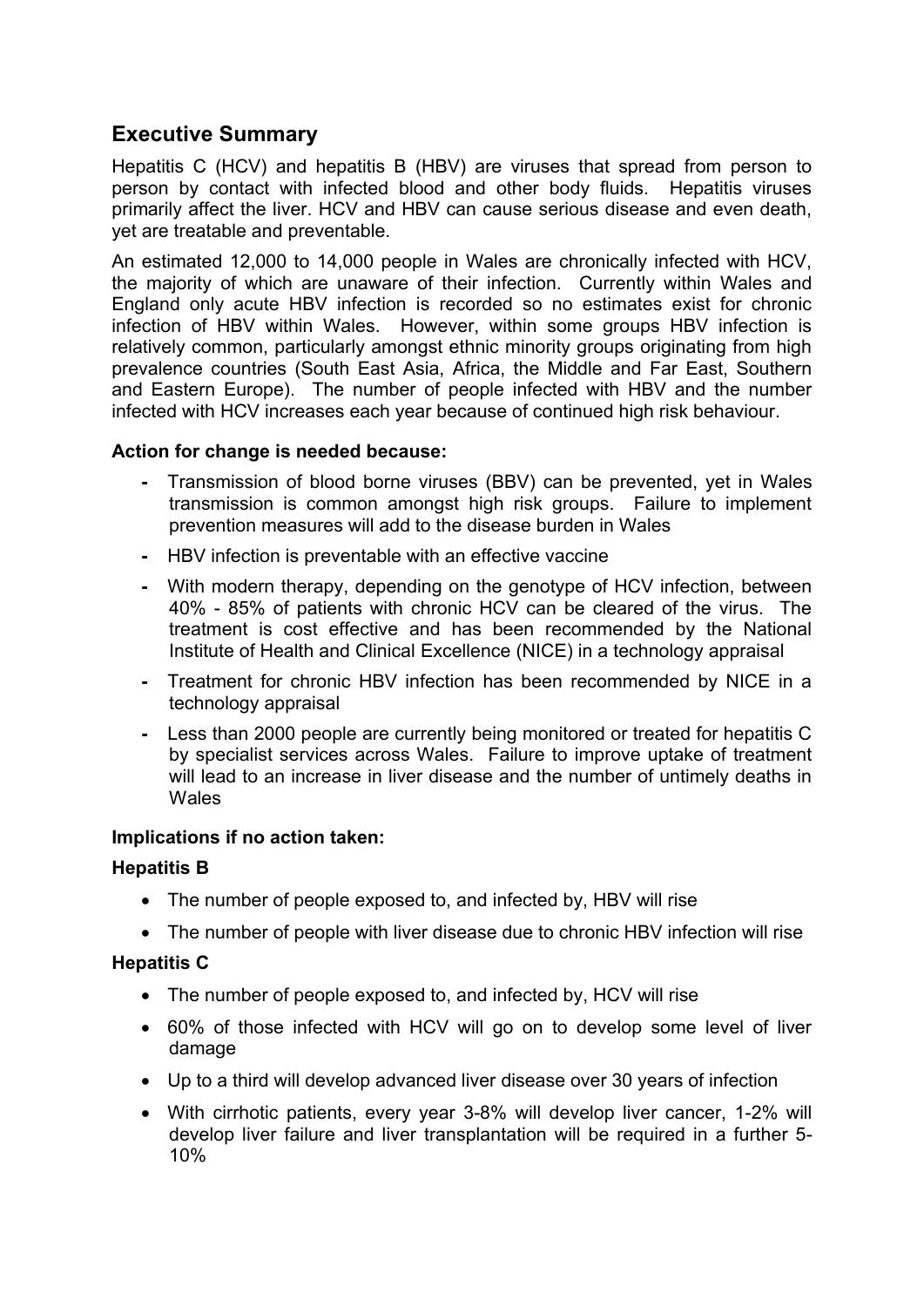#### **An effective response must:**

- · prevent transmission
- diagnose infection in people who have virus in their blood
- · treat disease in those with chronic infection and where possible eradicate the virus from their blood thus effecting a cure

The benefits of prevention will become manifest over decades rather than months, however, this should not distract from the commitment in the short term to addressing blood borne virus (BBV) infection. The challenge of reducing ongoing transmission and reducing the disease burden of viral hepatitis is compounded by issues of social exclusion and marginalisation amongst some of the groups at highest risk of infection in Wales.

The delivery of an effective response now and in the years to come, depends on commitment from both the Welsh Assembly Government and a range of agencies and partners. A response is needed that is evidence based, patient-centred and adequately resourced. Progress towards the actions required must be monitored.

#### **What actions are needed and by whom?**

#### **Welsh Assembly Government (WAG)**

- · Ensure sign up to the action plan by all relevant partners
- · Monitor the delivery and effectiveness of the action plan
- · Negotiate with General Practitioner Committee (GPC) Wales (possibly through a Welsh Enhanced Service Provision agreement) the provision for remuneration for hepatitis B vaccination given to all high risk groups in primary care in accordance with joint Committee on Vaccination and Immunisation (JCVI) quidance
- · Provide clear, culturally specific and regularly updated information on the consequences and options facing individuals diagnosed with BBV hepatitis

#### **Health Service Planners**

- · Direct the resource for clinical networks and support services
- · Ensure services that are delivered comply with NICE guidance and are adequately resourced to deliver
- · In the planning of prison health services, sexual health services and substance misuse services ensure compliance with action plan
- · Support an all Wales awareness raising campaign

#### **Health Boards**

- · Provide effective Needle Exchange services (NSE), in line with the recommendations of the WAG substance misuse strategy 'Working together to reduce harm – 2008 - 2018', and ensure all relevant staff have both access to, and complete, high quality education and training programmes
- · Ensure that clinical networks are adequately resourced to comply with the action plan and NICE guidance, and to meet local demands for treatment and care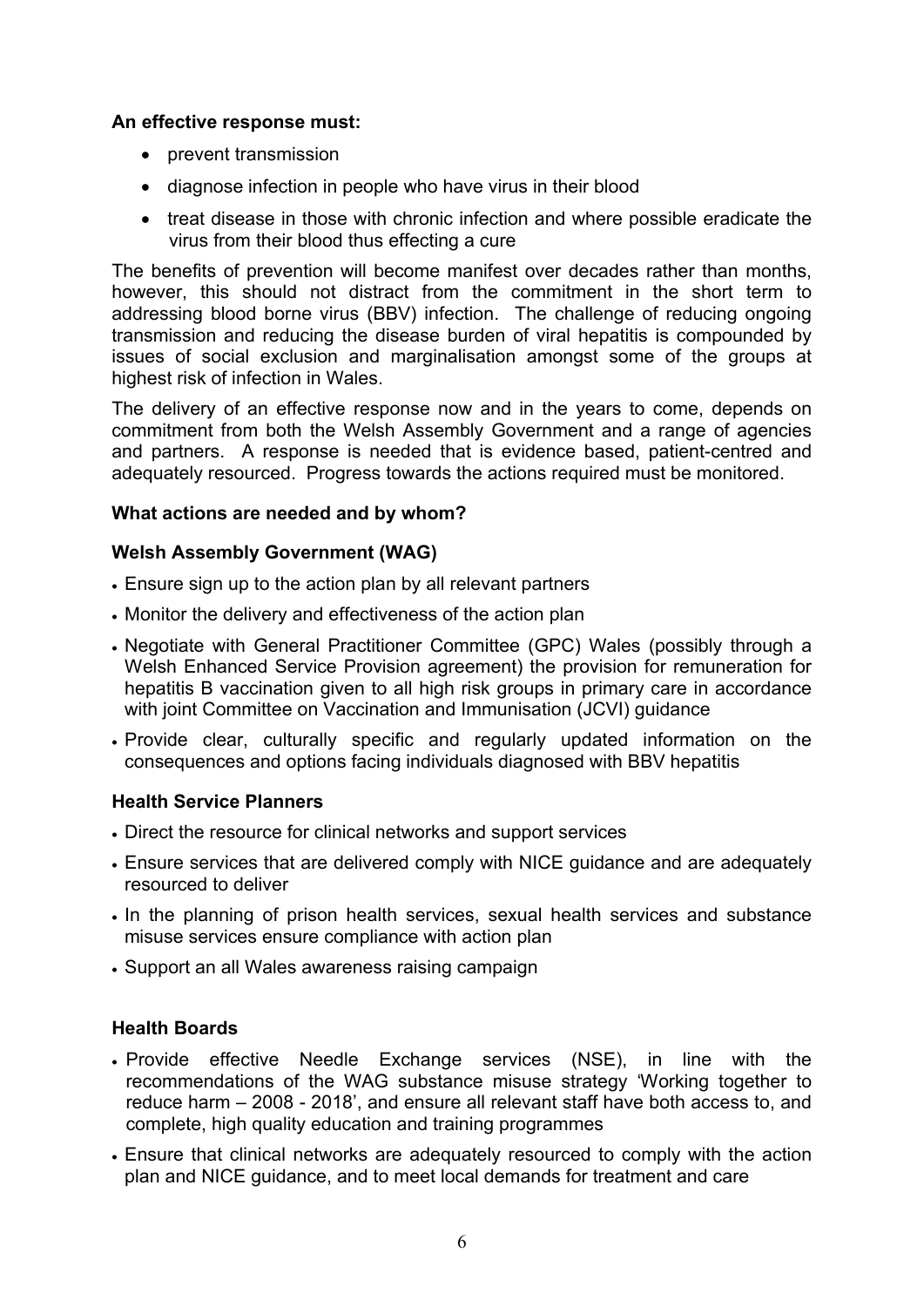- · Through provision of local care pathways, provide care, support and treatment to all affected individuals from diagnosis through to follow up which must include access to alcohol support services
- · Provide timely and accurate information to monitor disease trends and effectiveness of interventions as agreed with WAG and Public Health Wales Trust (PHWT)
- · Ensure HBV vaccination of staff at risk of exposure

#### **Primary Care**

- · Provide high quality shared care provision of substitute drug treatment
- · Improve uptake of testing for BBVs targeting those on their patient lists who are most at risk
- · Support delivery of the antenatal screening programme for HBV
- · Negotiate with WAG the provision of HBV vaccination to all high risk groups in primary care
- · Contribute to the delivery of care pathway providing community based support to those affected

#### **Local Authorities**

- · Ensure provision of appropriate training to all relevant staff social workers, primary mental health workers etc
- · Ensure evidence based, appropriate and targeted educational tools are available and used in all school settings
- · Recognise the greatly increased risk from substance misuse and HCV infection experienced by the most vulnerable children in Wales, and implement local strategies including harm reduction strategies for those who are excluded from schools and those who are dependant on local authorities for their care
- · Have effective mechanisms in place for dealing with drug related litter
- · Monitor compliance with safe practice within commercial tattooing and body piercing
- · Provide timely and accurate information to monitor disease trends and effectiveness of interventions
- · Ensure HBV vaccination of staff at risk of exposure

#### **Prisons**

- · Provide standardised rolling educational programme for all staff and prisoners
- · Deliver blood borne virus health services in accordance with National Aids Trust (NAT) prison health guidelines
- · Work with the prison based BBV clinical nurse specialist to provide high quality diagnosis, treatment and support for prisoners
- · Provide timely and accurate information to monitor disease trends and effectiveness of interventions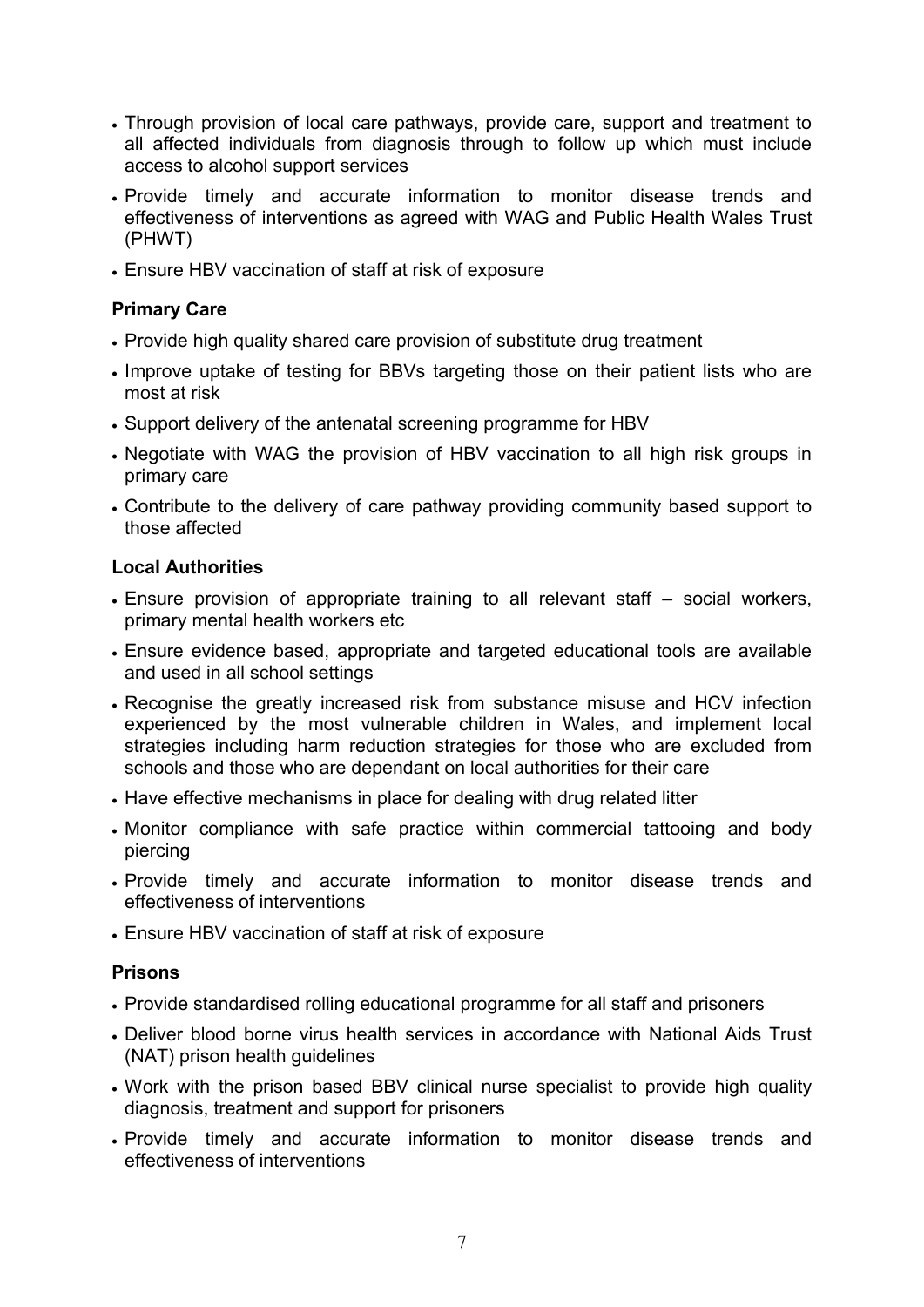· Ensure HBV vaccination of staff and prisoners at risk of exposure

#### **Public Health Wales Trust**

- · Develop dried blood spot (DBS) testing for HCV and HBV across Wales
- · Develop enhanced surveillance and monitoring database for HCV and chronic HBV infection across Wales
- · Monitor disease trends, effectiveness of interventions and support Health Service Planners in the design of current and future services
- · Strengthen the current antenatal screening, immunoglobulin and vaccination programme
- · Provide structured guidance for diagnostic testing for GPs and support implementation
- · Ensure specialist services and GPs offer opportunities for testing to those with a history of exposure to blood borne hepatitis viruses, in addition to those identified as at current risk of exposure
- · Provide guidance and clear care pathways for referral from GPs to specialist services
- · Support the production of education material and training to all relevant partners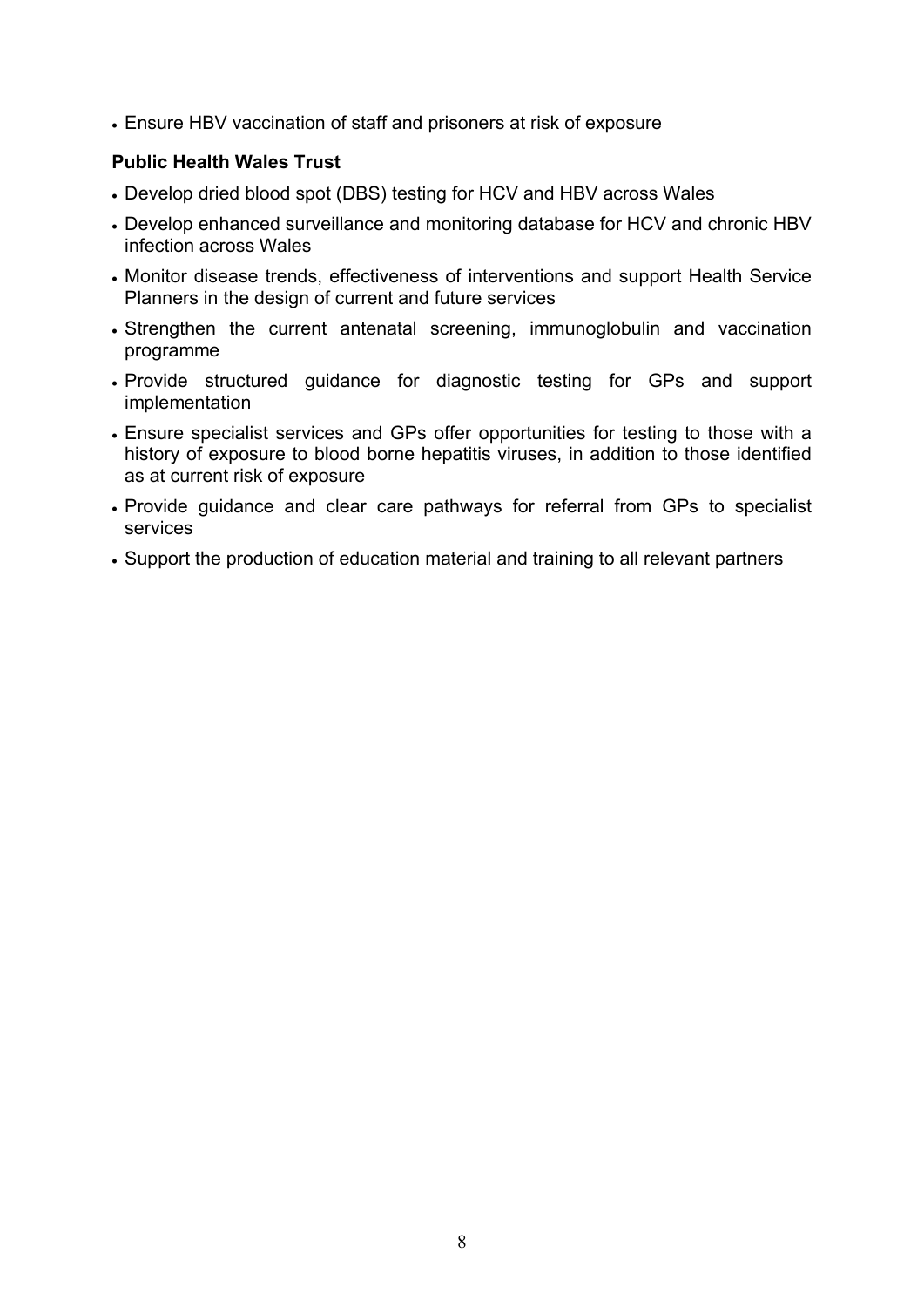# **Section 1 Background**

### 1.1 Aims and remit

This document sets out the WAG blood borne viral hepatitis action plan for Wales for the period April 2010 - April 2015. It is proposed that during this period, services in Wales will be continually re-evaluated and markers of success (reduction in transmission rates and significant increases in numbers diagnosed and treated) and barriers to progress identified. Further action to tackle chronic HBV and HCV in Wales will be identified for action from 2015.

This action plan aims to provide a clear, costed and time defined framework for the planning and provision of key services in Wales that;

- Reduce the transmission of blood borne hepatitis infection in Wales
- · Reduce the pool of undiagnosed infection
- · Improve the provision of treatment and support to infected individuals
- · Monitor and evaluate treatment and prevention programs

The response to these challenges, and responsibilities for implementation, will cut across the remit of different partners in health, social care and criminal justice.

**It is anticipated that Health Boards and Health Service Planners will, where appropriate:**

*For actions requiring no additional funding***; have responded to and met recommended actions defined in this document within six months of launch of action plan.**

*For actions requiring additional funding***; have identified shortfalls in current provision in relation to defined outcomes and have placed bids for additional funding to provide additional or enhanced services as required within six months of launch of action plan.**

Actions fundamental to achieving the overall goal of reducing the burden of disease caused by blood borne hepatitis viruses also fall within the remit of other strategies (see Section 4.10).

#### 1.2 Monitoring progress

A BBV Programme Board will be established and report directly to WAG and the office of the Chief Medical Officer (CMO) for Wales. Identified subgroups and working groups will, in turn, report up to the Programme Board. The process of monitoring progress towards actions, and membership of these groups is outlined in more detail in section 5.3. Progress on a local level against the various actions outlined in the plan will be monitored by three sub groups (prevention, diagnosis and treatment).

### 1.3 Structure of the action plan

This action plan has been laid out in the following manner:

· Section 1 provides an overview of blood borne hepatitis in Wales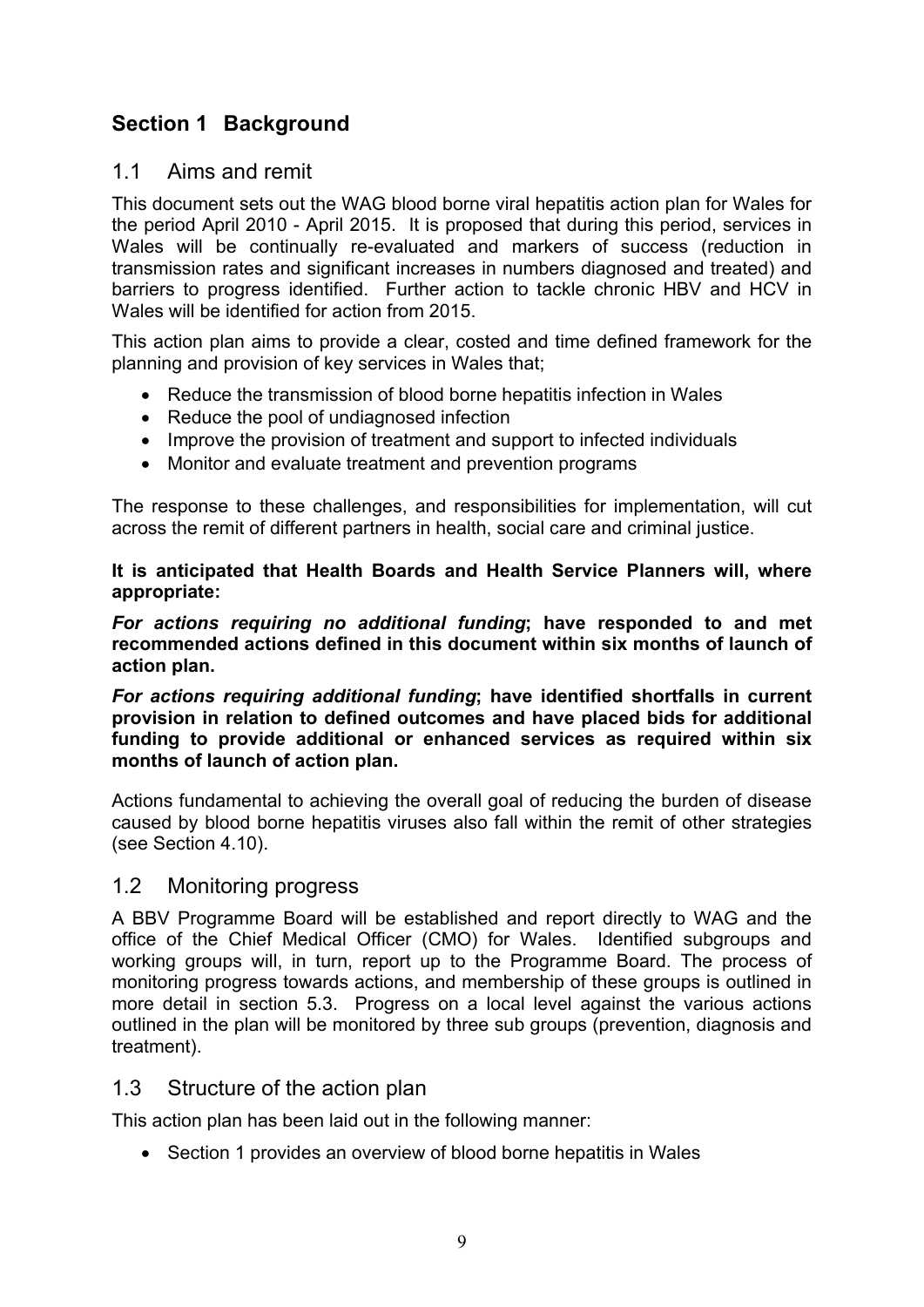- · Sections 2 and 3 outline what needs to be done to meet the challenges presented by HCV and HBV. Key interventions that are currently in place are included under the heading of ongoing actions
- · Section 4 describes for Health Service Planners, Health Boards, PHWT, Local Authorities, voluntary sector providers and WAG departments, what action needs to be taken and outlines the evidence base behind the proposed actions. The time frame and estimated costs for recommended actions are defined
- · The appendix contains evidence statements to support the recommended actions

### 1.4 Evidence base

This action plan has been informed by recent research carried out by PHWT, commissioned by WAG and undertaken between 2004 and 2007. The research clearly identifies areas which must be addressed if BBV hepatitis transmission is to be halted. A comprehensive review of current service provision in primary, secondary and tertiary services was completed in 2005/6 and provides a baseline from which patient experience over time can be monitored.

(Full details of the PHWT research and findings are available online at http://www.wales.nhs.uk/sites3/page.cfm?orgid=457&pid=25483.<sup>1</sup> A stakeholder conference, held in October 2006, provided a robust and valuable forum for discussion of the findings and prioritisation of the actions required. Additional information has been drawn from peer reviewed sources, UK and devolved government strategies and the Health Protection Agency most recent '*Shooting up*' report. $<sup>2</sup>$ </sup>

### 1.5 The burden of blood borne viral hepatitis in Wales

#### **What blood borne viruses are considered in this action plan?**

Blood borne viruses are those that are spread from person to person by contact with infected blood and other body fluids. For this reason these diseases should be preventable. Hepatitis viruses primarily affect the liver. This action plan addresses HCV and HBV, the two blood borne hepatitis viruses with the greatest public health significance in the UK.

#### **The challenge faced in Wales**

Blood borne viral hepatitis infection presents a major challenge to health service planners and providers in Wales. The burden of HCV infection is largely carried by current and ex injecting drug users (IDUs). HBV infection is common in this group however, ethnic minority groups, men who have sex with men (MSM), sex workers and incarcerated individuals are also at elevated risk. Historically small numbers of individuals are known to have been exposed via contaminated blood products and nosocomial infections.

An effective response to blood borne virus infection must have three key aims; (1) prevention of further infection (2) diagnosis of infection and (3) treatment or management of infection.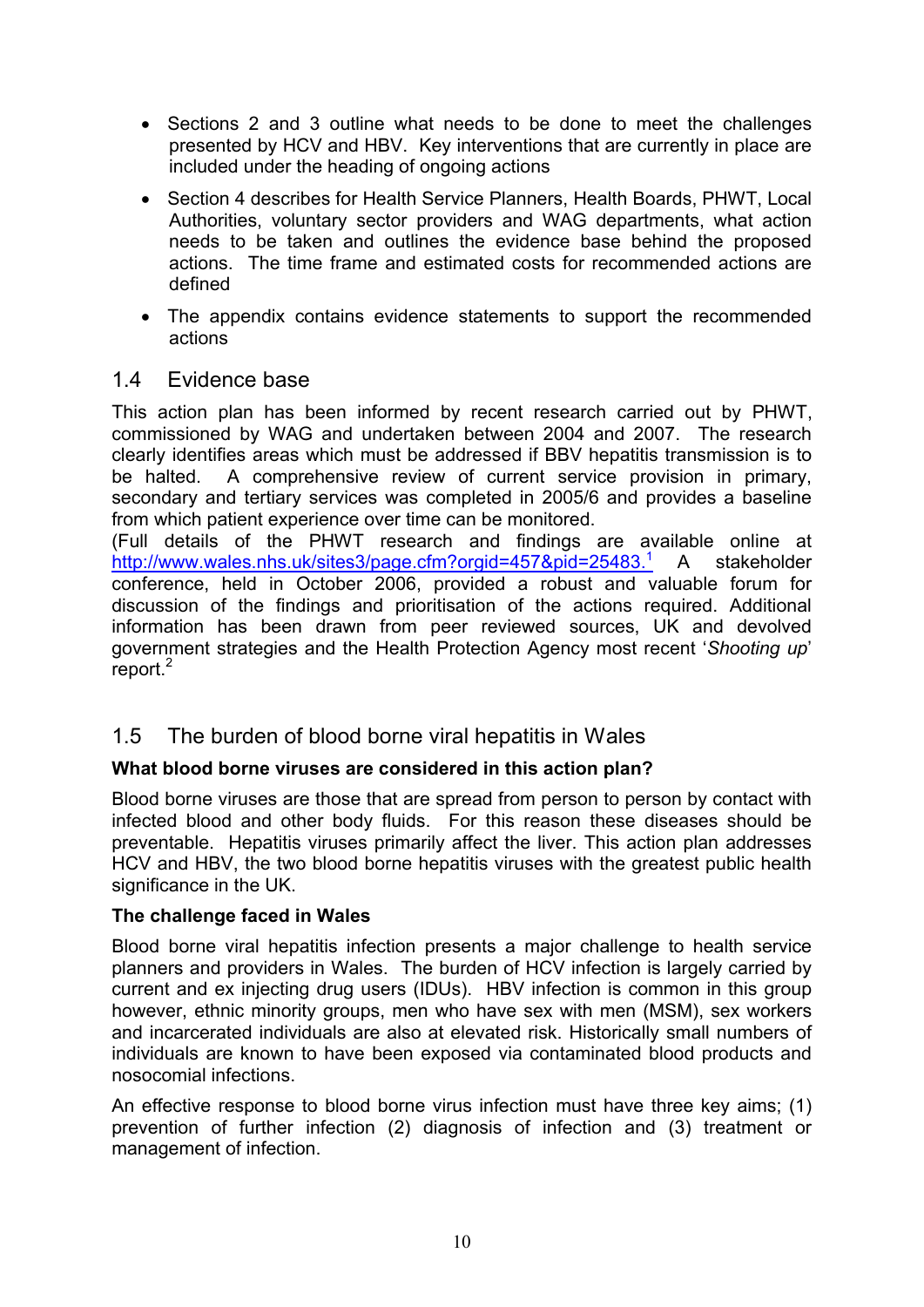Figure 1 clearly demonstrates that in Wales there is much to be gained from effective prevention and treatment. Research shows that injecting risk behaviour is high, so we can expect ever increasing numbers of infected individuals if effective interventions are not put into place.

Figure1. The prevalence and incidence of HCV amongst injecting drug user populations across sites in south Wales and elsewhere in the UK



Source: PHWT BBV Team

From research in Wales it is evident that among injecting drug users:

- · Homelessness is contributing to the risk of infection
- Infection occurs frequently in the first few years of injecting
- · Prison is a common experience; over 70% amongst drug injectors interviewed in background research had been in prison
- · The majority of infection is undiagnosed; at least two thirds of injectors with HCV infection were unaware of their disease status, the proportion with undiagnosed HBV infection is likely to be similar
- · The majority of individuals with HCV are untreated
- HBV vaccination coverage is poor among many risk groups

#### **Blood borne viral hepatitis in Wales in the context of HIV**

Whilst the focus of this action plan is on viral hepatitis it is important to recognise that there is significant cross over with the prevention, diagnosis and treatment of HIV infection. HIV can be transmitted via injecting practices and the incidence of HIV appears to be rising amongst drug injectors in the UK<sup>2</sup>. Diagnostic tests for viral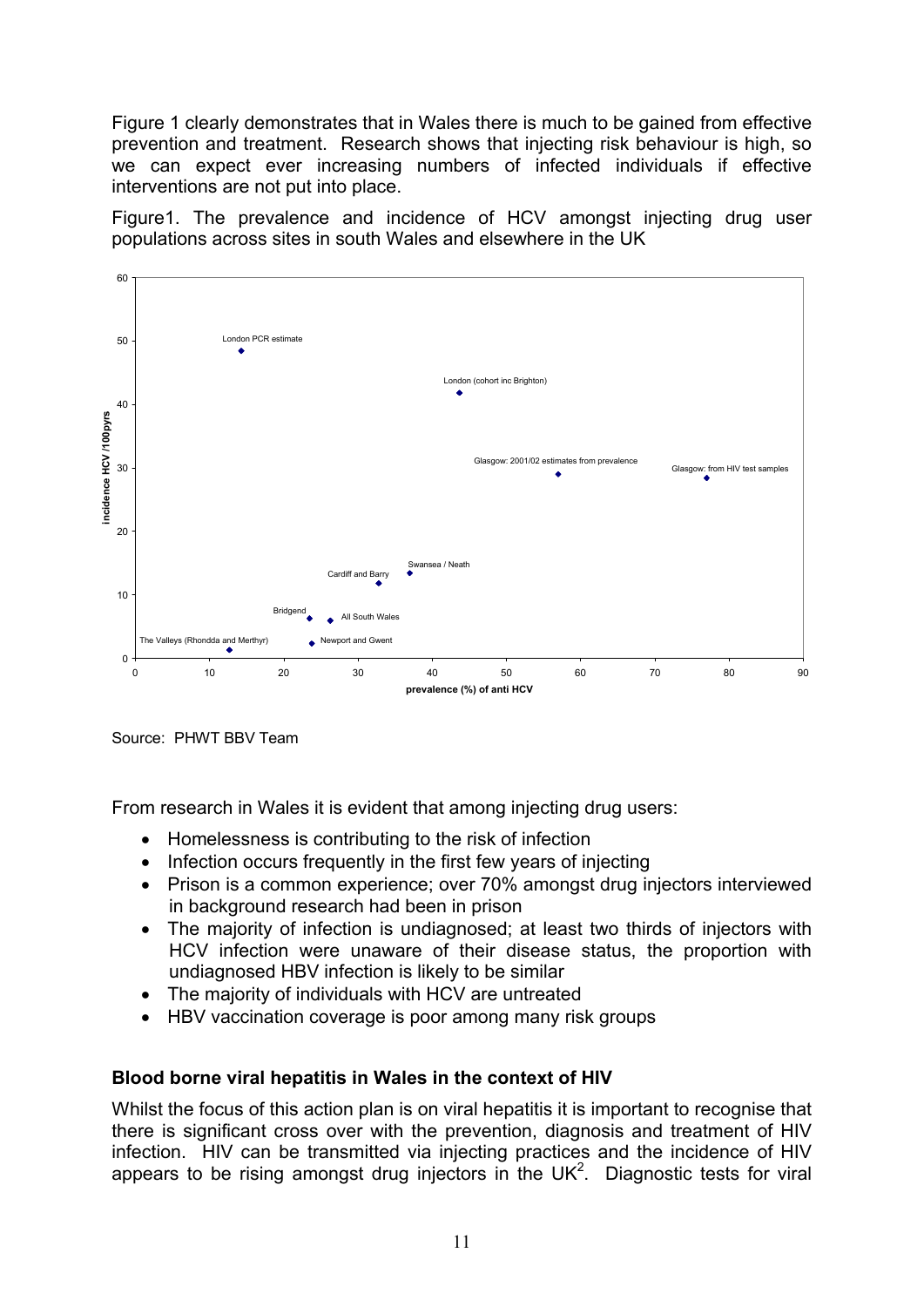hepatitis and HIV are generally offered together. Co-infection with HIV, HBV and HCV has additional clinical implications and requires treatment at a specialist centre. Further evidence is required on the rates of co-infection in Wales; however UK evidence would suggest that up to 9% of HIV positive individuals are co-infected with  $HCV<sup>3</sup>$ .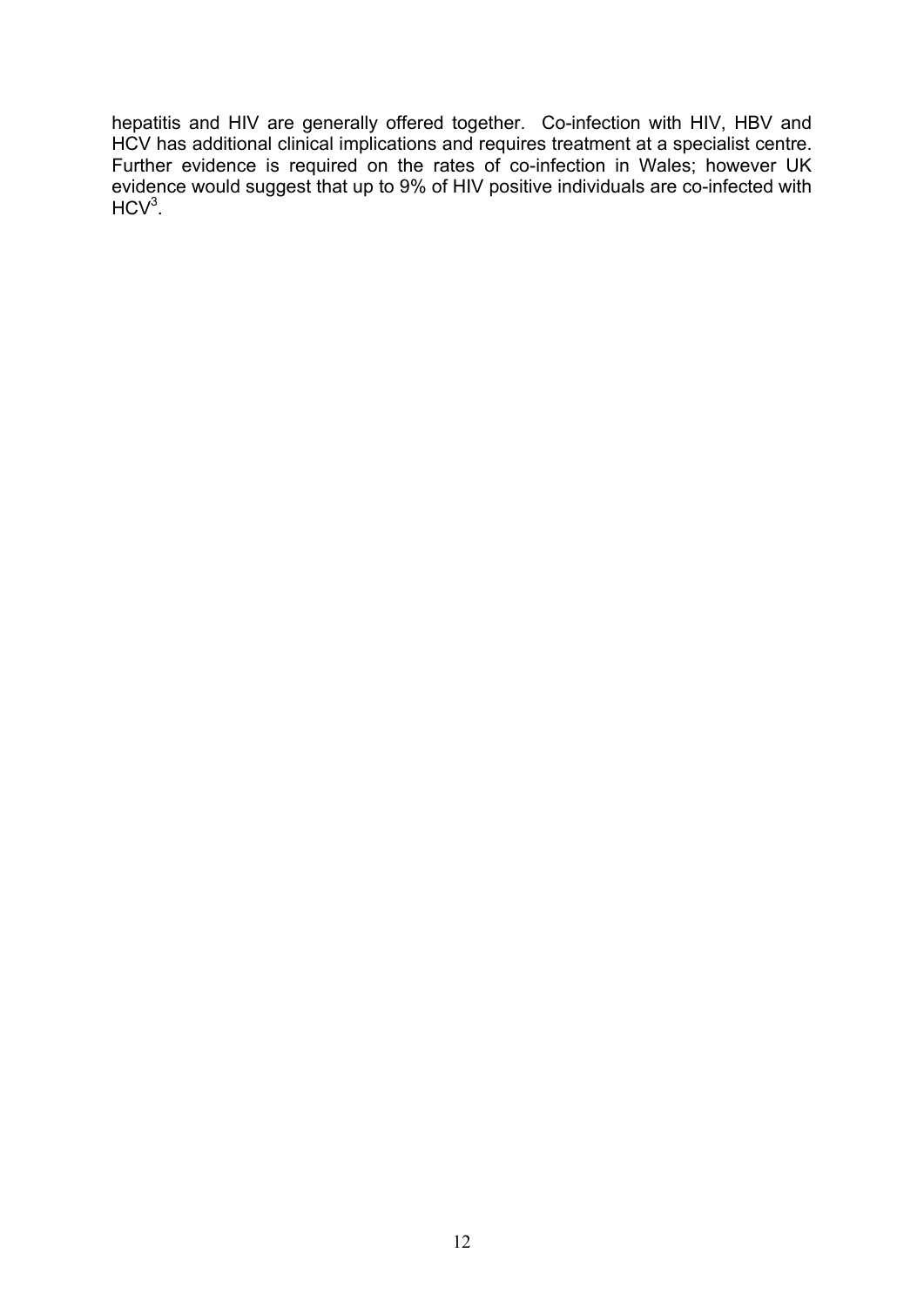# **Hepatitis B**

Hepatitis B virus is a blood borne virus that can cause serious liver disease, however a safe and effective vaccine is available to protect individuals from infection. Identifying, treating and protecting the contacts of individuals who have acquired infection is an important priority for addressing HBV infection.

#### **How is it acquired and transmitted?**

- · Unprotected sex
- · Sharing injecting equipment
- · Medical and dental treatment when un-sterile equipment has been used
- Infected mother to baby before or during birth
- Needle stick injuries
- · Tattooing or body piercing with un-sterile equipment
- · Possibly the sharing of razors toothbrushes and other potentially blood contaminated personal items
- · Blood transfusion (prior to 1991) and receipt of blood products and blood coagulation factors (prior to 1985)

#### **Natural history of HBV**

The natural history of HBV infection varies greatly with age of infection; individuals infected as children are more likely to progress to chronic infection and liver disease than are individuals infected later in life.

#### **What are the patterns of infection across the UK and in particular in Wales?**

Wales is a very-low prevalence country for HBV however certain groups are at higher risk of infection. Minority ethnic communities in Wales that have strong links with parts of the world with high rates of HBV infection (sub-Saharan Africa, most of Asia, the Pacific, the Amazon, the southern parts of Eastern and Central Europe and the Middle East) are particularly vulnerable to ongoing risk of HBV transmission.<sup>4</sup> The prevalence of infection may be higher in populations of migrant workers, asylum seekers and refugees. The most current data suggest that in Wales, the majority of asylum seekers originate from countries with a high prevalence of HBV (Pakistan, Iran, Iraq, Somalia and Sudan)<sup>5</sup>. IDUs, commercial sex workers and MSMs are also at increased risk of infection. Approximately 10% of IDUs in south Wales show evidence of infection.<sup>1</sup>

### **Hepatitis C**

Hepatitis C (HCV) is a blood-borne virus that can cause serious liver disease. The first HPA annual report on HCV in England, and a recent British Medical Journal editorial, provide an up to date summary of current knowledge on disease progression within the  $UK^{6,7}$ . Estimates of progression rates vary dramatically between research study cohorts, study recruitment having a large impact on findings, with the chance of developing cirrhosis after 20 years (following infection with chronic HCV) ranging between 6% and 23%. Data from the national register at 16 year follow up showed a significant increase in mortality due to liver disease amongst HCV positive individuals; alcohol consumption was implicated in these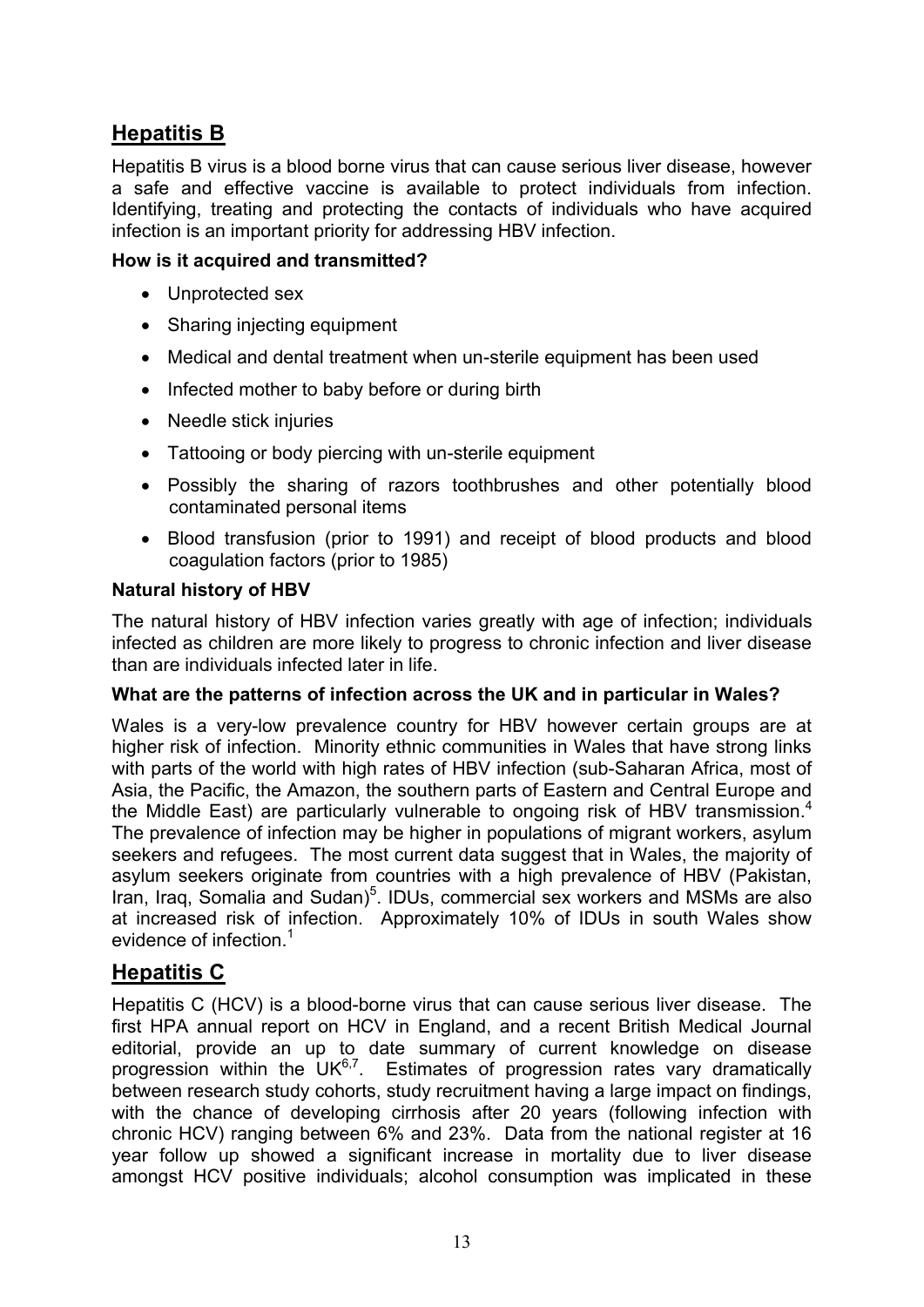outcomes<sup>8</sup>. Research utilising patients who were infected whilst acting as plasma donors (infected at an early age, thus similar to the age profile of infection seen amongst IDUs) suggested that after 31 years of infection, advanced liver disease had developed in a third of patients<sup>9</sup>.

#### **How is it acquired and transmitted?**

- Injecting drug use
- · Medical and dental treatment where un-sterile equipment has been used
- Needle stick injuries
- Tattooing or body piercing with un-sterile equipment
- · Sharing razors, toothbrushes and other potentially blood contaminated personal items
- · Potentially through sharing paraphernalia used in the snorting or smoking of drugs*,* where blood may be present
- Infected mother to baby before or during birth
- Unprotected sex in MSMs or those undertaking risky sexual practices
- · Rates of sexual transmission amongst MSM and heterosexuals are increased if an individual is already HIV positive
- · Blood transfusion (prior to 1991) and receipt of blood products and blood coagulation factors (prior to 1985)

#### **What are the patterns of infection across the UK and in particular in Wales?**

The central role of injecting drug use in the transmission of BBVs within the UK is well established. Injecting drug use (IDU) is the probable cause of the majority of reported HCV infections. Recent data from the Unlinked Anonymous Prevalence Monitoring Programme (UAPMP) across the UK suggests variation in HCV prevalence within populations of IDUs; HCV prevalence ranged from 20% in the north east of England to 55% in London and 59% in the north west.<sup>10</sup> Research from north Wales reported an anti-HCV seroprevalence of 23% among IDUs and from south Wales reported an overall seroprevalence of 26% among IDUs with considerable variation between towns and cities (see Figure  $1$ )<sup>11,12</sup>. The majority (75%) of the infected individuals did not know that they had been infected with HCV.

Recent research, carried out by PHWT between 2004 and 2006, estimates incidence of HCV amongst IDUs across south Wales to be between 3.4 and 9.4 cases per 100 person years<sup>11</sup>. There was evidence of considerable regional variation of HCV incidence within south Wales (Figure 1), with a higher incidence seen in the larger cities than in other areas. In comparison estimates of 31.9 to 54.7 cases per 100 person years were reported from London in 2001 and 15.7 to 51.2/100 person years reported from Glasgow in the mid  $1990s^{13,14,15}$ .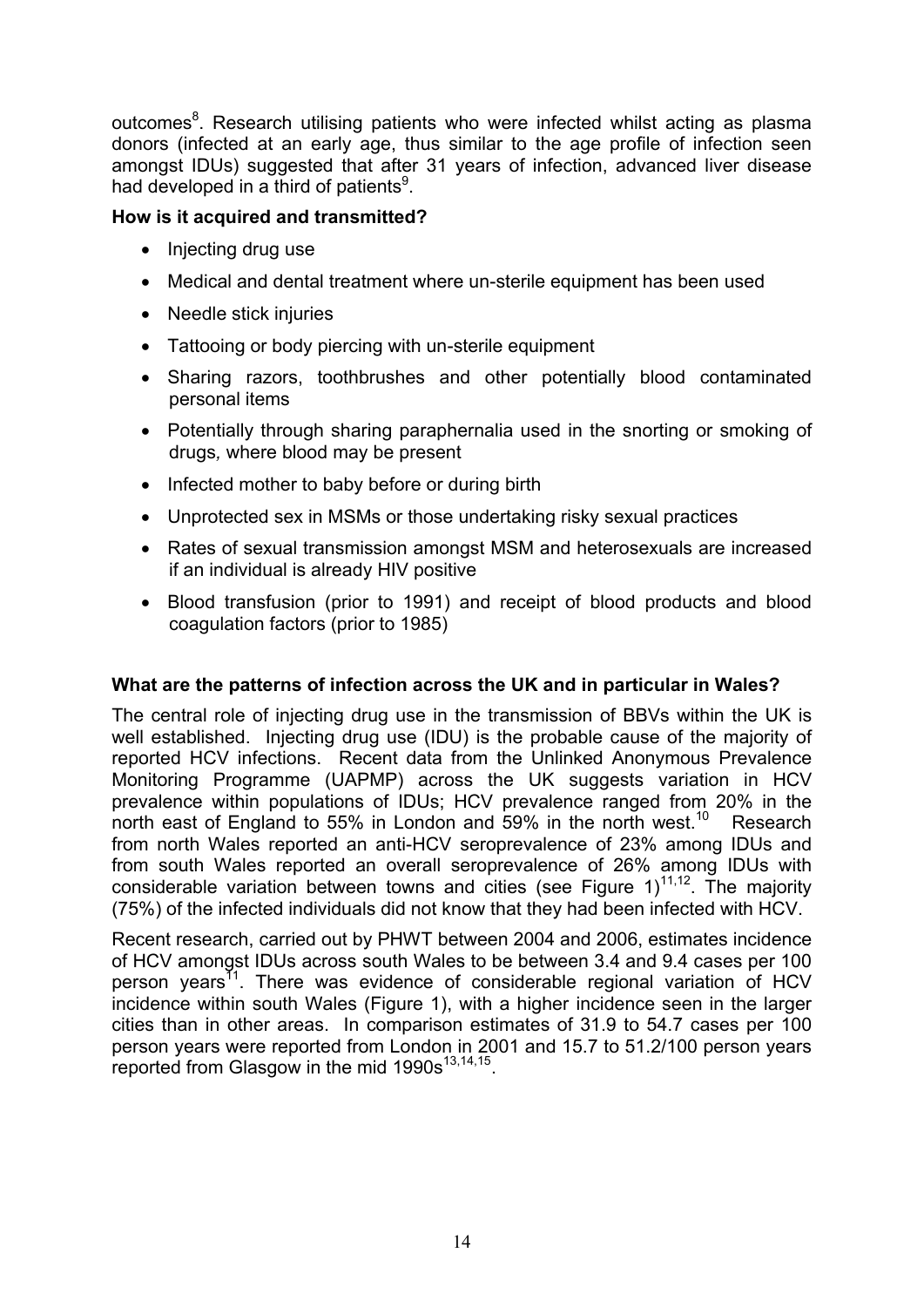#### **The association of homelessness with infection**

From the PHWT research, the incidence of HCV amongst homeless injectors was significantly higher than among housed IDUs. 71% of the incident infections within the 2004-2006 cohort study in south Wales were amongst individuals who had been homeless in the previous 12 months; these individuals represented 39% of the sample. Amongst males 83% of the incident infections were among homeless individuals<sup>12</sup>.

### 1.6 Links to other WAG and UK Government strategies and guidelines

This action plan supports the overarching health aim of 'preventing disease and improving substantially the health and well being of people in Wales' as outlined in the Welsh Assembly Government Strategic Framework *Better health better Wales.*<sup>16</sup>

· This action plan will work in partnership with 'Working Together to Reduce Harm – the Substance Misuse Strategy for Wales 2008 – 2018' which was launched in 2008. The substance misuse strategy focuses on harm reduction, "enabling, encouraging and supporting substance misusers to reduce the harm they are causing to themselves ...".<sup>1</sup>

This action plan does not seek to address primary prevention of injecting drug use. Primary prevention will have an important role to play in the long term prevention of blood borne viral infection and will be addressed in Welsh Assembly Government substance misuse strategies.

Other strategies which have aims and objectives with overlap to those outlined in this action plan are:

- · *National homelessness strategy, 2006* <sup>18</sup>
- · *Ten Year Homelessness Plan 2009 – 2019<sup>19</sup>*
- · *Tackling blood borne viruses in prisons, 2007 <sup>20</sup>*
- · *The All Wales youth offending strategy, 2004* <sup>21</sup>
- · *Health care associated infections, a strategy for hospitals in Wales, 2002* <sup>22</sup>
- · *The strategic framework for promoting sexual health in Wales (part of Better health, better Wales, 2000 <sup>23</sup>*

Guidelines concerning treatment of HCV infection have been issued by NICE. <sup>24</sup>

Guidelines regarding HBV vaccination are described in *Immunisation against Infectious Disease* and guidelines for treatment of chronic HBV infection have been issued by NICE.<sup>25,26</sup>

Guidelines concerning opioid substitute treatment are described in guidelines issued by the NICE and the National treatment Agency (NTA) models of care<sup>27,28</sup>.

Guidelines concerning community based interventions to reduce substance misuse among vulnerable and disadvantaged children and young people are described in guidelines issued by NICE.<sup>29</sup>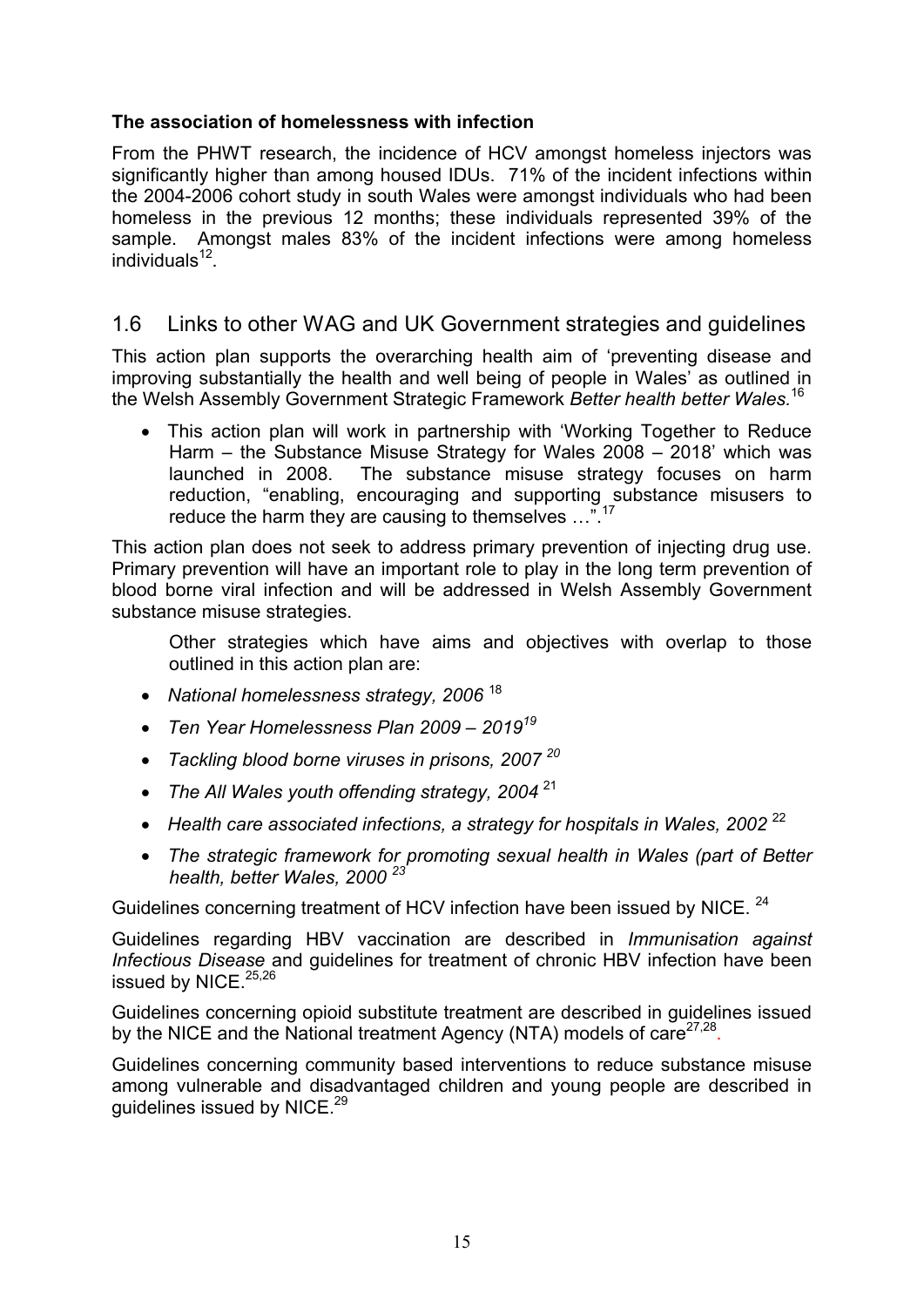# **Section 2: Hepatitis B**

This section broadly outlines the key actions for prevention, diagnosis of, treatment for infected individuals and surveillance of chronic HBV in Wales. It is important to acknowledge that the points outlined below are relevant both to individuals in the community as well as those in prison settings.

#### 2.1 Prevention

#### **What works?**

- · Pre exposure vaccination with a minimum of three doses is highly effective in preventing HBV infection and remains the core public health response to preventing infection
- · Sexual transmission can be reduced by safe sex practices in particular consistent condom use and by vaccination of sexual partners of infected individuals
- · HBV acquisition via injecting drug use can be reduced by increasing vaccination of IDUs and other high risk individuals in Wales, reducing frequency of injecting drug use, reducing injecting risk behaviours, and increasing the diagnosis of infection amongst infected individuals
- · Identification of babies born to HBV surface antigen positive mothers allowing for vaccination and when appropriate HB immunoglobulin treatment
- · Post exposure prophylaxis when indicated after any relevant exposure
- · Education of infected individuals to reduce further transmission and follow up and vaccination of their contacts

#### Prevention through vaccination

The JCVI recommend vaccination of the following individuals:

- All current IDUs, as a high priority
- Those who inject intermittently
- · Those who are likely to 'progress' to injecting, for example those who are currently smoking heroin and/or crack cocaine, and heavily dependent amphetamine users
- · Non-injecting users who are living with current injectors
- · Sexual partners of injecting drug users
- · Children of injectors
- · Inmates of custodial institutions
- · Individuals who change sexual partners frequently, particularly MSM and male and female commercial sex workers
- · Close family contacts of a case or individuals with chronic HBV infection
- · Families adopting children from countries with high or intermediate HBV prevalence
- · Foster carers
- Individuals receiving regular blood or blood products and their carers
- · Patients with chronic renal failure or chronic liver disease
- · Individuals in residential accommodation for those with learning difficulties
- · Travellers to areas of high or intermediate prevalence
- · Individuals at occupational risk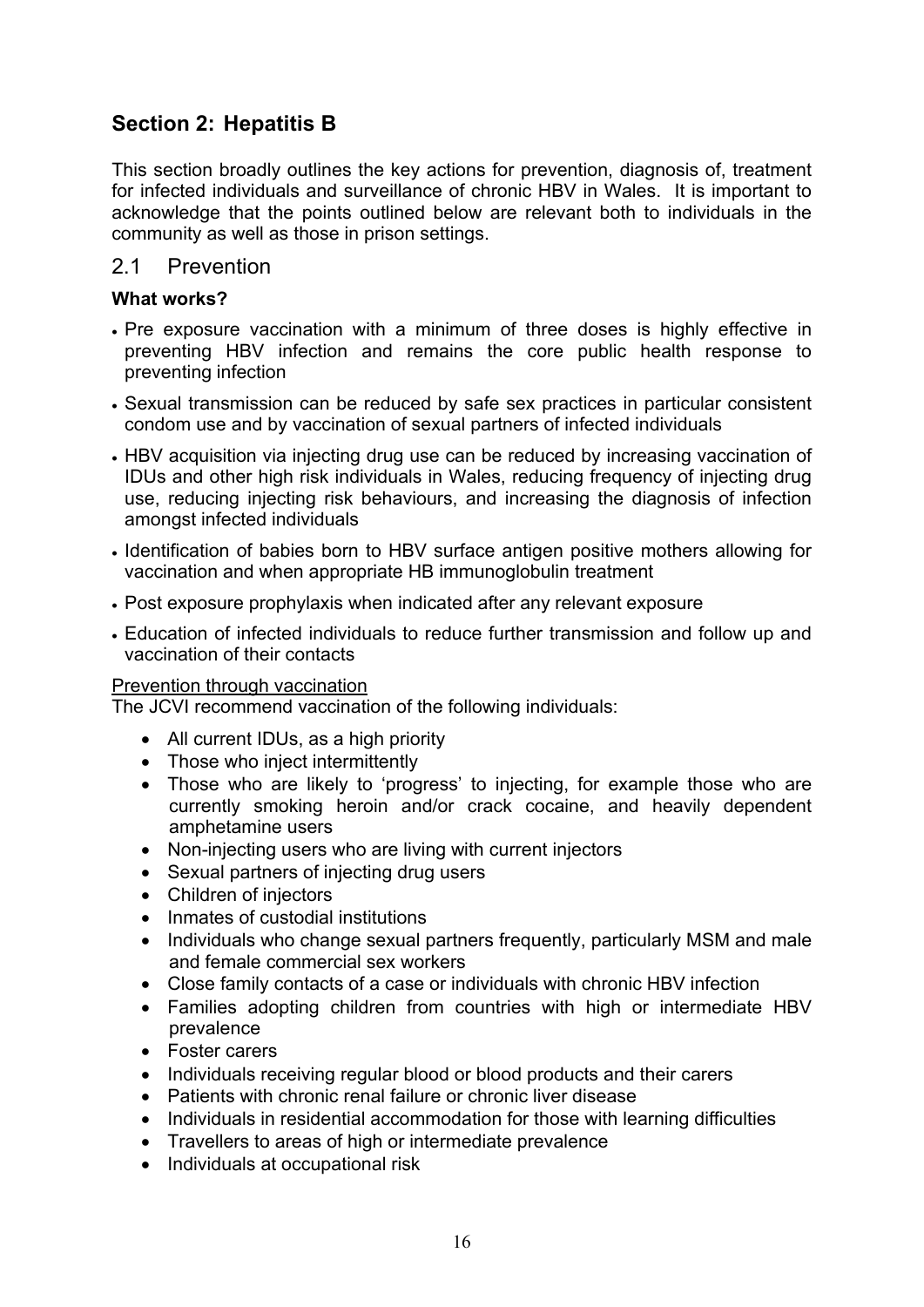Welsh vaccination policy is guided by the JCVI. See *Immunisation against infectious disease* (the green book) for a more detailed breakdown of who should be vaccinated and vaccination schedules.<sup>25</sup>

#### *Ongoing action:*

· All target groups to have high levels of HBV vaccination. Regularly check current JCVI policy regarding vaccination of ethnic minority children. Provision for remuneration for GPs managing the vaccine programme in primary care needs to be addressed

#### Prevention through post exposure prophylaxis

Post exposure prophylaxis is recommended for a) babies born to mothers who are chronically infected or have had acute HBV infection during pregnancy b) sexual partners of individuals with acute HBV infection seen within a week of last contact c) sexual contact of newly diagnosed chronic infections if unprotected sexual contact occurred in the past week and d) persons who are accidentally inoculated or contaminated.

#### *Ongoing action:*

· Availability of rapid post-exposure prophylaxis to be available across Wales for all recommended groups

#### Prevention in the hospital setting

Prevention of infection amongst health care workers and patients in the hospital setting is covered by *Health care associated infections, a strategy for hospitals in Wales.*<sup>21</sup> Guidelines for the immunisation against HBV for hospital patients are covered in *Immunisation against infectious disease*. 25

#### *Ongoing action*:

· Ensure guidelines are followed in the hospital setting

#### Reducing the sexual transmission of HBV

Condom use is central to the prevention of sexual transmission to the sexual contacts of HBV infected individuals. Condoms should be readily available to sexually active individuals in Wales, particularly attention should be given to provision to vulnerable groups who may have difficulties purchasing condoms. Sex workers and prison inmates will require targeted provision. Guidance from the National Aids Trust (NAT) on tackling BBVs in prisons, clearly outline the responsibilities of prison services to provide condoms to inmates.<sup>20</sup>

#### *Ongoing action*:

· Ensure condoms are easily available in prisons. Ensure agencies working with vulnerable groups are resourced to provide condoms to their clients

Ensuring tattooing and body piercing is hygienically practiced in Wales Unsterile tattooing and piercing techniques are a potential route of infection.

#### *Ongoing action*:

· Environmental health departments to continue monitoring, registration and inspection of practitioners in Wales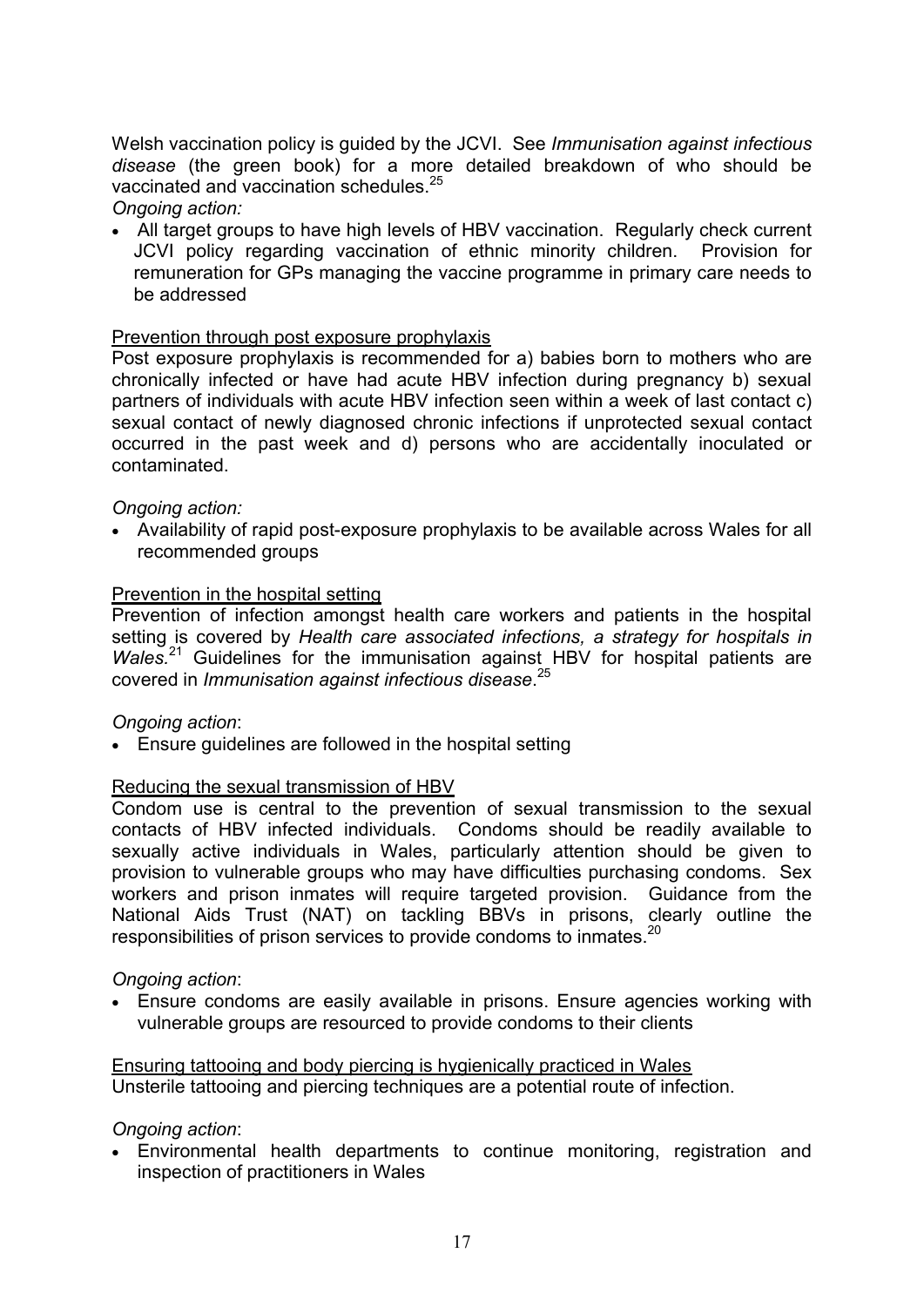· Education of inmates on risks associated with tattoos and piercings obtained in prison

# 2.2 Diagnosing chronic infection

Certain groups carry a higher risk of having chronic hepatitis B (Individuals originating from high prevalence countries including south east Asia, Africa, the Middle and Far East and southern and eastern Europe). The prevalence in adults in these populations can be up to 4%.<sup>45</sup>

#### *Ongoing action:*

- · Primary care to be informed supported and actively encouraged to test those at high risk
- · Comprehensive uptake of HBV antenatal screening program: The HBV antenatal screening program enables early management of babies born to HBV infected mothers because of increased risk of chronic carriage with early infection. The program is based on informed choice practice, all cases that are passed to health protection teams across Wales are followed up. Full cross-border follow-up must be carried out with mothers and infants who move in and out of Wales

2.3 Management, testing and care pathways for chronic Hepatitis B infection

#### **What works?**

· Guidelines for treatment of chronic HBV infection have been issued by NICE which recommend the use of adefovir, dipivoxil and peginterferon alfa-2a to treat chronic hepatitis B $^{26}$ .

*Ongoing action*:

· Chronic HBV infection managed in line with latest guidelines

### 2.4 Surveillance and follow up

Accurate and timely measures of disease incidence and disease prevalence together with outcomes of disease management are essential to monitor the impact of improved models of care and service delivery

#### *Action for change:*

· Develop comprehensive surveillance database for chronic BBV hepatitis across Wales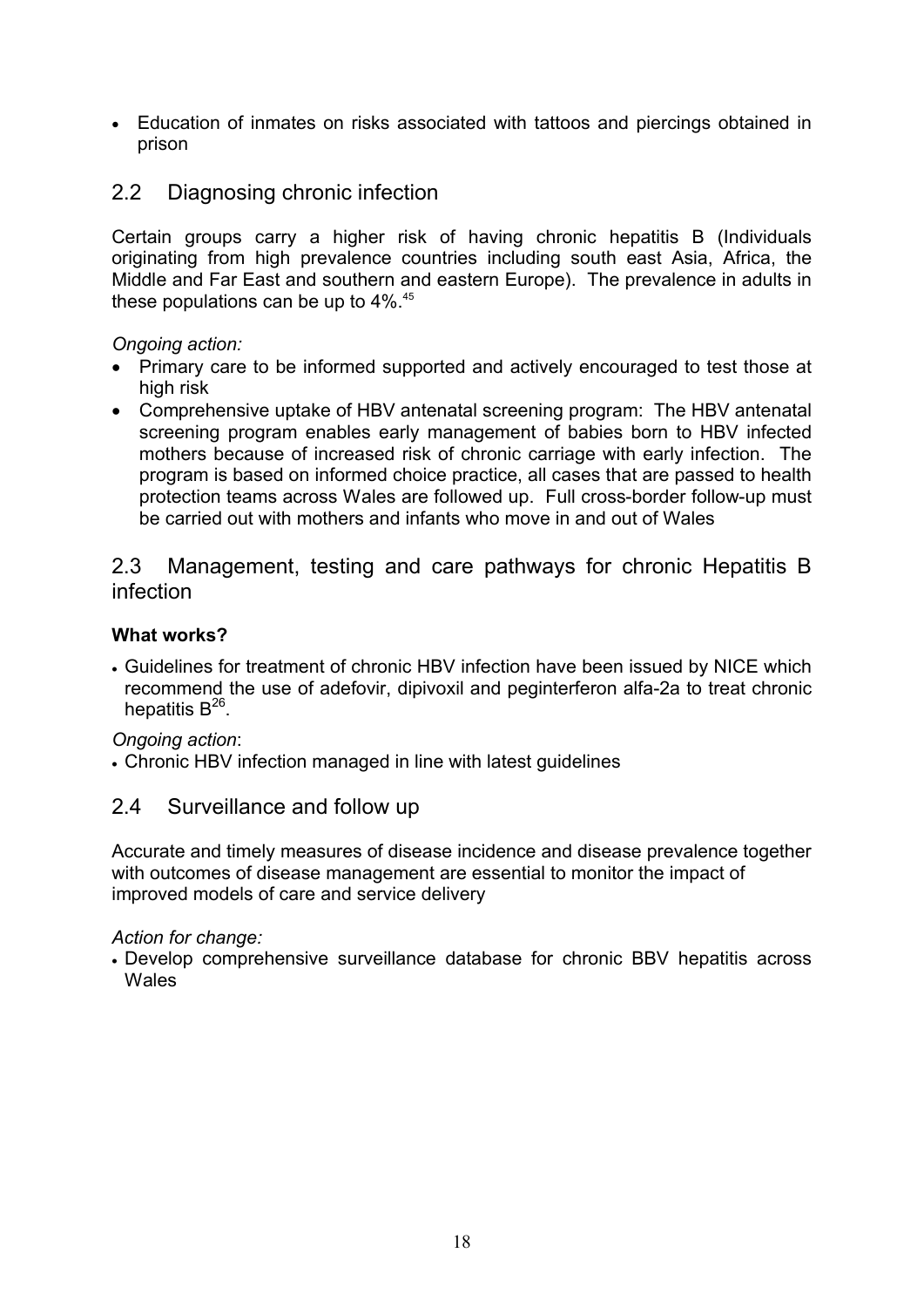# **Section 3: Hepatitis C**

This section broadly outlines the key actions required for prevention, diagnosis of, and treatment for infected individuals and surveillance of chronic HCV in Wales. It is important to acknowledge that the points outlined below are relevant both to individuals in the community as well as those in prison settings.

#### 3.1 Prevention

Since almost all known current transmission of infection is found among current drug injectors, prevention must be focused on this group.

#### **What works?**

- · Reducing the frequency of injecting drug use
- · Reducing the risks associated with injecting drug use
- · Increasing the diagnosis of infection amongst those with a history of risk for acquisition of the virus

Drawing on research evidence and expert advice this action plan identifies the following necessary interventions.

#### Reducing the frequency of injecting drug use:

*Actions for change* (under the remit of WAG Substance Misuse Strategy and Implementation Plans)

- · Increase the proportion of individuals accessing and being retained in quality substitute drug treatment
- · Ensure drug treatment is available for homeless drug injectors
- · Ensure drug treatment is available for young people and recent onset injectors
- · Implement intervention programs to reduce initiation into injecting amongst vulnerable individuals (vulnerable groups include disadvantaged children and young people)

#### Reducing the risks associated with injecting drug use

*Actions for change* (under the remit of WAG Substance Misuse Strategy and Implementation Plans)

- · Reduce the frequency of 'direct' needle and syringe sharing and 'indirect' paraphernalia sharing through availability of high quality NSE services throughout **Wales**
- · Ensure high quality opioid substitution treatment (OST) is available, this requires optimal dosing to maximise retention in treatment
- · Implement intervention programs to reduce injecting risk behaviour amongst current injectors

#### Ensuring tattooing and body piercing is hygienically practiced in Wales

#### *Ongoing action:*

- · Environmental health departments to continue the monitoring, registration and inspection of practitioners in Wales
- · Education of inmates on risks associated with tattoos and piercings obtained in prison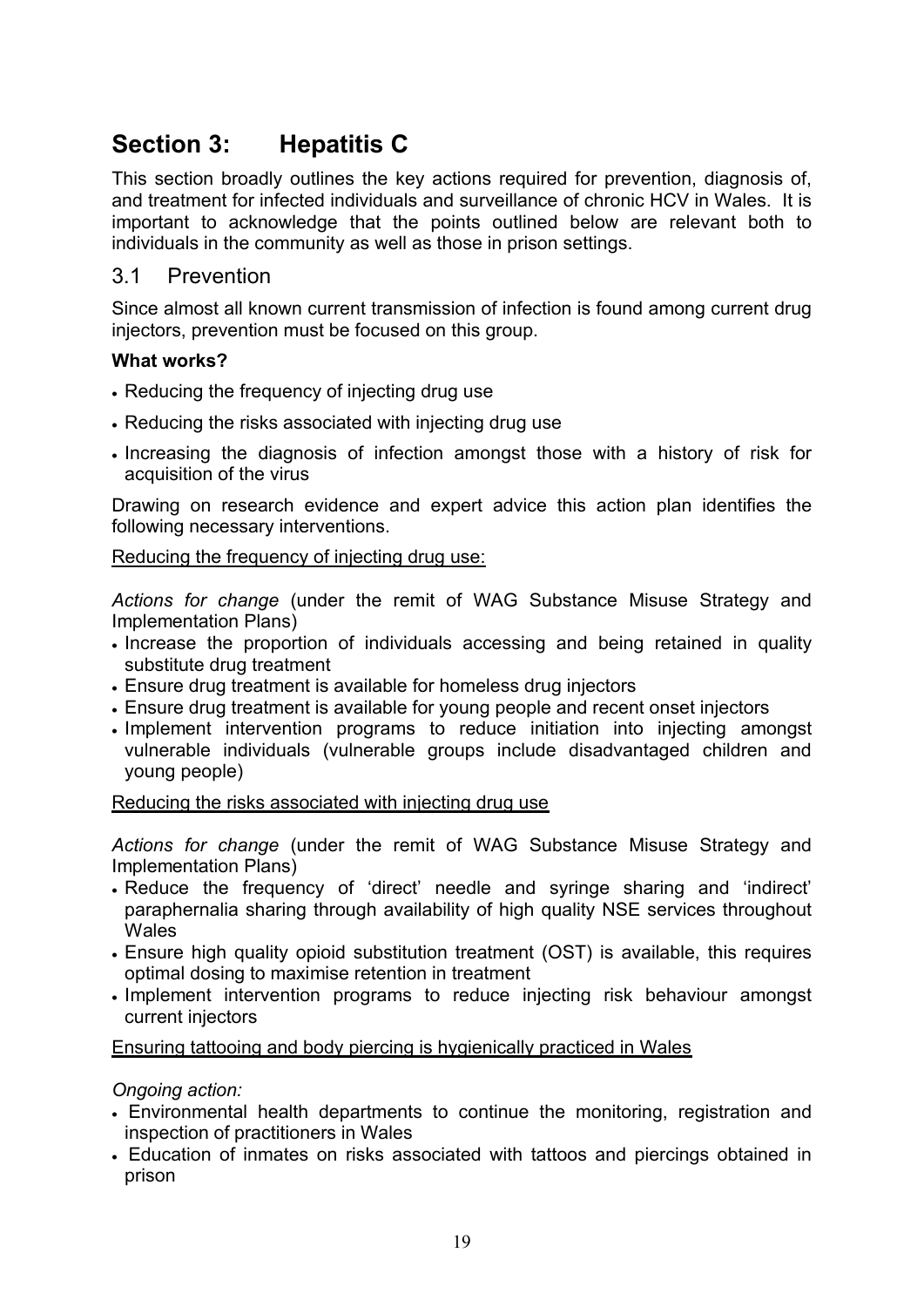# 3.2 Diagnosing infection

#### *Actions for change*:

- · Ensure all IDUs and those with a past history of exposure to the virus are offered testing in appropriate settings (specialist services, primary care and prisons). In particular, case finding amongst GPs should be promoted to ensure that the needs of all identified risk groups are met
- · Dried blood spot testing should be available across Wales as a testing option

#### 3.3 Management, treatment and care pathways

#### **What works?**

- · Effective planning for services
- · NICE guidelines support the use of combination therapy for treatment of HCV positive individuals with mild, moderate or severe liver disease, patients may require ongoing support throughout the treatment process.<sup>24</sup> Changes in lifestyle, in particular in relation to alcohol consumption can have a major impact on disease progression
- · Effective treatment provision will require collaboration between different partners including primary care healthcare professionals, drug treatment services, specialist BBV treatment services, support groups (see Figure 3). Many individuals eligible for treatment will have needs requiring additional support, for example, mental health needs, social services
- · Clear, culturally specific and regularly updated information on the consequences and options facing individuals diagnosed with blood borne viral hepatitis should be readily available
- · Clearly defined care pathways are essential to the clinical management of infectious disease. These should be produced at local level to reflect service structure

*Actions for change:* 

- · Adequately resourced hepatitis treatment services must be made available across Wales supported by alcohol and mental health support services
- · Health Service Planners must address the issues in this action plan in a specific and comprehensive manner
- · Health Boards to have in place agreed clinical networks (Figure 3) that clearly map process from diagnosis to clinical management for the locally affected populations

#### 3.4 Surveillance and follow up

Accurate and timely measures of disease incidence and disease prevalence together with outcomes of disease management are essential to monitor the impact of improved models of care and service delivery

#### *Action for change:*

· Develop comprehensive surveillance database for chronic BBV hepatitis across Wales allowing for measurement of the impact of this action plan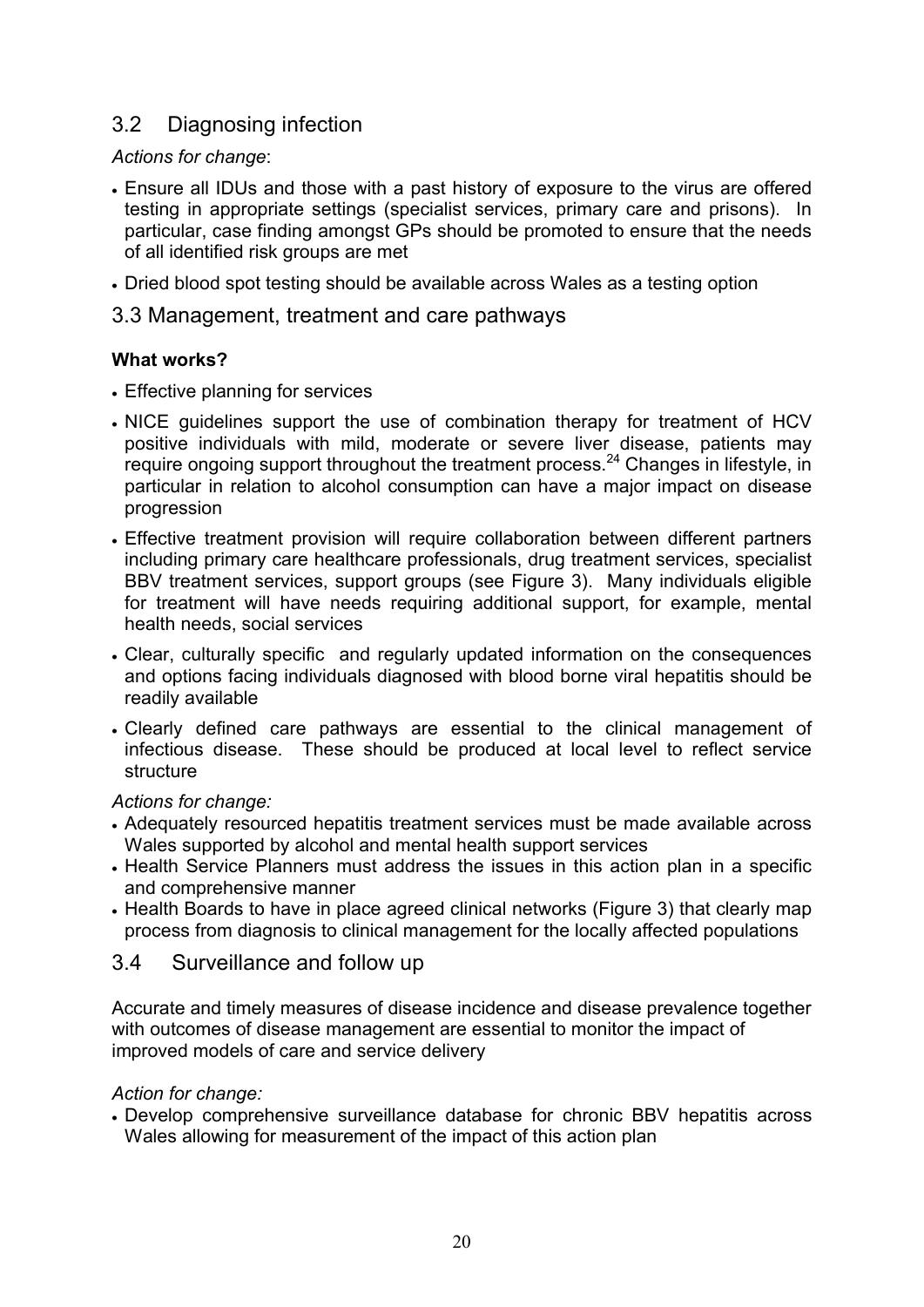

#### Figure 2. Diagnosis and referral pathways for blood borne viral hepatitis

This figure is based on a flow chart produced by  $D \circ H^{31}$  and outlines the key stages in diagnosis and referral to specialist hepatitis treatment services and is relevant to all those responsible for diagnosis and referral.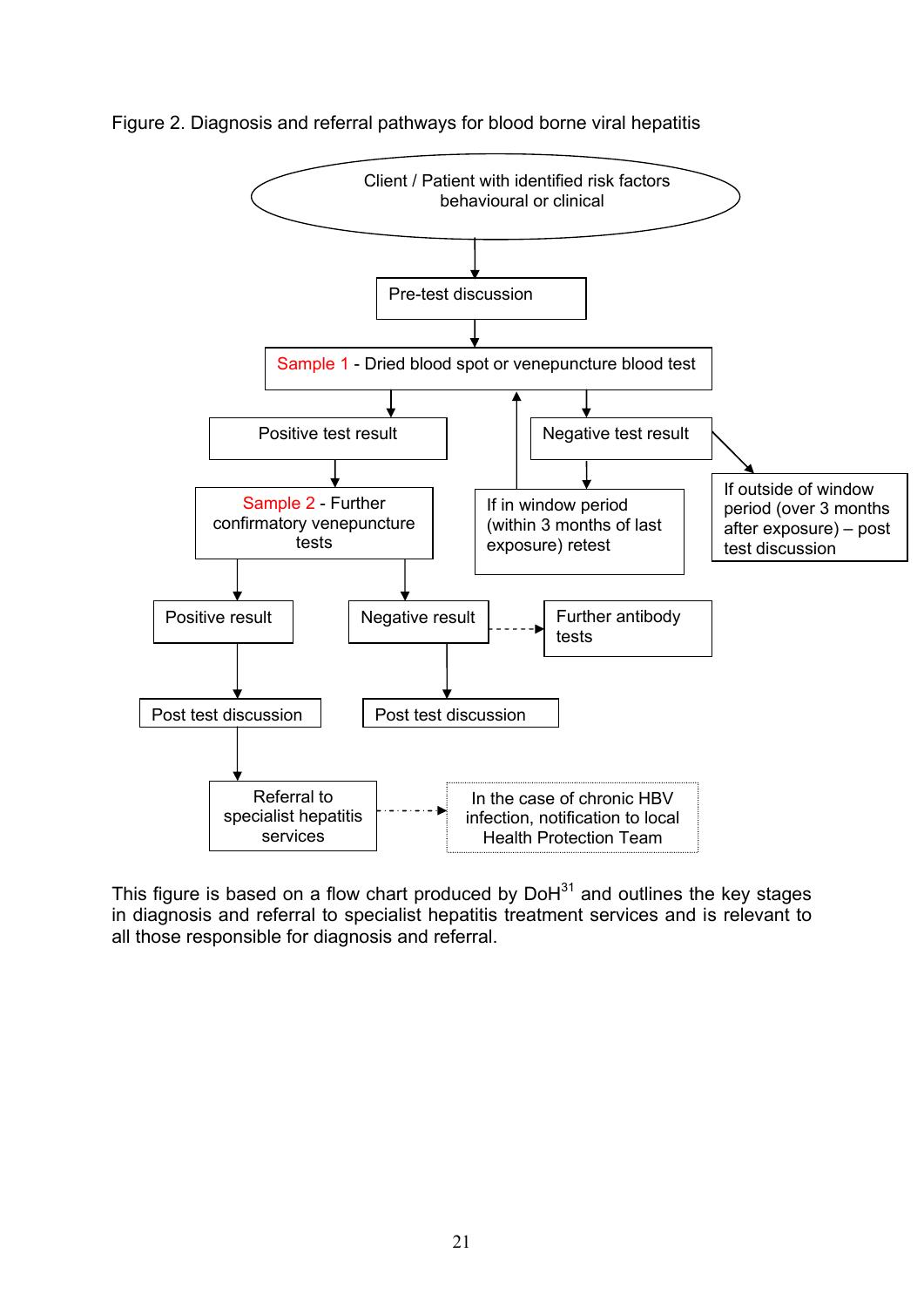

Figure 3. Clinical Network for the support, treatment and care of hepatitis C

#### Administrative support would also need to be built in to this network

#### Source: PHWT BBV Team

Figure 3 describes how the different specialists and organisations will work together to provide individuals in need of care with the complete treatment care package. Access can be from a number of points including primary care, specialist substance misuse treatment services, prison health and consultant referral. Similarly, post diagnosis and assessment, care can be provided in a number of venues. The rationale for this is to ensure maximum uptake of the service (minimising 'did not attend' rates), maximising benefit to the patient (decreased travelling time, decreased number of separate contacts with health care services, and increased likelihood of adherence).

Fundamental to the clinical care is the parallel provision of support from specialist mental health services, social services, dietetics and community based support services, including services for those requiring substance misuse support. This network allows for the treatment of patients in community settings where possible and appropriate, as well as ensuring that those with more complex health issues requiring more intensive care, may receive this care in a hospital environment.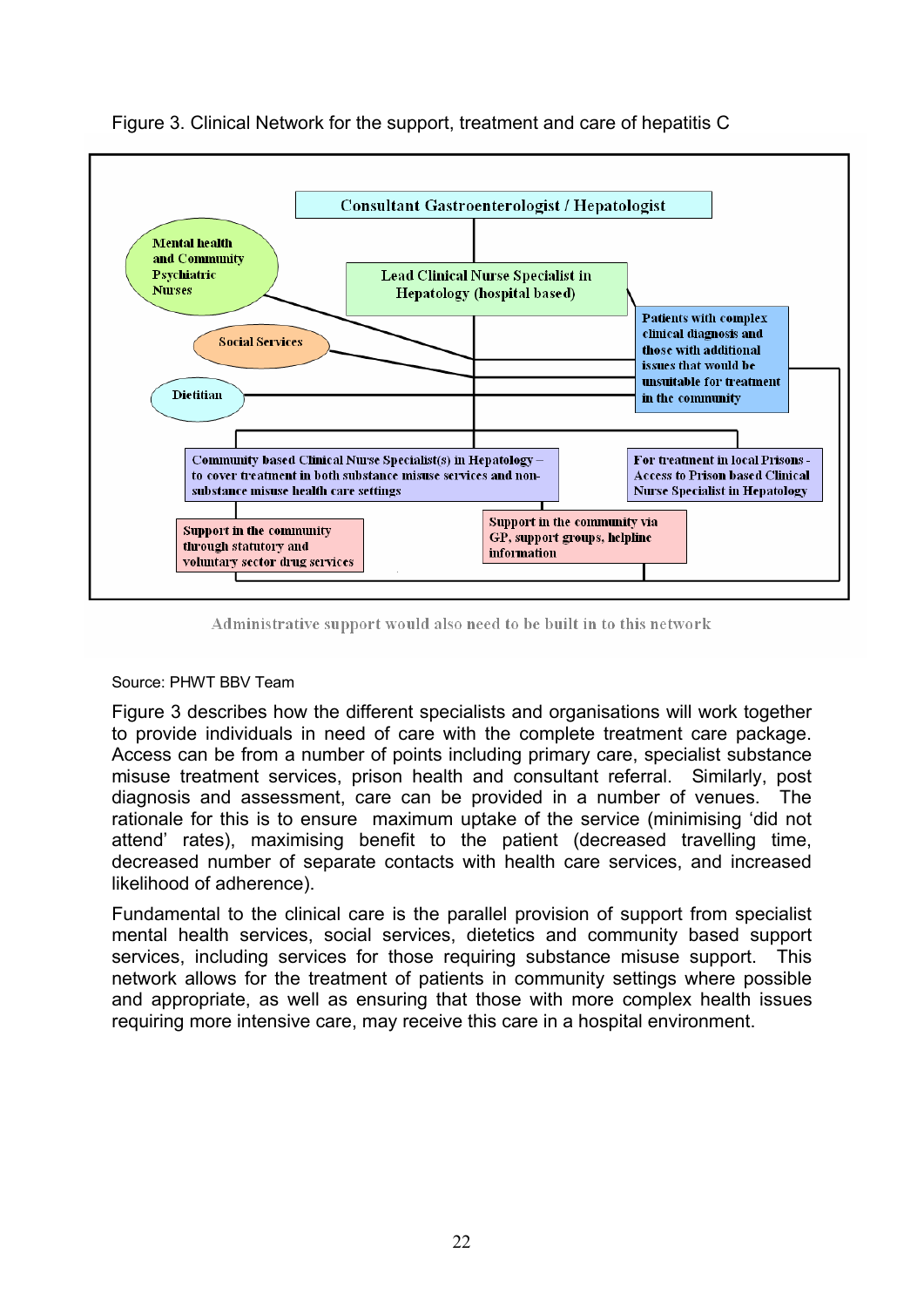# **Section 4: New Actions required**

Evidence statements can be found in the appendix

# **4.1 National level; Welsh Assembly Government**

| <b>Recommendation</b>                                                                                                                                                                                                                                                                                                                                                                                                                                                                       | achieved<br><b>Standard</b><br>to<br>be<br>(8)<br>evidence statement)                                                                                                                                                                                                                                                 |
|---------------------------------------------------------------------------------------------------------------------------------------------------------------------------------------------------------------------------------------------------------------------------------------------------------------------------------------------------------------------------------------------------------------------------------------------------------------------------------------------|-----------------------------------------------------------------------------------------------------------------------------------------------------------------------------------------------------------------------------------------------------------------------------------------------------------------------|
| 4.1.1 Negotiate a Welsh enhanced service to ensure<br>provision of HBV vaccination to all high risk groups<br>contacted within primary care                                                                                                                                                                                                                                                                                                                                                 | Standard: Service delivered as per<br>recommendations in Immunisation<br>against infectious diseases <sup>25</sup><br>Outcome measurement: Increase in<br>Hep B vaccination in high risk<br>groups<br><b>Evidence statement D</b>                                                                                     |
| 4.1.2 Support the development of standardised data<br>collection on Needle and Syringe Exchange service (NSE)<br>activity and availability across Wales in collaboration with<br>the all Wales NSE Forum and NSE co-ordinators                                                                                                                                                                                                                                                              | Standard: All NSE services provide<br>standardised data for analysis<br>Outcome measurement: 100%<br>achieve standard<br>Evidence statement H                                                                                                                                                                         |
| 4.1.3 Support an awareness raising campaign for the<br>people of Wales, learning from the experiences of England,<br><b>Scotland and France</b><br>Support a targeted awareness raising campaign appropriate<br>for ethnic minority populations in Wales and those from<br>countries with a high prevalence of HCV and/or HBV<br>Provide clear, culturally specific and regularly updated<br>information on the consequences and options facing<br>individuals diagnosed with BBV hepatitis | Standard: a multifaceted campaign<br>that reaches all sectors of society<br>Outcome measurement: Year on<br>year increase in the number of new<br>diagnoses<br><b>Evidence statements B E</b>                                                                                                                         |
| 4.1.4 To agree with the National Offender Management<br>service a programme to disseminate the action plan to all<br>prisons in England and Wales                                                                                                                                                                                                                                                                                                                                           | Outcome measurement: Programme<br>in place by April 2011<br>Evidence statement G                                                                                                                                                                                                                                      |
| 4.1.5 To progress the delivery of the Treatment of Offenders<br>Module of the Substance Misuse Treatment Framework for<br>Wales for those over 18 years 31                                                                                                                                                                                                                                                                                                                                  | Outcome measurements by April 11:<br>Module of the SMS framework in<br>place and progress report on<br>implementation of requirements laid<br>out in the framework underway in all<br>prisons in Wales<br>Clinical management of drug<br>dependence in the adult prison<br>setting <sup>33</sup> Evidence statement G |
| 4.1.6 To agree the monitoring and evaluation arrangements<br>and monitor progress of LHBs, NHS Trusts and prisons in<br>meeting recommendations outlined in this plan                                                                                                                                                                                                                                                                                                                       | Outcome measurements by April<br>2011: Brief report of progress<br>towards aims, shortfalls highlighted                                                                                                                                                                                                               |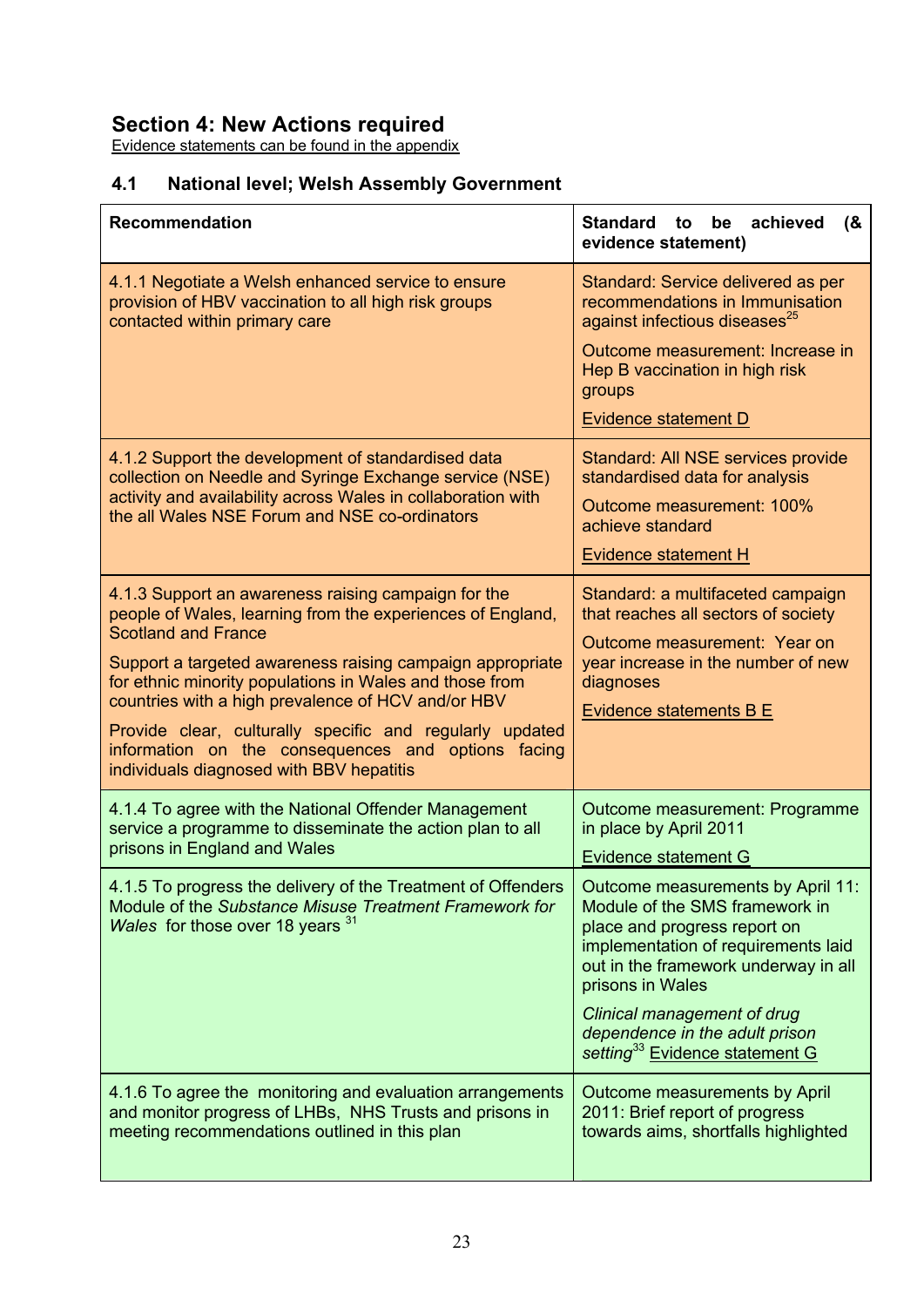# **4.2 Health Service planners**

| <b>Recommendation</b>                                                                                                                                                                                                                         | <b>Standard</b><br>achieved<br>be<br>(8)<br>to<br>evidence statement)                                                                                                      |
|-----------------------------------------------------------------------------------------------------------------------------------------------------------------------------------------------------------------------------------------------|----------------------------------------------------------------------------------------------------------------------------------------------------------------------------|
| 4.2.1 Direct the resource for the clinical networks and<br>support services                                                                                                                                                                   |                                                                                                                                                                            |
| 4.2.2 Monitor implementation of combination therapy for the<br>treatment of HCV and HBV infection across Wales. Ensure<br>eligibility criteria and consistently applied in all areas of<br>Wales. Identify and address shortfalls in services | <b>Standard: NICE Guidance</b><br>Outcome measurements: number of<br>people treated against investment<br><b>Evidence statement F</b>                                      |
| 4.2.3 Monitor the quality and availability of NSE. Ensure<br>availability of quality services across Wales, with targeted<br>services for vulnerable groups (including homeless<br>individuals and young people)                              | Standard: to be defined by the All<br><b>Wales NSE Forum</b><br>Outcome measurement by April<br>2011: Short report on progress<br>towards standard<br>Evidence statement A |
| 4.2.4 Support the development of standardised data<br>collection on Needle and Syringe Exchange service (NSE)<br>activity and availability across Wales in collaboration with<br>the all Wales NSE Forum and NSE co-ordinators                | Standard: All NSE services provide<br>standardised data for analysis<br>Outcome measurement: 100%<br>achieve standard<br>Evidence statement H                              |
| 4.2.5 Establish monitoring and evaluation arrangements<br>and monitor progress of LHBs, NHS Trusts and prisons in<br>meeting recommendations outlined in this plan                                                                            | Outcome measurements by April<br>2011: Brief report of progress<br>towards aims, shortfalls highlighted                                                                    |

# **4.3 Health Boards - NSE and health promotion**

| <b>Recommendation</b>                                                                                                                                                                                                                                                                                                                                                                                                                       | Standard to be achieved<br>(8)<br>evidence statement)                                                                                                                                                                                                                                                                                                                                                                                                        |
|---------------------------------------------------------------------------------------------------------------------------------------------------------------------------------------------------------------------------------------------------------------------------------------------------------------------------------------------------------------------------------------------------------------------------------------------|--------------------------------------------------------------------------------------------------------------------------------------------------------------------------------------------------------------------------------------------------------------------------------------------------------------------------------------------------------------------------------------------------------------------------------------------------------------|
| 4.3.1 Strengthen the knowledge and training of staff (in drug<br>services, outreach services, needle exchange services and<br>primary care healthcare professionals) working with at-risk<br>groups in harm reduction and BBV prevention. Co-ordinate<br>training with appropriate professional groups.<br>Training programmes should be accredited and records<br>maintained in conjunction with All Wales Needle Exchange<br><b>Forum</b> | Standard: as defined in Drug and<br><b>Alcohol National Occupational</b><br><b>Standards (DANOS) Skills for</b><br>Health. $34$<br>Improving the Health and Wellbeing<br>of Homeless and Specific Vulnerable<br>Groups: Standards 2009/2014 (WAG<br>$2009)$ <sup>62</sup><br>Outcome measurements by April<br>2011:<br>Report on proportion of NSE staff<br>who have documented evidence of<br>training to DANOS or equivalent<br>Forum to have developed an |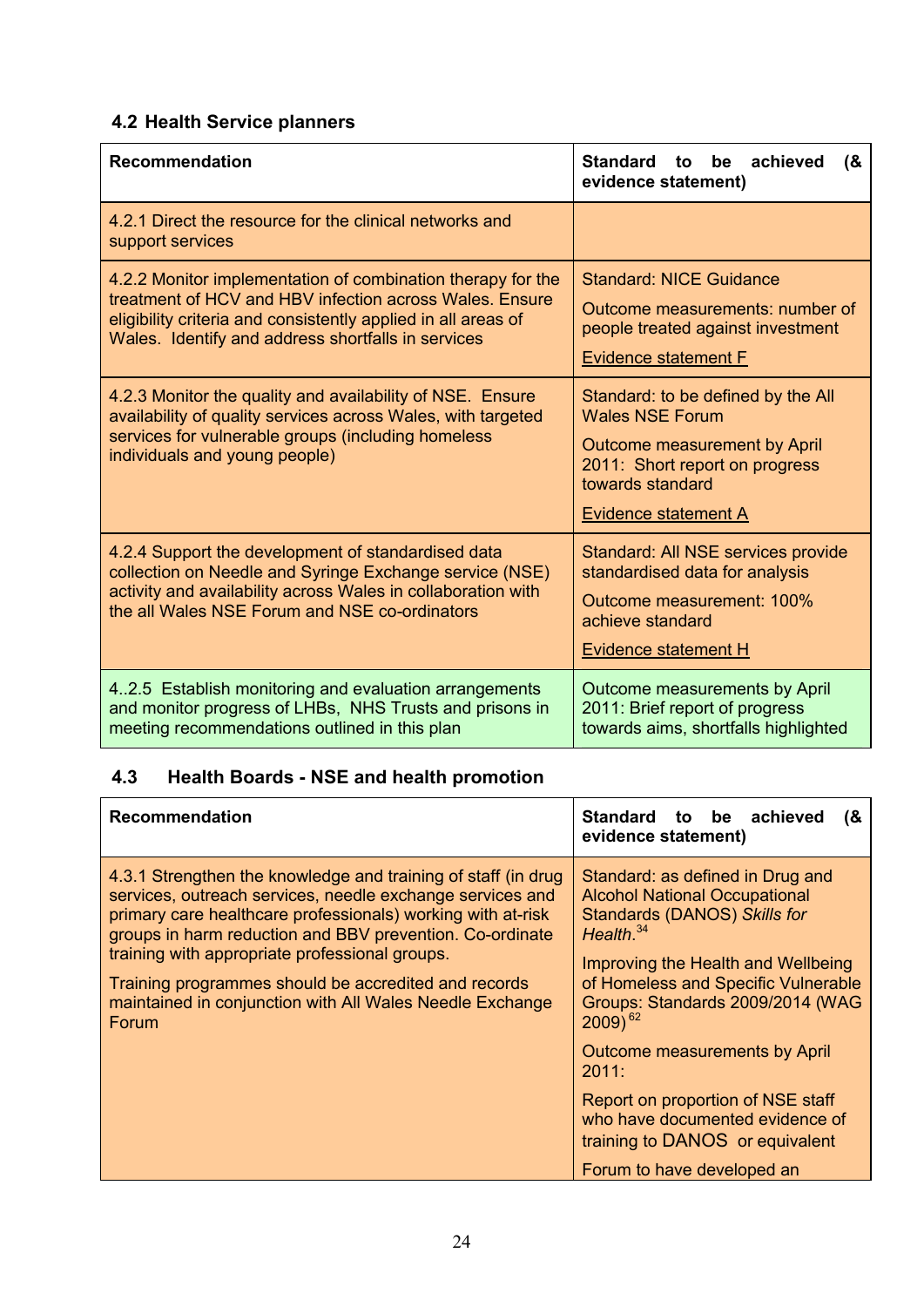|                                                                                                      | enhanced training standard                                                                                             |
|------------------------------------------------------------------------------------------------------|------------------------------------------------------------------------------------------------------------------------|
|                                                                                                      | Evidence statements A, B, C, D                                                                                         |
| 4.3.2 Review local NSE services, act on any shortfall<br>identified                                  | Standards as defined in:                                                                                               |
| Ensure local NSE services record activity through<br>standardised data collection system             | <b>Substance Misuse Treatment</b><br>Framework for Wales, <sup>32</sup> Needle<br><b>Exchange Service Framework</b> 35 |
| Ensure adequate resources for the provision of all injecting<br>equipment and paraphernalia required | <b>QuADS (Quality in Alcohol and</b><br>Drugs Services). 36                                                            |
|                                                                                                      | NTA Models of care 37                                                                                                  |
|                                                                                                      | <b>Outcome measurement: Services</b><br>delivering to the standards                                                    |
|                                                                                                      | Evidence statement A                                                                                                   |

# **4.4 Health Boards - primary care issues**

| <b>Recommendation</b>                                                                                                                                                                                                                                     | Standard<br>to be achieved<br>(8)<br>evidence statement)                                                                                                                                                                                                                                                              |
|-----------------------------------------------------------------------------------------------------------------------------------------------------------------------------------------------------------------------------------------------------------|-----------------------------------------------------------------------------------------------------------------------------------------------------------------------------------------------------------------------------------------------------------------------------------------------------------------------|
| 4.4.1 Negotiate a Welsh enhanced service to ensure<br>provision of HBV vaccination to all high risk groups<br>contacted within primary care and those working with high<br>risk groups e.g. drug services staff, NEX and pharmacy staff                   | Standard: Service delivered as per<br>recommendations in Immunisation<br>against infectious diseases <sup>25</sup><br><b>Outcome measurement: Service</b><br>available for those outwith of existing<br>occupational health services.<br>Outcome measurement: Increase in<br>Hep B vaccination in high risk<br>groups |
|                                                                                                                                                                                                                                                           | Evidence statement D                                                                                                                                                                                                                                                                                                  |
| 4.4.2 Improve uptake of BBV hepatitis testing. Clarify role<br>of GPs in the screening of individuals with history of risk.                                                                                                                               | Outcome measurement: Year in year<br>increase in testing<br><b>Evidence statement E</b>                                                                                                                                                                                                                               |
| 4.4.3 Ensure agencies and GPs participating in diagnostic<br>testing provide timely reporting of surveillance data to the<br>BBV database managed by Communicable Disease<br>Surveillance Centre (CDSC) Wales as part of enhanced<br>surveillance program | Standard: Standardised data<br>submitted for analysis<br><b>Outcome measurements: Output</b><br>monitored by PHWT<br>Evidence statement H                                                                                                                                                                             |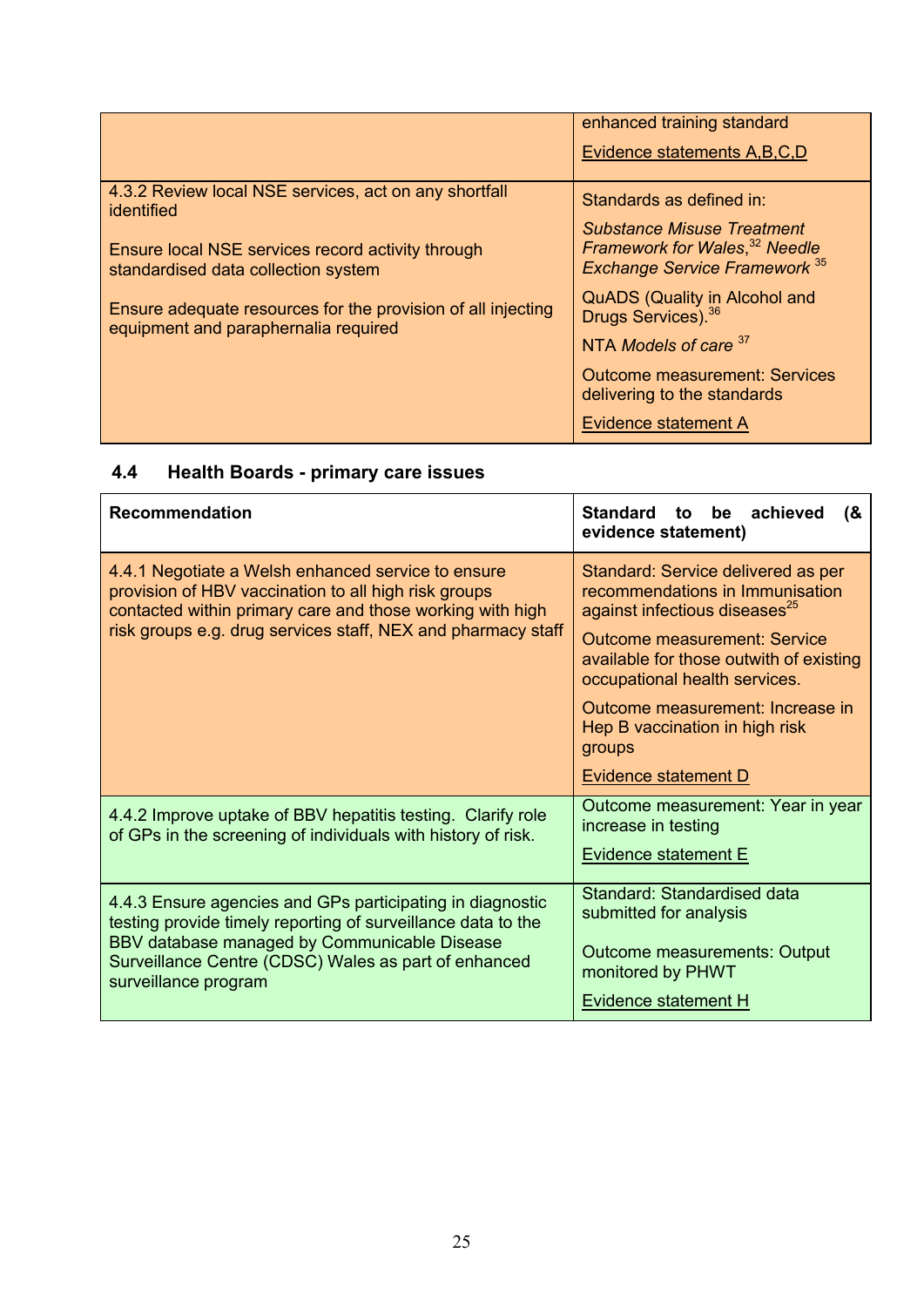# **4.Health Boards – Treatment and secondary care issues**

| <b>Recommendation</b>                                                                                                                                                                          | Standard to<br>be<br>achieved<br>(8)<br>evidence statement)                                                                                                                                                                                                     |
|------------------------------------------------------------------------------------------------------------------------------------------------------------------------------------------------|-----------------------------------------------------------------------------------------------------------------------------------------------------------------------------------------------------------------------------------------------------------------|
| 4.5.1 Develop clinical network and support services for<br>those diagnosed with blood borne viral infection such that<br>treatment is available both in the community and tertiary<br>services | Standard for treatment and care:<br>implement NICE guidelines in line<br>with clinical demand<br>Outcome measurements by April<br>2011 : Number of patients referred<br>for care and managed appropriately<br>against investment<br><b>Evidence statement F</b> |
| 4.5.2 Ensure clinical network posts and support posts<br>(including administrative) are funded to meet HCV and HBV<br>diagnosis and treatment needs within the population                      | <b>Standards: Staff posts funded</b><br>sufficiently to implement NICE<br>guidelines<br><b>Evidence statement F</b>                                                                                                                                             |
| 4.5.3 Ensure prescribing costs for combination therapy are<br>realistically budgeted in light of expected prevalence of<br>infection by locality                                               | Standard: prescribing budgets<br>sufficient for treatment capacity<br>Outcome measurements: number of<br>patients identified for treatment and<br>who accept treatment $=$ the number<br>of patients who receive treatment<br><b>Evidence statement F</b>       |
| 4.5.4 Ensure continuity of care and access to support at all<br>stages on viral hepatitis care pathway                                                                                         | <b>Standard: NICE guidance</b><br>Outcome measurements by<br>September 2011<br>Local care pathway to be in place to<br>cover all stages from diagnosis to<br>treatment of follow up and shared<br>with Treatment and Care via PHWT<br>Evidence statement B      |

# **4.6 Local Authorities**

| <b>Recommendation</b>                                                                                                                                                                                                                                                     | Standard to be achieved (&<br>evidence statement)                                                                          |
|---------------------------------------------------------------------------------------------------------------------------------------------------------------------------------------------------------------------------------------------------------------------------|----------------------------------------------------------------------------------------------------------------------------|
| 4.6.1 Address health issues relating to BBV and drug use<br>for children under the responsibility of the local authority and<br>those who are at risk of exclusion from School. To work<br>with health partners to produce appropriate and targeted<br>educational tools. | Standards: not available<br>Outcome measurements April 2011:<br>Brief report on educational<br>programmes achieved to date |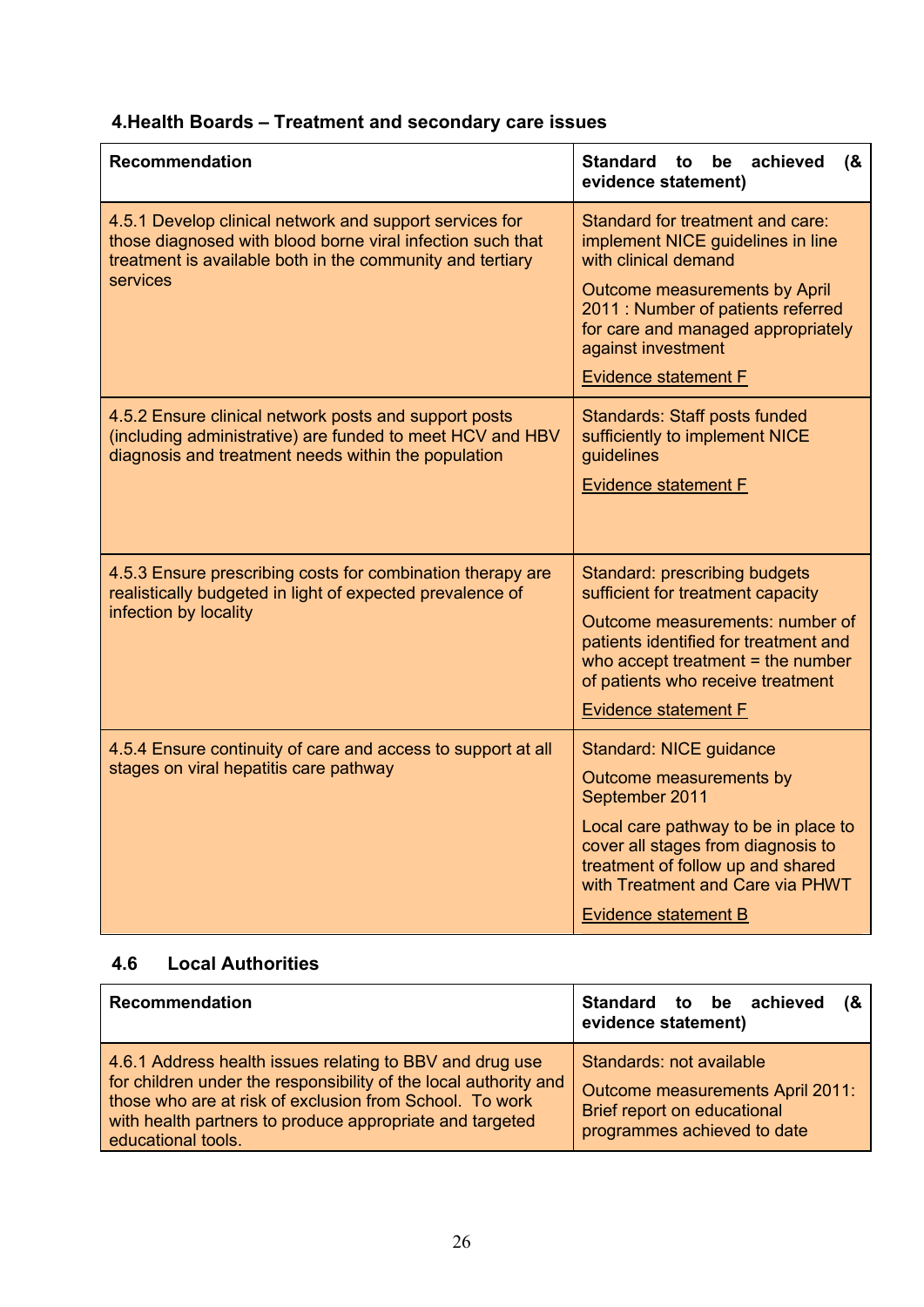# **4.7 The National Offender Management Service (NOMS)**

| <b>Recommendation</b>                                                                                                                                                                                                                                                                                                                                                                                                                                                                                                          | Standard to be achieved<br>(8)<br>evidence statement)                                                                                                                                                                                                                                                                                       |
|--------------------------------------------------------------------------------------------------------------------------------------------------------------------------------------------------------------------------------------------------------------------------------------------------------------------------------------------------------------------------------------------------------------------------------------------------------------------------------------------------------------------------------|---------------------------------------------------------------------------------------------------------------------------------------------------------------------------------------------------------------------------------------------------------------------------------------------------------------------------------------------|
| 4.7.1 Provide rolling educational programmes to be<br>available to all staff and service users in Prison. (Program<br>to cover injecting risk, sexual risk and risk from tattooing)                                                                                                                                                                                                                                                                                                                                            | Standards not available<br>Outcome measurements April 2011:<br>Brief report on educational<br>programmes achieved to date<br><b>Evidence statement G</b>                                                                                                                                                                                    |
| 4.7.2 Working in partnership with relevant LHBs, NOMS<br>Cymru and service providers BBV Health Care Services in<br>prisons to be developed and delivered in accordance with<br>the standards set out in the National Aids Trust framework<br>and in conjunction with prison BBV nurse specialist                                                                                                                                                                                                                              | <b>Standards in National Aids Trust</b><br>Tackling blood borne viruses in<br>prison – a framework for best<br>practice in the UK <sup>20</sup>                                                                                                                                                                                             |
| 4.7.3 Working in partnership with relevant LHBs, NOMS<br><b>Cymru and service providers</b><br>ensure availability and uptake of hepatitis B<br>vaccination by both prisoners and staff<br>Work with community based BBV clinical nurse<br>$\bullet$<br>specialist to provide high quality diagnosis,<br>treatment and support for prisoners<br>Provide harm reduction interventions including<br>$\bullet$<br>condoms and relevant information on local<br>substance misuse and health services for<br>prisoners upon release | Standards for vaccination: as<br>recommended in Immunisation<br>against infectious disease <sup>25</sup><br>Standards for testing: Staff training<br>standards as defined in DANOS<br>Skills for health 34<br>Outcome measurements by April<br>2011:<br>Increase in uptake of Hep B<br>vaccination in prisons<br>Evidence statement D, E, G |
| 4.7.4 Working in partnership with relevant LHBs, NOMS<br>Cymru and service providers design and deliver clinical drug<br>dependence treatment services in Welsh prisons in<br>accordance published clinical guidance                                                                                                                                                                                                                                                                                                           | Drug misuse and dependence -<br>quidelines on clinical<br>management: update 2007. <sup>50</sup> .<br>Clinical management of drug<br>dependence in the adult prison<br>setting' 33<br><b>Evidence statement G</b>                                                                                                                           |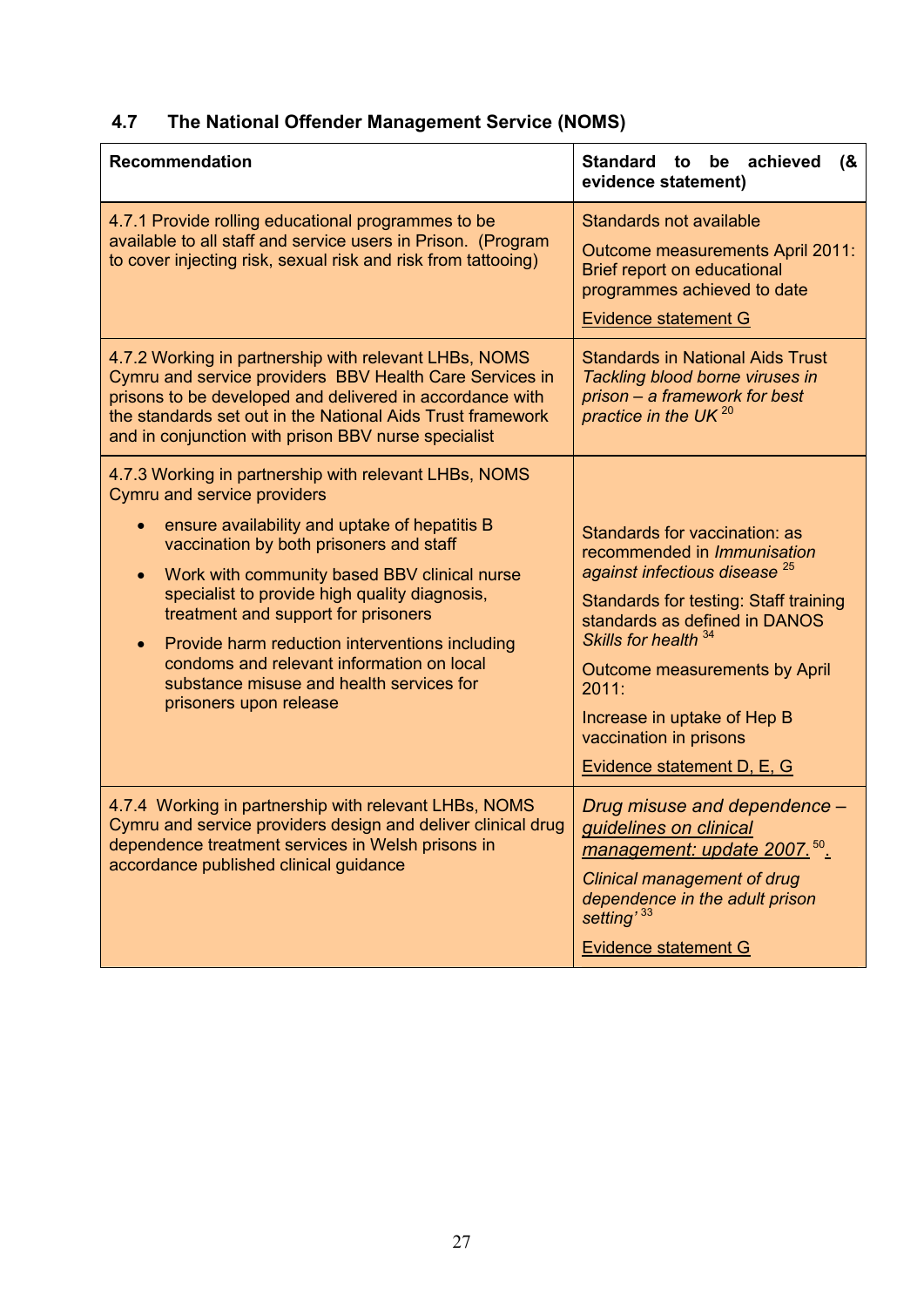# **4.8 Non-statutory organisations including patient groups**

| <b>Recommendation</b>                                                                                                                                                                            | Standard to be<br>achieved<br>&<br>evidence base                                                                                                                                                                                                               |  |
|--------------------------------------------------------------------------------------------------------------------------------------------------------------------------------------------------|----------------------------------------------------------------------------------------------------------------------------------------------------------------------------------------------------------------------------------------------------------------|--|
| 4.8.1 Strengthen the knowledge and training of staff working<br>with at-risk groups on the transmission of infection, safe<br>injecting techniques, HCV treatment options and HBV<br>vaccination | Staff training standards as defined in<br>DANOS Skills for health 34<br>Outcome implement by April 2011:<br>Report on proportion of staff who<br>have documented evidence of<br>training to DANOS standards or<br>equivalent<br>Evidence statements A, B, C, D |  |
| 4.8.2 Ensure HBV vaccination of health care workers and<br>volunteers at risk of exposure via primary care                                                                                       | Standards as defined in<br>Immunisation against infectious<br>disease $^{25}$<br>Outcome measurements: n/a<br>Evidence statement D                                                                                                                             |  |

# **4.9 Public Health Wales Trust**

| 4.9.1 Collaborate with all relevant partners via the All Wales<br>Needle Exchange Forum on the development of<br>standardised training and data collection programmes                                                                                                                                                | Staff training standards as defined in<br>DANOS Skills for health 34<br>Outcome: See 4.2.1.                                                                                                                                                                                                                              |
|----------------------------------------------------------------------------------------------------------------------------------------------------------------------------------------------------------------------------------------------------------------------------------------------------------------------|--------------------------------------------------------------------------------------------------------------------------------------------------------------------------------------------------------------------------------------------------------------------------------------------------------------------------|
| 4.9.2 Develop technology transfer with HPA to allow Wales<br>based dried blood spot testing for HCV, HBV and HIV and<br>make available to local services                                                                                                                                                             | Outcome measurement: DBS testing<br>to be routinely available across<br><b>Wales</b><br>Outcome measurements:<br>Technology to be available to all<br>specialist services<br>Evidence statement C                                                                                                                        |
| 4.9.3 Develop enhanced surveillance database for BBV<br>infection across Wales to cover diagnosis, care pathway,<br>effectiveness of HCV treatment and risk factors<br>Monitor disease trends, effectiveness of interventions and<br>support Health Service Planners in the design of current<br>and future services | Standard: Produce data to inform<br>treatment effectiveness and<br>treatment uptake. Meet WAG needs<br>to estimate future burden of disease.<br>Continued contribution to UK wide<br>surveillance report Shooting up<br><b>Outcome measurements: Achieve</b><br>outputs as above on yearly basis<br>Evidence statement H |
| 4.9.4 Provide structured guidance for diagnostic testing for<br>GPs and implement (when developed). Provide quidance                                                                                                                                                                                                 | Outcome measurements: Increase in<br>diagnosis of HCV infection within<br>primary care                                                                                                                                                                                                                                   |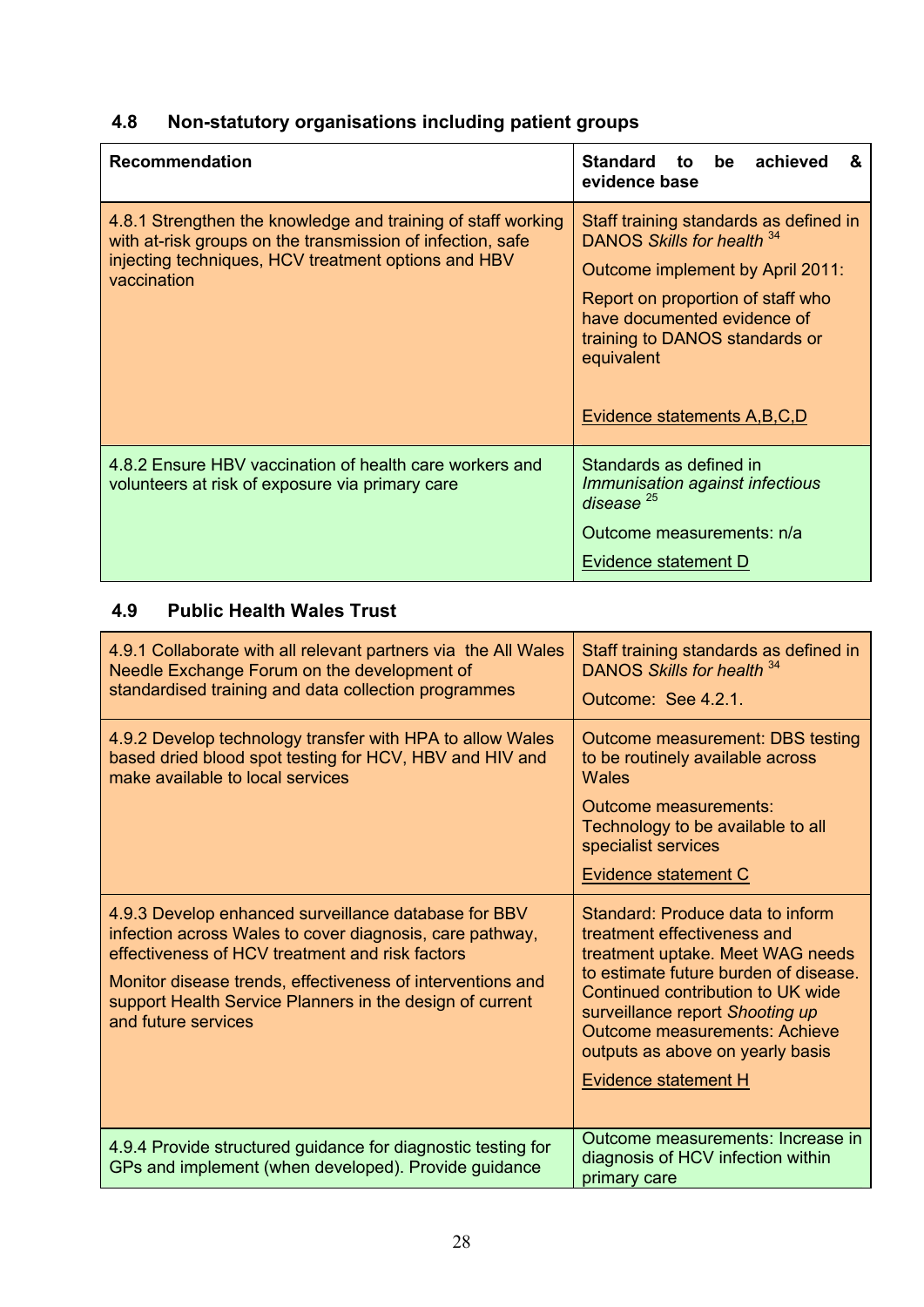and clear care pathways for referral from GPs to specialist  $\bigg|\,\frac{\text{Evidence statement E}}{\text{Evidence statement E}}\,\bigg|$ 

#### **4.10 Necessary actions falling under the remit of WAG Substance Misuse Strategies**

- 4.10.1 To ensure that substitute drug treatment is adequately resourced and provided in a timely fashion for all those that require it
- 4.10.2 Further develop extensive substance misuse outreach services to target young people most at risk; the homeless; those in local authority care; those excluded from school; those with substance misusing parents; and all homeless and vulnerable people at risk irrespective of age
- 4.10.3 To ensure that all relevant staff will receive appropriate training and education on the prevention, diagnosis and treatment of blood borne viruses and the additional risks posed by injecting drug use and alcohol use
- 4.10.4 To ensure that alcohol services are accessible to all those requiring it

4.10.5 To ensure the availability of high quality needle exchange services to all those requiring it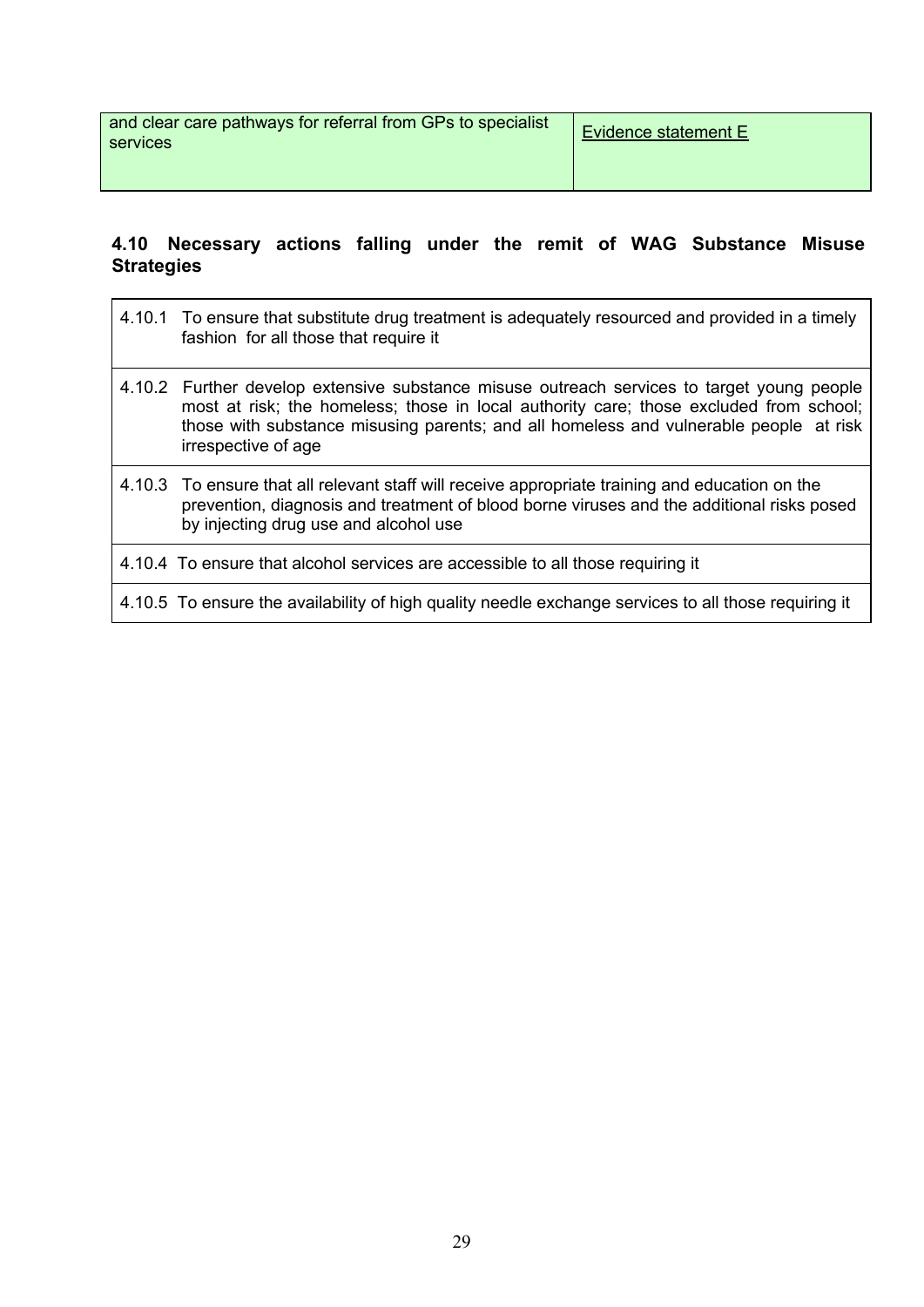# **Section 5: Implementing the action plan**

**5.1 Costs of implementing the action plan** These costs provide a guide to the commitment required to take the service forward annually

| <b>Recurrent Funding</b>                                                                                                                                                                                                                                                                                                                                           | <b>Costs</b>                             |
|--------------------------------------------------------------------------------------------------------------------------------------------------------------------------------------------------------------------------------------------------------------------------------------------------------------------------------------------------------------------|------------------------------------------|
| <b>Clinical Network - Human Resource costs</b>                                                                                                                                                                                                                                                                                                                     |                                          |
| Additional clinical nurse specialist (midpoint band 7+22% on costs)<br>per treatment centre - 7 x £40,000 (matched to work load of 60 HCV<br>positive patients/nurse on rolling basis)                                                                                                                                                                             | £280,000                                 |
| Additional Consultant Psychiatrist one session per week 7 x £11,000                                                                                                                                                                                                                                                                                                | £77,000                                  |
| Additional Consultant physician one session per week 7 x £11,000                                                                                                                                                                                                                                                                                                   | £77,000                                  |
| Additional CPN support (midpoint band 6 +22% on costs) per<br>treatment site $-7 \times £34$ , 000                                                                                                                                                                                                                                                                 | £238,000                                 |
| Administrative support to nurse led clinics (midpoint band $4 + 22\%$<br>on costs) per treatment centre 7 x £23,000                                                                                                                                                                                                                                                | £161,000                                 |
| Community based HCV support worker (midpoint band 6 +22% on<br>costs) 7 x £34,000                                                                                                                                                                                                                                                                                  | £238,000                                 |
| One full time public health nurse specialist to support and co-<br>ordinate prison health care services in relation to blood borne viruses<br>(midpoint Band 7 + 22% on costs)<br>1 x £40,000 plus £5,000 travel (to work across the prisons in Wales<br>from a base in Cardiff)                                                                                   | £45,000                                  |
| Technology transfer with HPA for dried blood spot testing<br>0.5 wte BMS post (midpoint Band 6 + 22% on costs) to cover DBS<br>testing 0.5 x £34,000<br>Additional testing costs 3,000 x £28                                                                                                                                                                       | £17,000<br>£84,000                       |
| Development and management of viral hepatitis database<br>(CDSC) monitor diagnosis, care pathways and outcomes of<br>treatment. To cover individuals identified via prisons, drug agencies<br>and primary and secondary health care providers                                                                                                                      |                                          |
| Needle exchange data collection co-ordinator (midpoint Band<br>$6 + 22%$ on costs)                                                                                                                                                                                                                                                                                 | £34,000                                  |
| $\circ$ 0.4wte Consultant – Surveillance<br>o Programmer (midpoint Band $6 + 22\%$ on costs)<br>Information Analyst (midpoint Band $5 + 22\%$ on costs)<br>$\circ$<br>PHWT administrative support for implementation,<br>Additional<br>monitoring and evaluation of the effectiveness of the Hepatitis Action<br>plan (0.85 wte midpoint Band $4 + 22\%$ on costs) | £44,000<br>£34,000<br>£28,000<br>£20,000 |
| <b>TOTAL</b>                                                                                                                                                                                                                                                                                                                                                       | £1,377,000                               |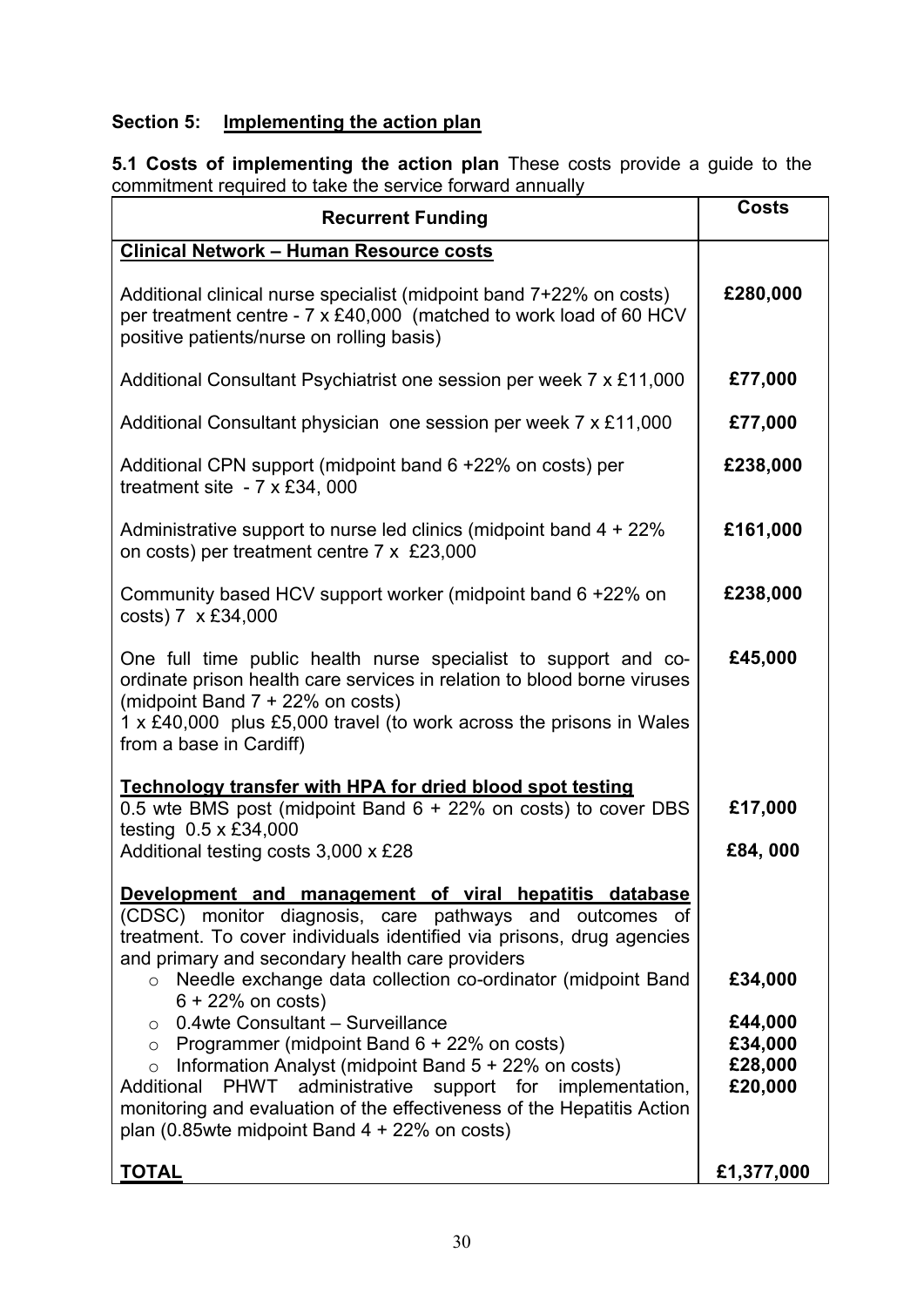The above table highlights the **minimum** required by services in Wales if further investment is to result in health gain. Not included are the following:

- · **Actual drug costs -** This should be supported by Local Health Organisations as part of their commitment to delivery of NICE guidance. It is worth noting that to date the barrier to treating patients has not been the funding for drugs but rather the lack of NHS staff to deliver the care required
- · **Awareness raising campaign -** A sustained programme on risk awareness based at the community level would be much more effective than a one off national campaign.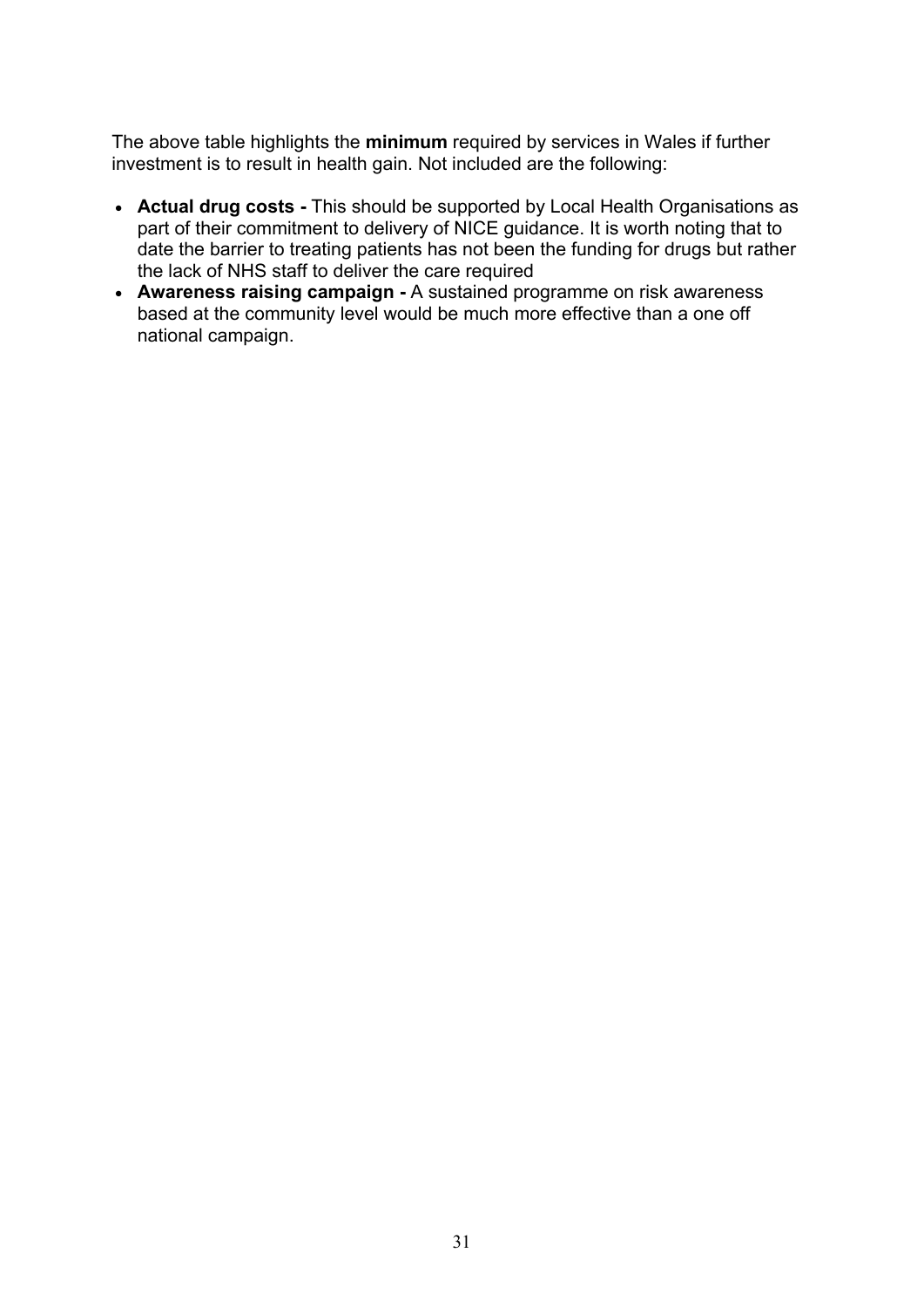#### **5.2 Milestones in responding to blood borne hepatitis infection in Wales**

| <b>Milestones</b>                                                                                                                                                                                     |                                       |
|-------------------------------------------------------------------------------------------------------------------------------------------------------------------------------------------------------|---------------------------------------|
| Action plan to be launched by WAG                                                                                                                                                                     |                                       |
| Sub groups to provide six monthly report to monitoring group                                                                                                                                          | From October 2010<br>until April 2015 |
| Monitoring group to report to WAG yearly 2010 - 2015                                                                                                                                                  |                                       |
| For actions requiring no additional funding; have responded<br>to and met recommended actions                                                                                                         | October 2010                          |
| For actions requiring additional funding; have identified<br>shortfalls in current provision and have placed bids for<br>additional funding to provide additional or enhanced services<br>as required |                                       |
| WAG funding bodies to make prompt decision on funding<br>applications for additional services (clear criteria and<br>templates for successful bids to be available to providers)                      | April 2010                            |
| For actions requiring additional funding; Enhanced and<br>additional services to commence                                                                                                             | October 2010                          |
| Sub groups to provide 12 monthly report to action plan<br>monitoring group                                                                                                                            |                                       |
| Action plan monitoring group to report to Chief Medical<br>Officer and WAG on progress                                                                                                                |                                       |
| Action plan monitoring group to report to Chief Medical<br>Officer and WAG on progress.                                                                                                               | Annually                              |
| Phase 2 from April 2015 to be presented to WAG                                                                                                                                                        | October 2014                          |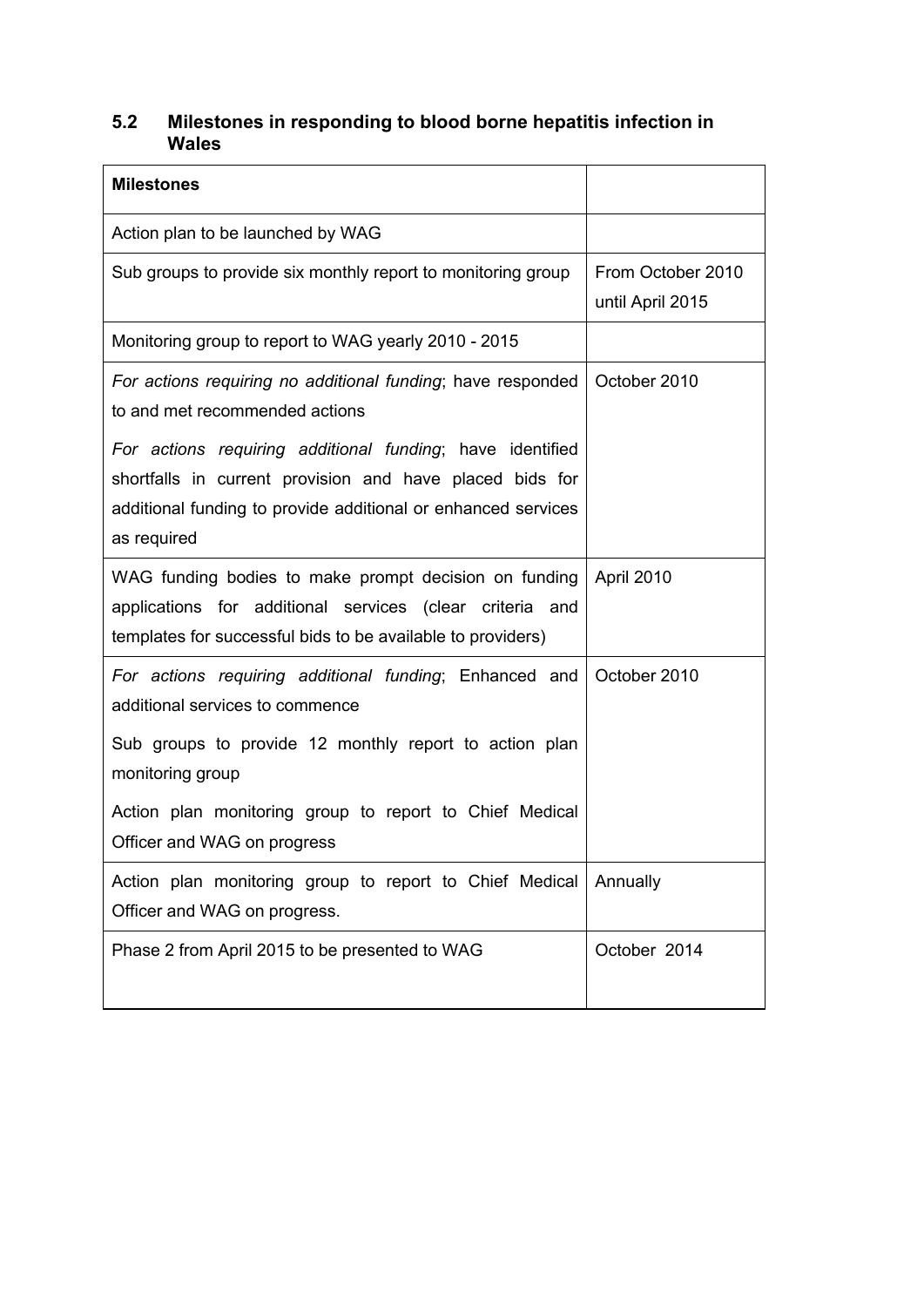#### **5.3 Monitoring progress: working groups**

The reporting structure outlined below is necessary to ensure progress is made towards defined actions in Wales and that there is clear health gain for the investment. It is proposed that each of the three key areas for action (prevention, diagnosis and treatment) are supported in their delivery by a monitoring group.

In each Health Board and within each speciality it is expected that a senior individual will be appointed to co-ordinate the collection of information relevant to each of three sub groups (prevention group, diagnostic group and treatment group). The three sub groups will report to the Programme Board at 6 monthly intervals from the launch date of the action plan. The Programme Board will report directly to the Welsh Assembly Government and Office of the Chief Medical Officer for Wales.

#### **Membership of working sub groups**

#### **(Suggested membership not necessarily all inclusive)**

- Prevention sub group: WAG, PHWT, substance misuse providers in Wales, All Wales Needle Exchange Forum, Community Pharmacy Wales, GPC Wales, APCO, Hepatitis C Nurse Forum, Police, prison health care and service user representatives
- · Diagnosis sub group: Virology Cardiff, PHWT Health Protection Teams, Hepatologists, Gastroenterologists, Hepatitis C Nurse Forum, Microbiology Network Wales, GPC Wales, Prisons and service user representatives
- · Treatment sub group: Hepatology lead Wales, PHWT, GPC Wales, substance misuse providers in Wales, Hepatitis C Nurse Forum, Local Health Organisations, Health Service Planners, Diagnostic representatives

#### **Membership of Programme Board**

**WAG** 

PHWT

Chairs of the three working subgroups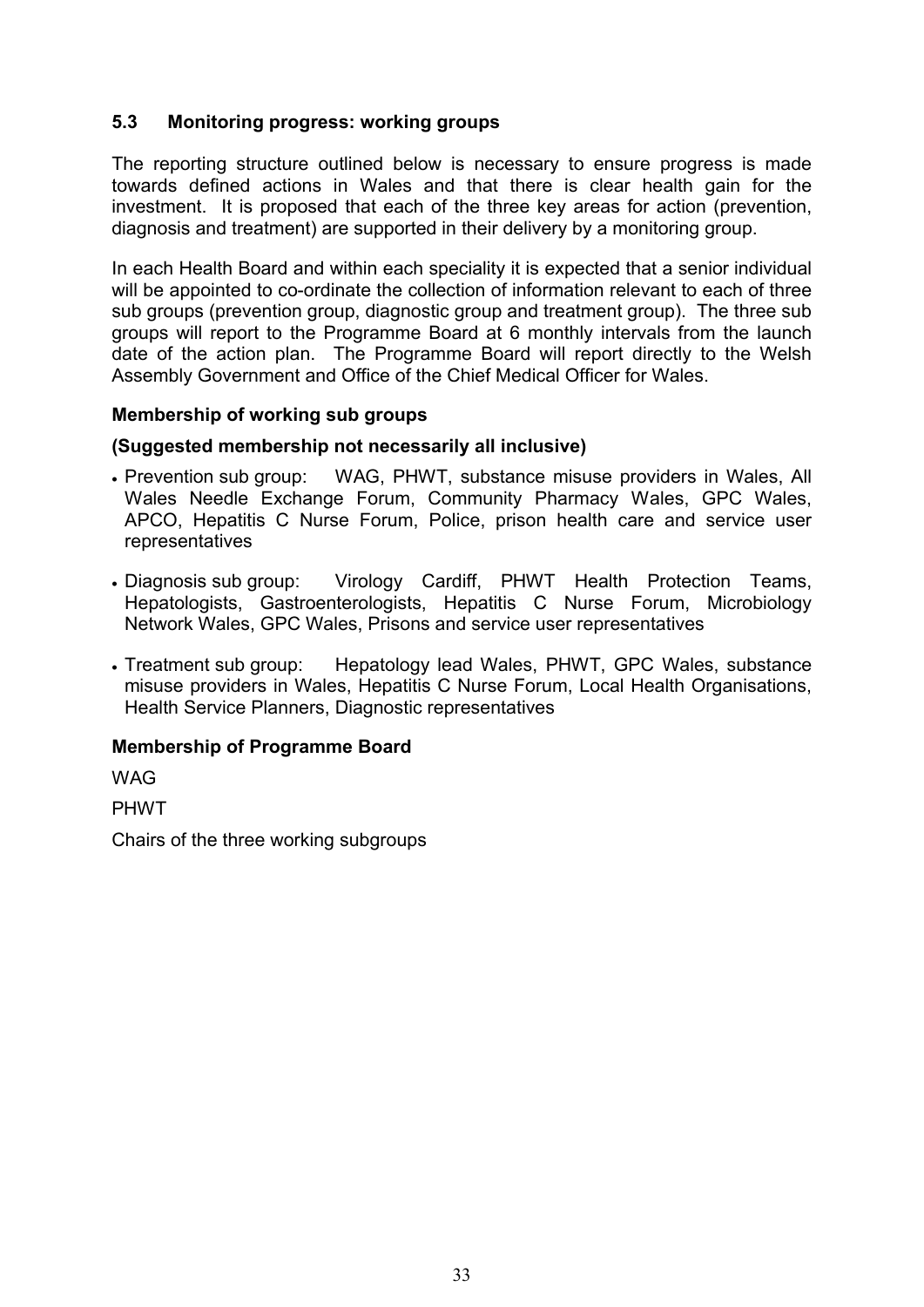#### **Reporting structure for action plan implementation**

Key individual in each Health Board in Wales to co-ordinate information gathering relating to actions defined for each Health Board area

Key individual in Public Health Wales Trust to co-ordinate information gathering relating to actions defined for prisons

Key individual in each prison in Wales to co-ordinate information gathering relating to actions defined for prisons

Key individual in each non-statutory agency with drug treatment role in Wales to coordinate information gathering relating to their service

These individuals to report as requested to the three sub groups

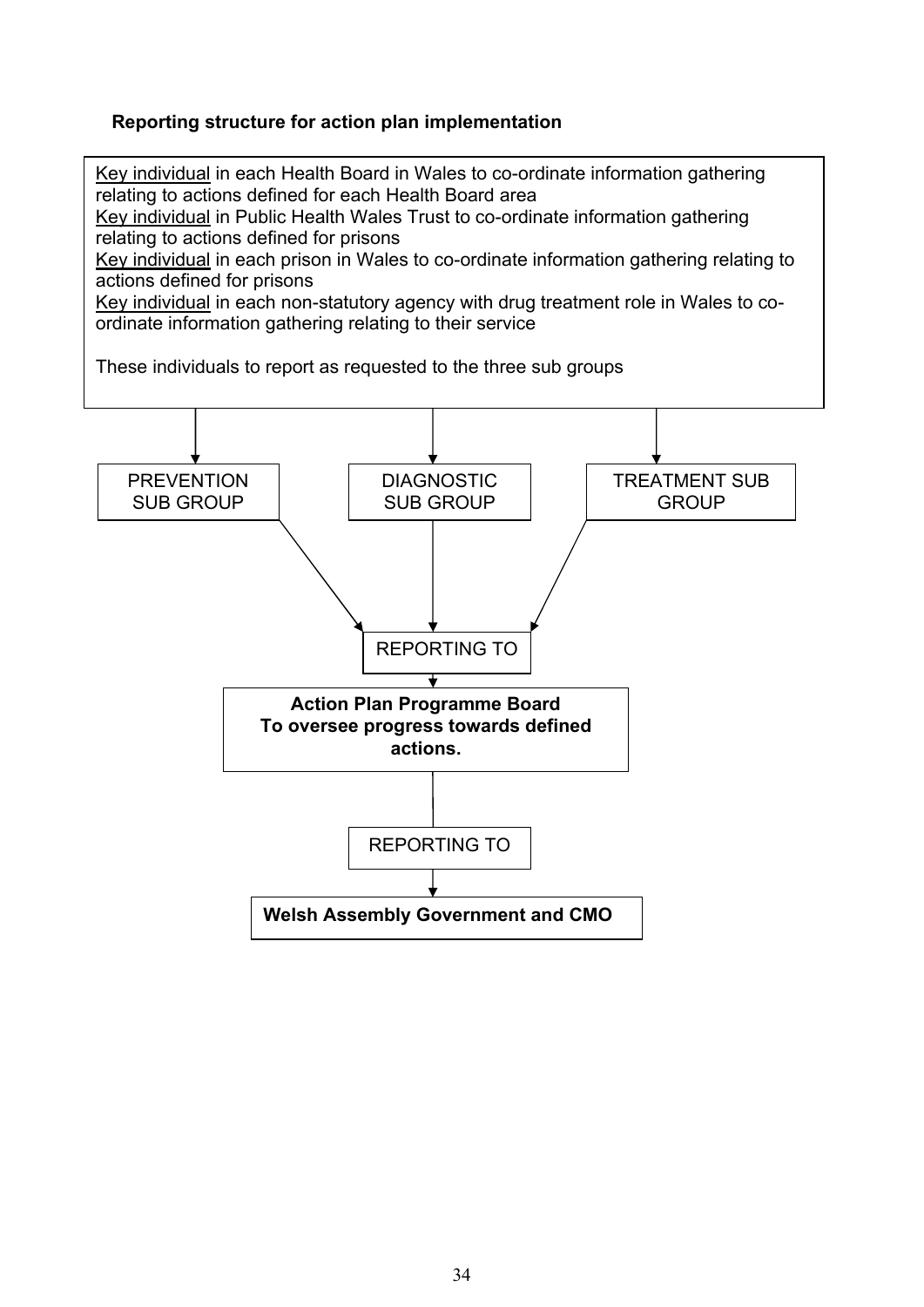# **Appendix**

Evidence statements

## **A Needle and syringe exchange**

The NTA *Models of care* report provides a thorough review of the evidence for the effectiveness of needle and syringe exchange in reducing infection.<sup>28</sup> The report states that needle exchanges and other harm reduction measures are having a key role in reducing the spread of hepatitis C as well as HIV. A recent World Health Organisation review argues that needle and syringe exchange programs effectively reduce the spread of HIV among IDU.<sup>38</sup> Evidence for an impact on HCV is less clear and control studies on the impact of NSE, in light of the impact such studies would have on HIV, are unethical. However, epidemiological data clearly show that in countries with poor NSE provision e.g. transition countries of the former Soviet Union, then disease transmission is high. It is clear that NSE, as implemented in Wales, although essential is not sufficient on its own to prevent transmission of blood borne viral hepatitis. A recent PHWT report on the effectiveness of needle and syringe exchange provides an overview of NSE and challenges in providing a quality service.<sup>39</sup>

Research carried out in south Wales highlighted problems with NSE availability in some areas of south Wales and availability over weekends.<sup>40</sup> The attitudes of NSE staff towards users of the service are important.

National guidelines of provision of comprehensive NSE services in England are outlined in the NTA *Models of care* quidance.<sup>28</sup>

Paraphernalia manufactured specifically for drug injectors (single use disposable spoons, filters and sterile water) and colour coded needles to prevent mix up between individuals are now commercially available. As yet research is not available as to the impact of these interventions on disease transmission. However paraphernalia sharing is consistently associated with HCV incidence. These innovations, whilst at present lacking robust trails demonstrating effectiveness, should be considered as consistent with the aims of the prevention of transmission.

### **B Education**

High quality evidence for the impact of education (whether peer based or non peer) on the incidence of HCV is lacking in the UK. Methodological and logistic challenges make high quality and definitive research unlikely in the short term. However peer education has been shown to be feasible amongst drug injectors in Wales. $41$  A Home Office report suggested that well run peer education projects can have an important role in drugs prevention.<sup>42</sup> Whilst robust data on the impact of education on disease is not available it would be highly inadvisable to dismiss the importance of education of at risk individuals as an important component of the action plan.

### **C Treatment for opioid use**

NICE recommends methadone and buprenorphine (oral formulations) using flexible dosing regimes as options for maintenance therapy in the management of opioid dependence.<sup>27</sup> Both drugs should be given as part of a program of supportive care. All detoxification programs require relapse prevention strategies and psychological support. While there is good evidence that OST reduces incidence of HIV there is little evidence for an impact of OST on the incidence of HCV. $43,44$  An early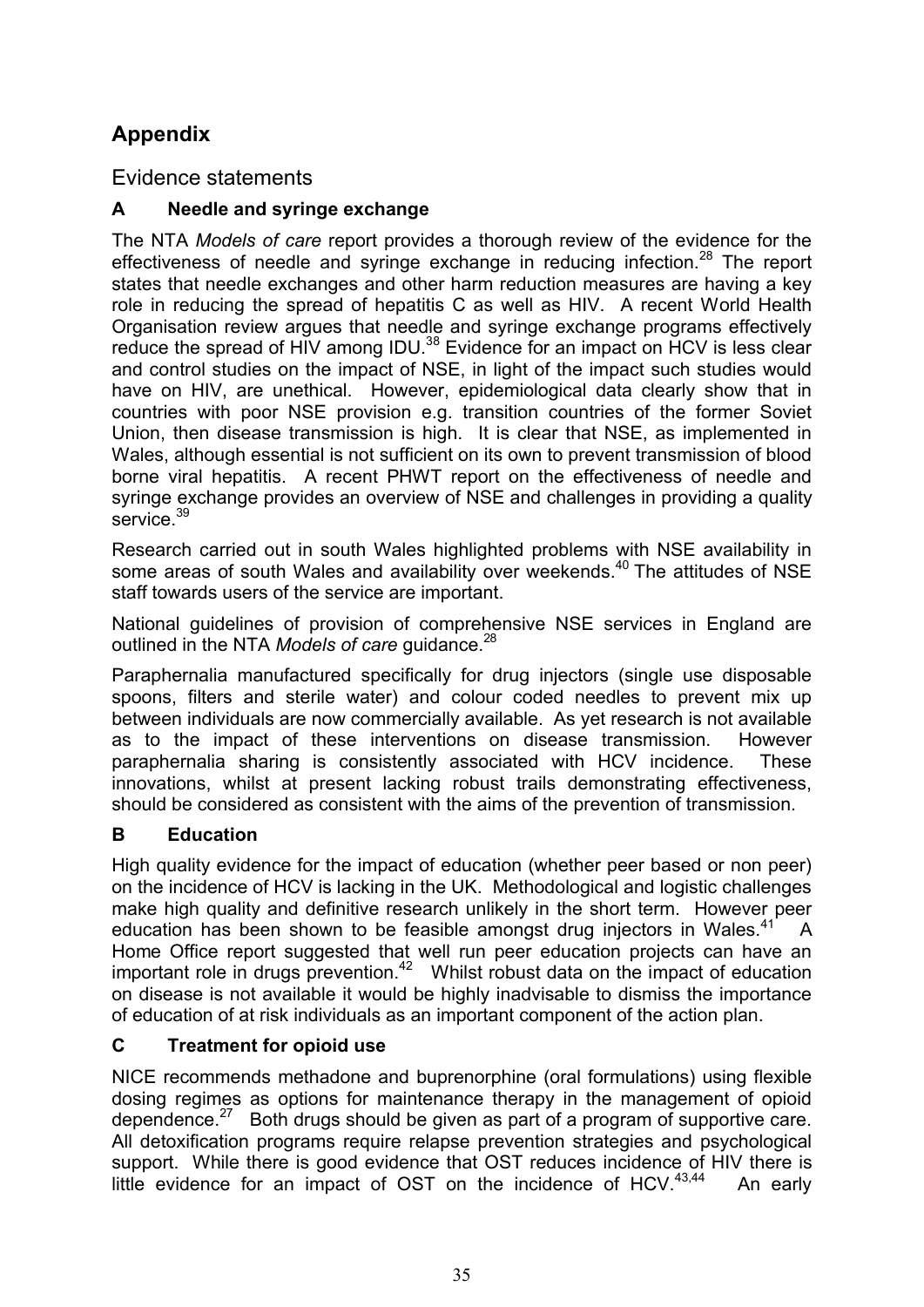Australian study, carried out in a high prevalence setting, reported no significant effect of methadone maintenance on the incidence of  $HCV$ ;<sup>45</sup> a more recent retrospective cohort study reported a non-significant but lower incidence of HCV amongst individuals in a high prevalence setting (approximately 75% HCV positive) with uninterrupted methadone maintenance therapy;<sup>46</sup> and a follow up study of imprisoned heroin users recruited, again from a high prevalence setting, reported that short episodes (<5 months in comparison to longer episodes) were significantly associated with risk of HCV infection<sup>47</sup>. Recent research in south Wales shows evidence that is consistent with a protective effect of OST on the incidence of HCV <sup>12</sup>. This effect was suggested in both housed and homeless populations.

NICE technology appraisal 4 recommends actions to implement community based interventions to reduce substance misuse among vulnerable and disadvantaged children and young people<sup>29</sup>. An overall picture of the patterns of substance misuse in Wales is available in the PHWT Health Information Analysis Team document, *Substance misuse health needs assessment 2006*. <sup>48</sup> The NTA *Models of care* provide guidance on treatment service provision.<sup>28</sup>

Treatment for opioid use in primary care is well established in Wales, however there exists great regional variation in the extent to which 'shared care' is carried out. Within shared care primary care prescribing is supported by specialist drug treatment services. The NTA surveyed GPs prescribing in England and Wales in 2001 and reported a widespread lack of confidence in prescribing to opioid users, huge geographical variation in prescribing and levels of shared care involvement, low dose prescribing and also widespread reliance on take home doses.<sup>49</sup> Guidelines on prescribing in primary are summarised in The NTA *Models of care* and in future will be covered in the Department of Health *Drug misuse and dependence – guidelines on clinical management: Update 2007* 28,50

#### **D Hepatitis B vaccination**

The effectiveness of HBV vaccination is well established. Recommendations for its use and target groups are covered in *Immunisation against infectious disease*. 25

#### **E Diagnostic testing**

Diagnostic testing is an essential step on the pathway to treatment. Research in south Wales showed that testing rates amongst IDUs were low.<sup>1</sup> A pilot study in north west Wales is currently using dried blood spot testing as an alternative to venepuncture testing amongst IDUs (DBS is much easier among individuals with poor vein access).<sup>51</sup> The outcomes of this intervention will inform testing protocols across Wales. Recent research from Ireland reported that structured clinical guidance for GPs increased screening for HCV.<sup>52</sup> There is little evidence in the UK for the effectiveness or otherwise for awareness raising among those who may have in the past put themselves at risk of blood borne viral hepatitis infection. However, a recent Health Technology Assessment concluded that a) case finding for hepatitis C in former injecting drug users is likely to be considered cost-effective by NHS commissioners b) improvements in treatment would improve cost effectiveness c) case finding is likely to be most effective when targeted at people with more advanced HCV disease.<sup>53</sup>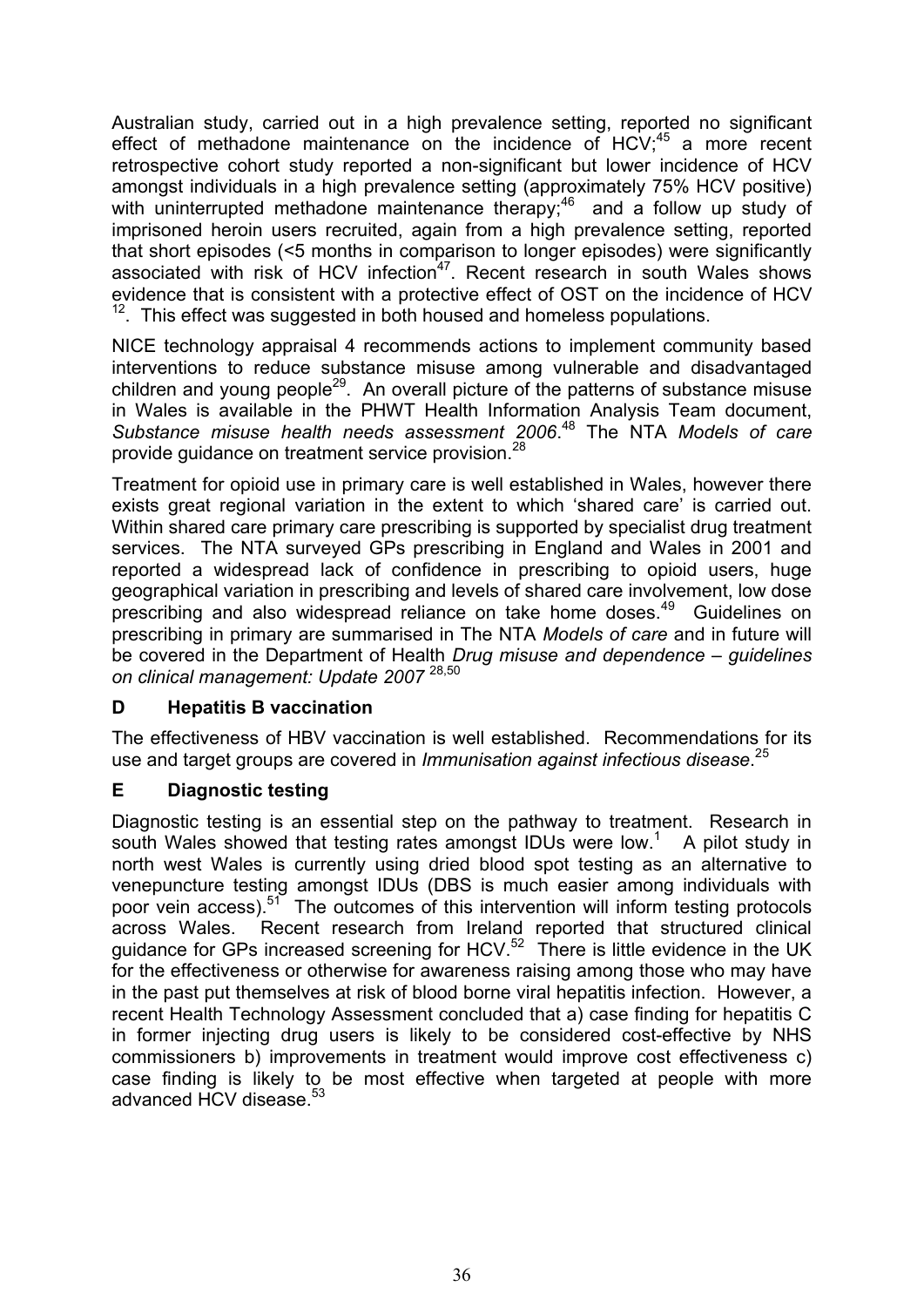### **F Treatment for HCV and HBV**

Effective drug treatment is available in Wales for HCV and HBV infection. Guidelines concerning treatment of HCV infection are described in NICE guidelines issued by the National Institute for Health and Clinical Excellence. $24$  Combination therapy is now recommended for mild as well as moderate and severe liver disease. Guidelines for treatment of chronic HBV infection have been issued by the National Institute for Health and Clinical Excellence and by the British Association for Sexual Health and HIV.<sup>26, 54</sup>

#### **G Prisons**

With very high rates of incarceration amongst IDUs the role of prisons in addressing blood borne viral hepatitis is very important. A survey of eight prisons in England and Wales suggested that hepatitis viruses were transmitted in the prison context.<sup>54</sup> Possible interventions in prison are opioid substitution treatment, testing for and treating of HCV infection, hepatitis B vaccination, education around risk reduction and treatment options, provision of sterilisation kit (bleach tablets), condom provision and needles and syringe exchange in prison.

In 2006 the Department of Health published guidelines on the clinical management of drug dependence in the adult prison setting in anticipation that funding would be forthcoming for the delivery of an integrated drug treatment system, i.e. delivery of better integrated clinical and psychosocial interventions.<sup>33</sup> Funding for implementation has not been made available for prisons in Wales.

The guidelines represent the 'gold standard' model of service delivery, including a wide range of treatment options in which substitute prescribing, either maintenance or detoxification for opioid dependency, should play a significant role. The efficacy of these interventions within the UK context in reducing viral transmission is unknown.

Hepatitis B vaccination of prisoners is recommended by the DoH and covered in 'Immunisation against infectious disease'.<sup>25</sup> The HPA carry out quarterly monitoring of vaccination rates in prisons throughout the UK.

A review of research on prison based syringe exchange programs (operating in Switzerland, Germany and Spain) indicated that NSE in prisons is feasible and provided benefits in the reduction of risk behaviour and the transmission of blood borne viruses.<sup>56</sup> Research in Scotland has revealed that HCV transmission can occur within the prison context.<sup>57</sup> Following an HIV outbreak at HMP Glenochil in 1993, the Scottish Prison Service introduced several preventative measures to reduce transmission of blood borne viral transmission; these include bleach for sterilisation, counselling, detoxification and drug behaviour management programs.<sup>58,57</sup>

An observational study of a HCV screening program in Dartmoor Prison demonstrated the feasibility of screening for and treating HCV infection in prison<sup>59</sup>. Screening uptake was low and attrition rates high, especially at the referral interface between prison and specialist care and the yield of individuals eligible for treatment was low. Effective prison based screening and treatment must be designed in light of these challenges.

There is little evidence for the role of tattooing in prison in the transmission of blood borne viral hepatitis. However a study in Australia provided evidence of clinically apparent hepatitis C virus (HCV) infection developed in a prison inmate after two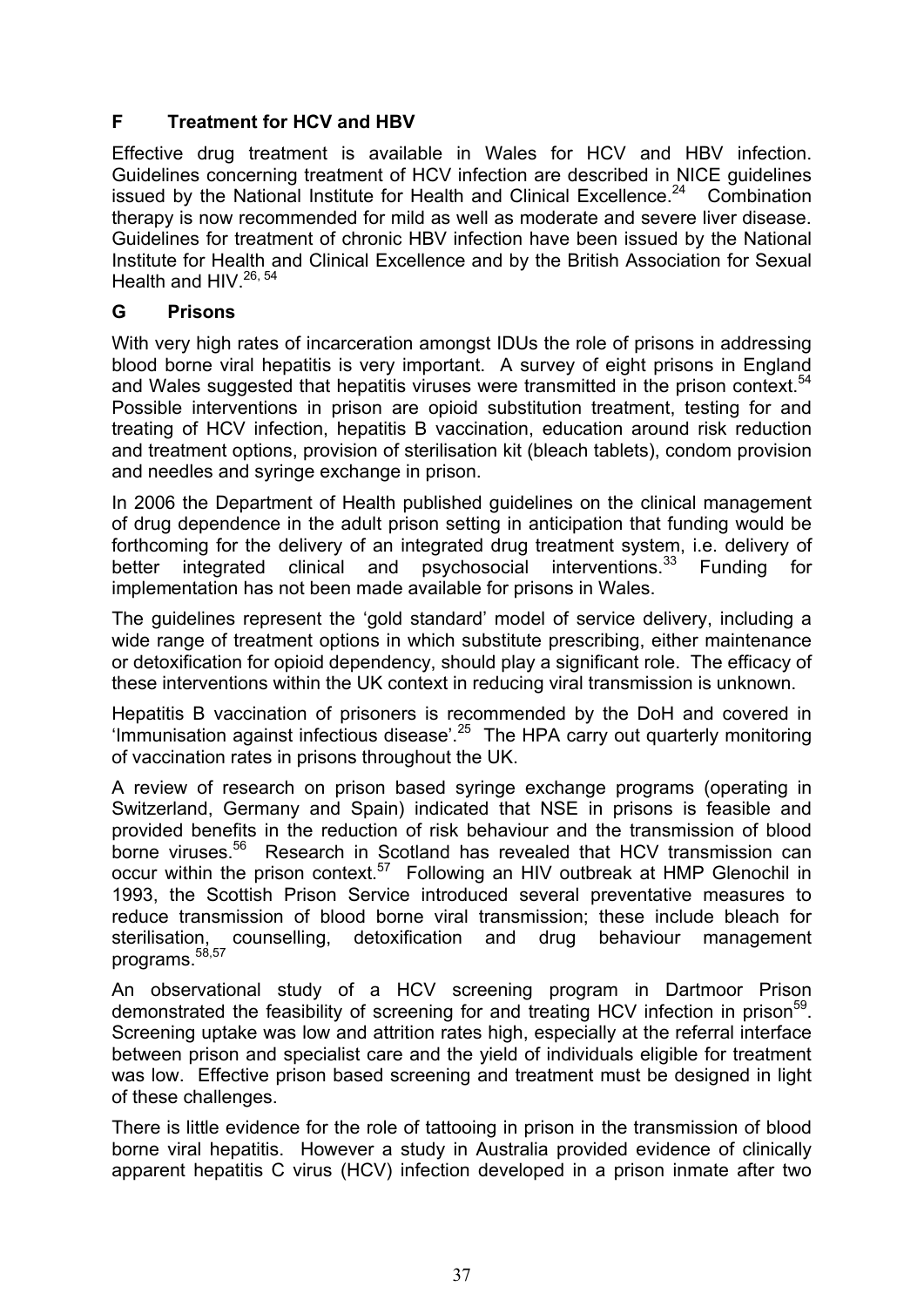tattooing episodes within the recognised incubation period for HCV infection $^{60}$ . Tattooing with unsterile equipment offers the potential for viral transmission. Prison is likely to provide the circumstances in which high risk tattooing can occur.

In 2006 the DoH and HM prison service issued guidance to all prison governors and healthcare managers that stated that governors must ensure that their establishment has a protocol setting out the arrangements under which condoms, dental dams and water based lubricants will be made available to prisoners. Provision is to be made irrespective of HIV sero-status and should be accompanied with appropriate information and any necessary counselling. These recommendations are in line with the targets to reduce HBV transmission<sup>30, 61</sup>.

#### **H Surveillance**

The importance of good surveillance is self evident, without good surveillance data it is not possible to monitor either the changing patterns of blood borne viral hepatitis infection in Wales or to monitor the impact of interventions. Likewise good data collection is essential to monitor the uptake of treatment for HCV infection and the outcome of treatment.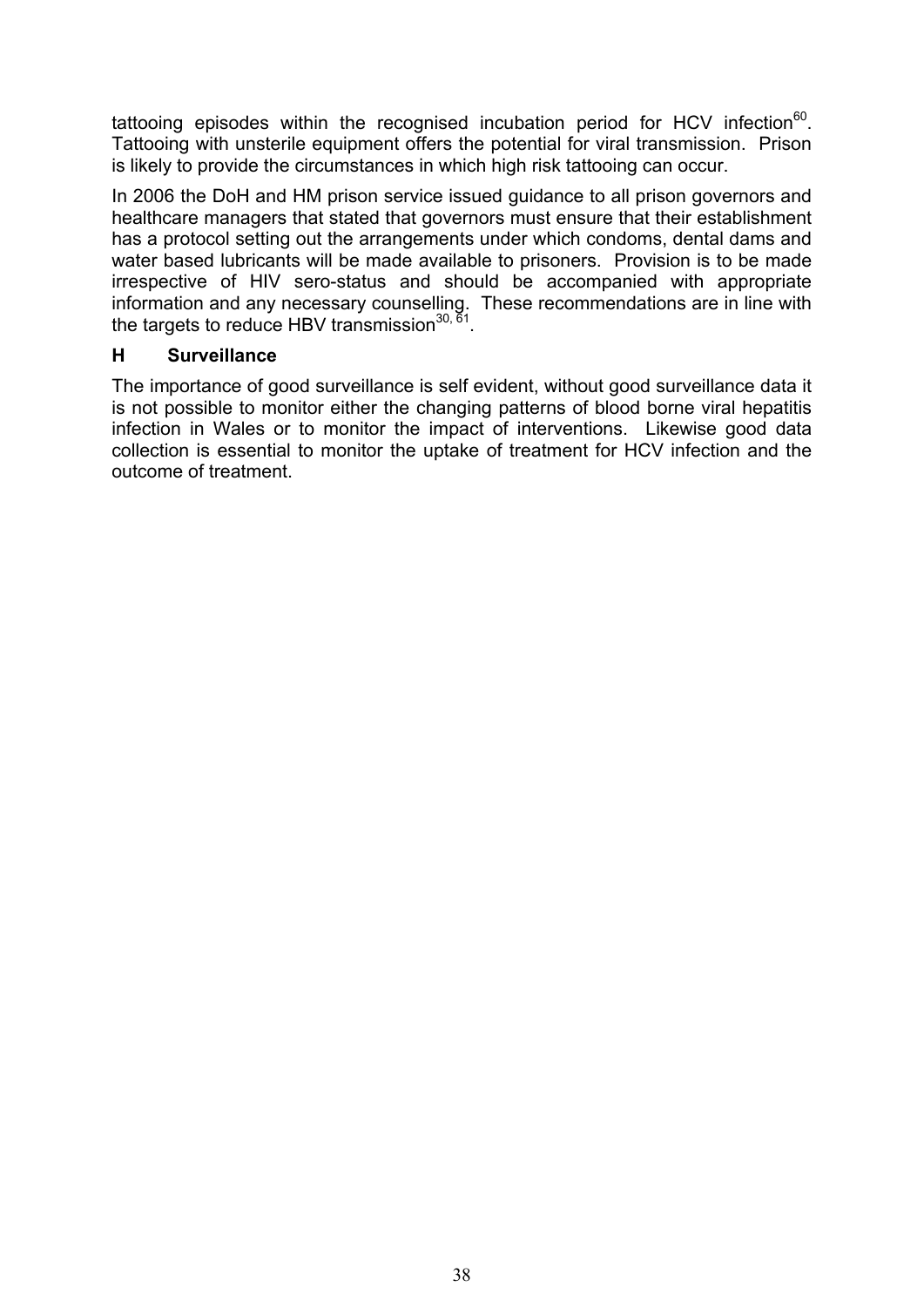# **References**

1. Smith J, Lyons M. *Blood borne viral hepatitis action plan for Wales. Research programme. Developing the evidence base.* Cardiff: National Public Health Service for Wales; 2006. Available from

http://www.wales.nhs.uk/sites3/page.cfm?orgid=457&pid=25483 [Accessed 11<sup>th</sup> January 2009]

2. Health Protection Agency, Health Protection Scotland, National Public Health Service for Wales, CDSC, Northern Ireland, and the CRDHB. *Shooting Up: Infections among injecting drug users in the United Kingdom 2006*. London: Health Protection Agency, October 2007.

3. Mohsen AH, Murad S, Easterbrook PJ. Prevalence of hepatitis C in an ethnically diverse HIV-1-infected cohort in south London. *HIV Medicine* 2005;6:206-15

4. World Health Organisation. *Hepatitis B*. Factsheet. Geneva: WHO; 2000. Available from http://www.who.int/mediacentre/factsheets/fs204/en/ [Accessed 11<sup>th</sup> January 2010]

5. Welsh Consortium for Refugees and Asylum Seekers. Top 5 nationalities in Wales [graph]. Newport: WCRAS; 2007.

6. Health Protection Agency. *Hepatitis C in England: The first Heath Protection Agency Annual Report*. London: HPA; 2005.

7.Vento S, Nobili V, Cainelli F. Clinical course of infection with hepatitis C. *BMJ* 2006; 332: 374-5.

8. Harris HE, Ramsey ME, Andrews NJ. Survival of a national cohort of hepatitis C virus infected patients, 16 years after exposure. *Epidemiol Infect* 2006; 134: 472- 77.

9. Ferenci P, Ferenci S, Datz C, Rezman I, Oberaigner W, Strauss R. Morbidity and mortality in paid Austrian plasma donors infected with hepatitis C at plasma donation in the late 1970s. *J Hep* (electronic prepublication) 2007

10. The Unlinked Anonymous Prevalence Monitoring Programme (UAPMP). Website Available from

http://www.hpa.org.uk/web/HPAweb&Page&HPAwebAutoListName/Page/12010945  $88821$  [Accessed 11<sup>th</sup> January 2010]

11. Craine N, Walker AM, Williamson S, Brown A, Hope VD. Hepatitis C and hepatitis B sero-prevalence and risk behaviour among community recruited injectors in north west Wales. *Commun Dis Public Health* 2004; 7: 216-9.

12. National Public Health Service for Wales. *Incidence of HCV, HBV and HIV in South Wales. Final report on the South Wales blood borne viral hepatitis incidence study 2004 – 2006.* Available from

http://www.wales.nhs.uk/sites3/page.cfm?orgid=457&pid=25483 [Accessed 11<sup>th</sup> January 2010]

13. Judd A**,** Hickman M**,** Jones S**,** et al**.** Incidence of hepatitis C virus and HIV among new injecting drug users in London: prospective cohort study. *BMJ* 2005; 330:24-25.

14. Roy KM, Hutchinson SJ, Wadd S et al. Hepatitis C virus infection among injecting drug users in Scotland: a review of prevalence and incidence data and the methods used to generate them. *Epidemiol Infect 2*007; 135: 433-442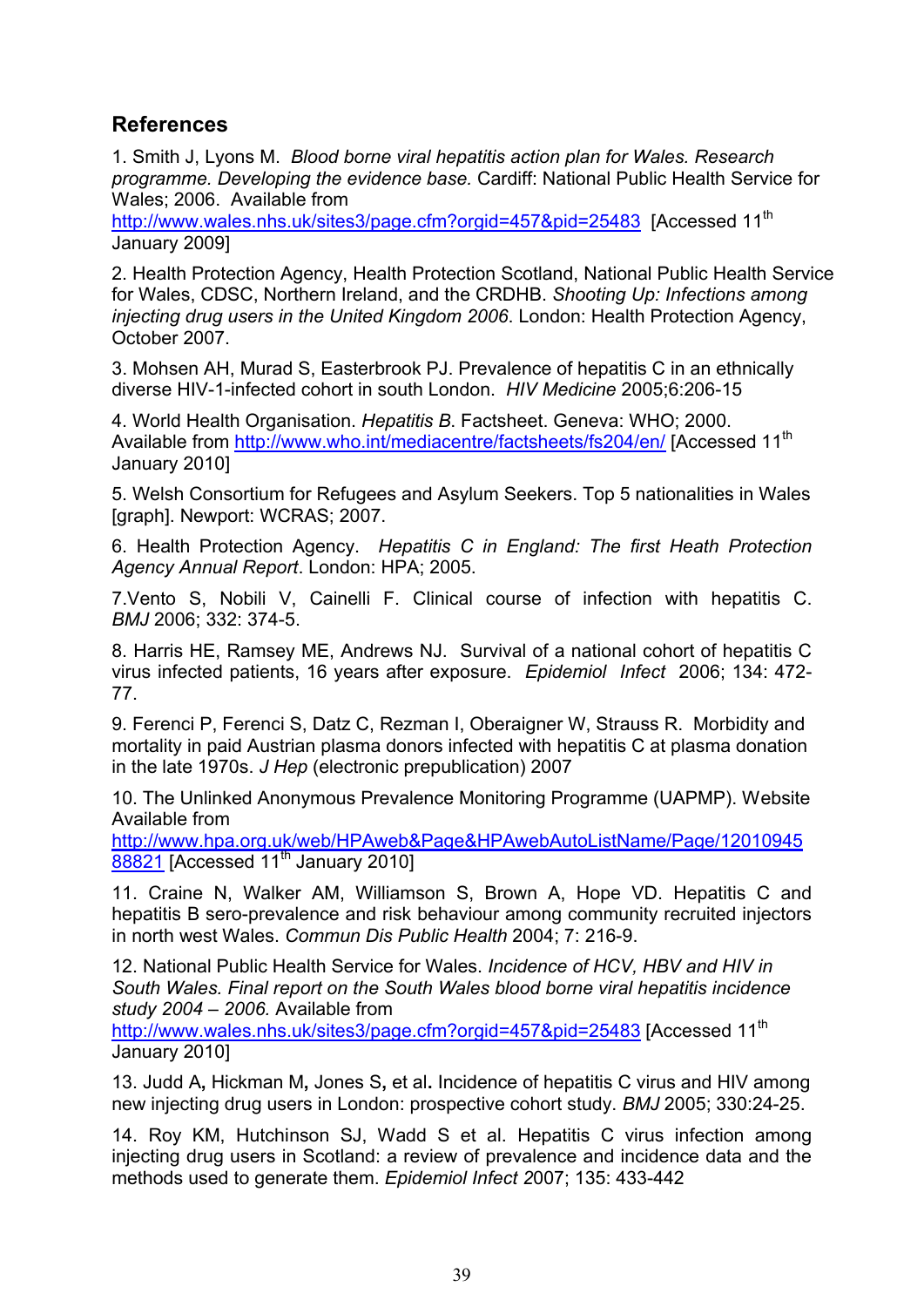15. Roy K, Goldberg D, Taylor A, et al. A method to detect the incidence of hepatitis C infection among injecting drug users in Glasgow 1993–98. *J Infect* 2001; 43;(3):200-5

16. Welsh Assembly Government. *Strategic framework. Better health, better Wales*. Cardiff: WAG; 1998.

17. Welsh Assembly Government. Working together to reduce harm – the Substance Misuse Strategy for Wales 2008 - 2018*.* Cardiff: WAG; 2008.

18. Welsh Assembly Government. *National homelessness strategy*. Cardiff: WAG; 2006.

19. Welsh Assembly Government. Ten Year Homelessness Plan 2009 – 2019 Cardiff: WAG; 2009

20. National Aids Trust. *Tackling blood borne viruses in prison – a framework for best practice in the UK.* London: NAT; 2007.

21. Welsh Assembly Government. *All Wales youth offending strategy*. Cardiff: WAG; 2004.

22. Welsh Assembly Government. *Health care associated infections. A strategy for hospitals in Wales*. Cardiff: WAG 2004.

23. National Assembly for Wales. *Strategic framework for promoting sexual health in Wales.* Cardiff: NAfW; 2000.

24. National Institute for Health and Clinical Excellence. *Peginterferon alfa and ribavirin for the treatment of mild hepatitis C*. London: NIHCE; 2006.

25. Salisbury D, Ramsay M, Noakes K. *Immunisation against infectious disease*. *The Green Book*. London:The Stationery Office; 2006.

26. National Institute for Health and ClinicaI Excellence. *Adefovir dipivoxil and peginterferon alfa-2a for the treatment of chronic hepatitis B.* London: NIHCE; (2006b)

27. National Institute for Health and Clinical Excellence. *Methadone and buprenorphine for the management of opiate dependence*. London: NIHCE; 2007

28. National Treatment Agency for Substance Misuse. *Models of care for treatment of adult drug misusers*. Update 2006. London: NTA. Available from http://www.nta.nhs.uk/areas/models\_of\_care/default.aspx [Accessed 11th January 2010]

29. National Institute for Health and Clinical Excellence. *Community based interventions to reduce substance misuse among vulnerable and disadvantaged children and young people*. London: NIHCE; 2007.

30. Department of Health: Health Service for Prisoners. Available from: http://www.dh.gov.uk/en/Publicationsandstatistics/Publications/PublicationsPolicyAn dGuidance/DH\_077037. (Accessed 11th January 2010)

31. Quick reference guide for primary care From diagnosis to treatment – flow chart. Department of Health. Available from

http://www.dh.gov.uk/en/Publichealth/Communicablediseases/HepatitisC/HepatitisC generalinformation/index.htm (Accessed 11th January 2010)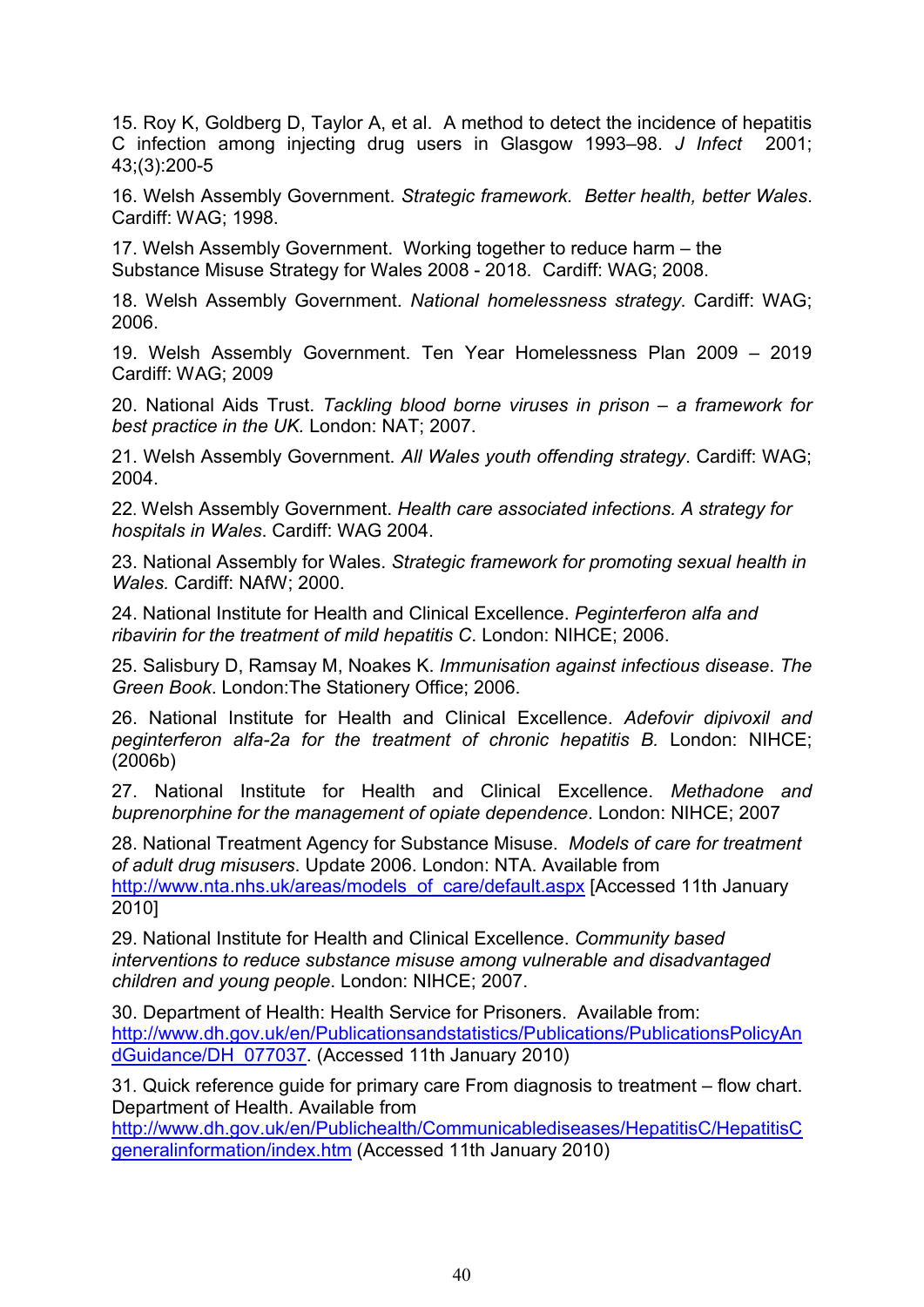32. Welsh Assembly Government. *Substance misuse treatment framework for Wales.* Cardiff: WAG. Available from:

http://wales.gov.uk/topics/housingandcommunity/safety/substancemisuse/treatmentfr amework/?lang=en [Accessed 11<sup>th</sup> January 2010]

33. Department of Health. *Clinical management of drug dependence in the adult prison setting including psychosocial treatment as a core part.* London: DH; 2006.

34. Skills for health website. Drugs and alcohol [DANOS]. Available from http://www.skillsforhealth.org.uk/ [Accessed 11th January 2010]

35. Welsh Assembly Government. *Needle exchange service framework*. Cardiff: WAG Available from

http://wales.gov.uk/topics/housingandcommunity/safety/substancemisuse/treatmentfr amework/?lang=en [Accessed 11<sup>th</sup> January 2010]

36. Alcohol Concern, Drugscope. *Quality in alcohol and drug services*. *[QUADS].*  London: Alcohol Concern, Drugscope; 1999.

37. National Treatment Agency for Substance Misuse. *Models of care for treatment of adult drug misusers*. London: NTA; 2002.

38. Wodak A, Cooney A. *Effectiveness of sterile needle and syringe programming in reducing HIV/AIDS among injecting drug users.* Geneva: World Health Organisation; 2004.

39. National Public Health Service for Wales. *A report on the effectiveness of needle and syringe exchange.* Cardiff: NPHS; 2006

40. National Public Health Service for Wales. *Needs assessment of harm reduction and health care services for substance misusers across Wales*. Cardiff: NPHS. Available from http://www.wales.nhs.uk/sites3/page.cfm?orgid=457&pid=25483 [Accessed 11<sup>th</sup> January 2010]

41. Craine N.G. Walker A.M. Williamson S, Bottomley T. Reducing the risk of exposure to HCV amongst injecting drug users; lessons from a peer intervention project in north west Wales. *J Substance Use* 2006;11:217-27.

42. Shiner M. *Doing it for themselves: an evaluation of peer approaches to drug prevention*. London: Home Office; 2000.

43. Gibson DR, Flynn NM, McCarthy JJ. Effectiveness of methadone treatment in reducing HIV risk behaviour and HIV seroconversion among injecting drug users. *AIDS* 1999:13:1807-18.

44. Wright NMJ, Tompkins CNE. A review of the evidence for the effectiveness of primary prevention interventions for hepatitis C among injecting drug users. *Harm Reduct J* 2006; 3: 27.

45. Crofts N, Nigro L, Oman K, Stevenson E, Sherman J. Methadone maintenance and hepatitis C virus infection among injecting drug users. *Addiction* 1997; 92: 999- 1006.

46. Hallinan R, Byrne A, Amin J, Dore GJ. Hepatitis C virus incidence among injecting drug users on opioid replacement therapy. *Aust N Z J Pub Health* 2004; 28: 576-78.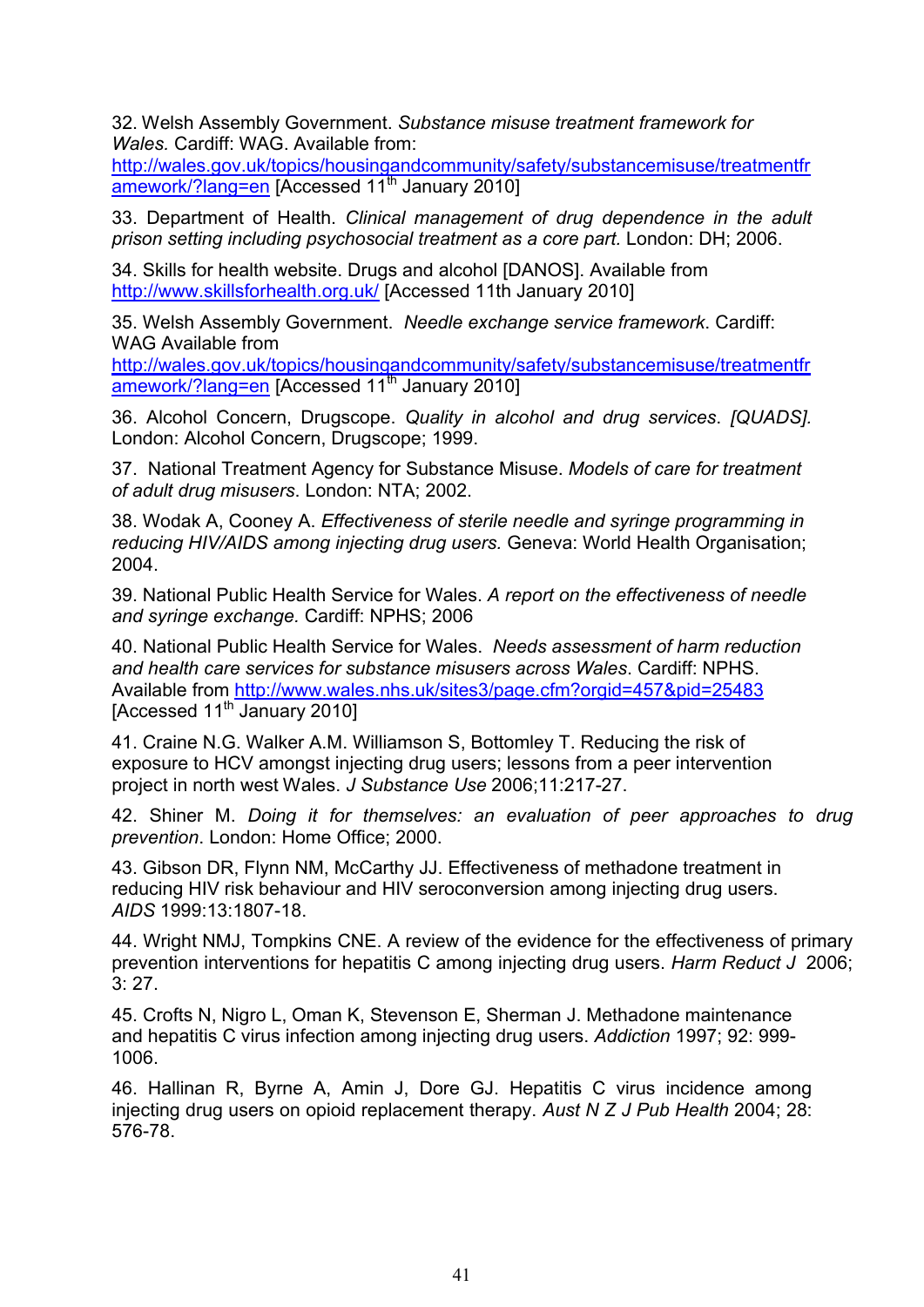47. Dolan KA, Shearer J, White B, Zhou J, Kaldor J, Wodak AD. Four-year follow-up of imprisoned male heroin users and methadone treatment: mortality, reincarceration and hepatitis C infection. *Addiction* 2005; 100: 820-828.

48. National Public Health Service. *Health needs assessment 2006. Substance misuse* (v2b). Cardiff: NPHS; 2006.

49. National Treatment Agency for Substance Misuse. *Summary of a secondary*  analysis of substitute prescribing data from a 2001 survey of GPs. London: NTA: 2007.

50. Independent Expert Working Group. *Drug misuse and dependence –guidelines on clinical management: update 2007*.. London: DH; 2007.

51. Judd A, Parry JV, Hickman M et al*.* Evaluation of a modified commercial assay in detecting antibody to hepatitis C virus in oral fluids and dried blood spots. *J Med Virol* 2003; 71: 49-55.

52. Cullen W, Stanley J, Langton D, Kelly Y, Bury G, Staines A. Hepatitis C infection among injecting drug users in general practice: a cluster randomised controlled trial of clinical guidelines' implementation. *Br J Gen Pract* 2006; 56: 848-56.

53. Castelnuovo E, Thompson-Coon J, Pitt M et al. The cost- effectiveness of testing for hepatitis C in former injecting drug users. *Health Technol Assess* 2006; 10 (32).

54. British Association of Sexual Health and HIV. *United Kingdom national guideline on the management of the viral hepatitides A, B and C*. 2002. Available from: http://www.bashh.org/guidelines [Accessed 11th January 2010]

55. Weild AR, Gill ON, Bennett D, Livingstone SJM, Parry JV, Curran L. Prevalence of HIV, hepatitis B and hepatitis C antibodies in prisoners in England and Wales: a national survey. *Commun Dis Public Health* 2000; 3: 121-6.

56. Dolan K, Rutter S, Wodak, AD. Prison-based syringe exchange programmes: a review of international research and development. *Addiction* 2003. 98(2):153-158.

57. Champion JK, Taylor A, Hutchinson S et al. Incidence of hepatitis C virus Infection and associated risk factors among Scottish prison inmates. *Am J Epidemiol*  2004; 159: 514-9.

58. Taylor A, Goldberg D, Cameron S et al. Outbreak of HIV infection in a Scottish prison. *BMJ* 1995; 310: 289-92.

59. Horne JA, Clements AJ, Drennan P, Stein K, Cramp ME. Screening for hepatits C virus in the Dartmoor prison population: an observational study. *Journal of Public Health* 2004; 26: 372-75.

60. Post JJ, Dolan KA, Whybin LR, Carter IWJ, Haber PS, Lloyd AR. Acute hepatitis C virus infection in an Australian prison inmate: tattooing as a possible transmission route *Med J Aust* 2001; 174: 183-84.

61. Department of Health. Transmission of HIV within prisons. Prescribing of condoms. DDL95(10). London: DoH; 1995. Medical Foundation for Aids and Sexual Health Available from:

http://www.medfash.org.uk/publications/documents/prescribing\_condom.html#rec  $(Accessed on 11<sup>th</sup> January 2010)$